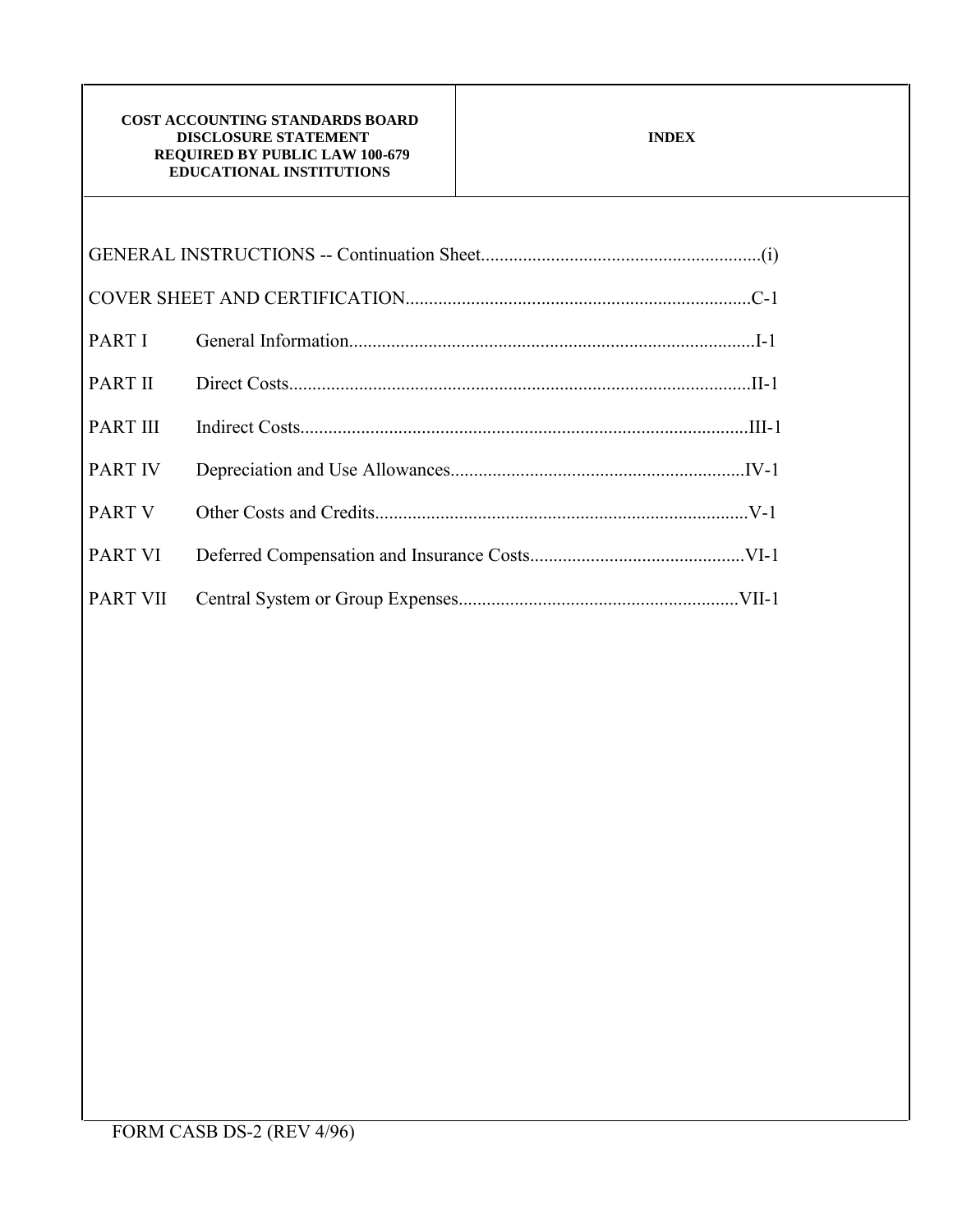- **1. This Disclosure Statement has been designed to meet the requirements of Public Law 100-679, and persons completing it are to describe the educational institution and its cost accounting practices. For complete regulations, instructions and timing requirements concerning submission of the Disclosure Statement, refer to Section 9903.202 of Chapter 99 of Title 48 CFR (48 CFR 9903).**
- **2. Part I of the Statement provides general information concerning each reporting unit (e.g., segments, business units, and central system or group (intermediate administration) offices). Parts II through VI pertain to the types of costs generally incurred by the segment or business unit directly performing under Federally sponsored agreements (e.g., contracts, grants and cooperative agreements). Part VII pertains to the types of costs that are generally incurred by a Central or Group office and are allocated to one or more segments performing under Federally sponsored agreements.**
- **3. Each segment or business unit required to disclose its cost accounting practices should complete the Cover Sheet, the Certification, and Parts I through VI.**
- **4. Each central or group office required to disclose its cost accounting practices for measuring, assigning and allocating its costs to segments performing under Federally sponsored agreements should complete the Cover Sheet, the Certification, and Part I and Part VII of the Disclosure Statement. Where a central or group office incurs the types of cost covered by Parts IV, V and VI, and the cost amounts allocated to segments performing under Federally sponsored agreements are material, such office(s) should complete Parts IV, V, or VI for such material elements of cost. While a central or group office may have more than one reporting unit submitted Disclosure Statements, only one Statement needs to be submitted to cover the central or group office operations.**
- **5. The Statement must be signed by an authorized signatory of the reporting unit.**
- **6. The Disclosure Statement should be answered by marking the appropriate line or inserting the applicable letter code which describes the segment's (reporting unit's) cost accounting practices.**
- **7. A number of questions in this Statement may need narrative answers requiring more space than is provided. In such instances, the reporting unit should use the attached continuation sheet provided. The continuation sheet may be reproduced locally as needed. The number of the question involved should be indicated and the same coding required to answer the questions in the Statement should be used in presenting the answer on the continuation sheet. Continuation sheets should be inserted at the end of the pertinent Part of the Statement. On each continuation sheet, the reporting unit should enter the next sequential page number for that Part and, on the last continuation sheet used, the works "End of Part" should be inserted after the last entry.**
- **8. Where the cost accounting practice being disclosed is clearly set forth in the institution's existing written accounting policies and procedures, such documents may be cited on a continuation sheet and incorporated by reference to the pertinent Disclosure Statement Part. In such cases, the reporting unit should provide the date of issuance and effective date for each accounting policy and/or procedures document cited. Any supplementary comments needed to fully describe the cost accounting practice being disclosed should also be provided.**
- **9. Disclosure Statements must be amended when disclosed practices are changed to comply with a new CAS or when practices are changed with or without agreement to the Government (Also see 48 CFR 9903.202-3).**
- **10. Amendments shall be submitted to the same offices to which submission would have to be made were an original Disclosure Statement being filed.**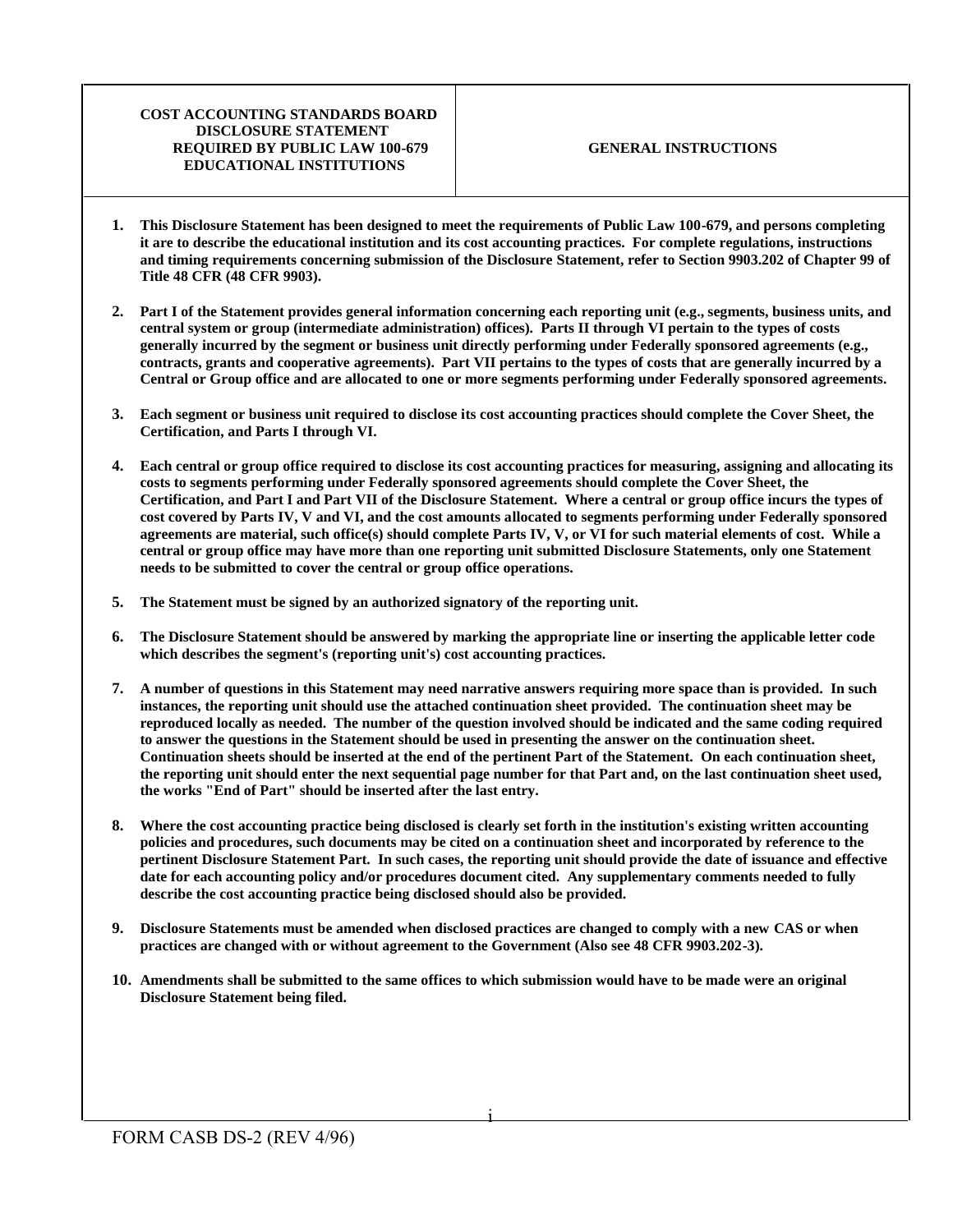**11. Each amendment should be accompanied by an amended cover sheet (indicating revision number and effective date of the change) and a signed certification. For all resubmissions, on each page, insert "Revision Number" and "Effective Date" in the Item Description block; and, insert "Revised" under each Item Number amended. Resubmitted Disclosure Statements must be accompanied by similar notations identifying the items which have been changed.**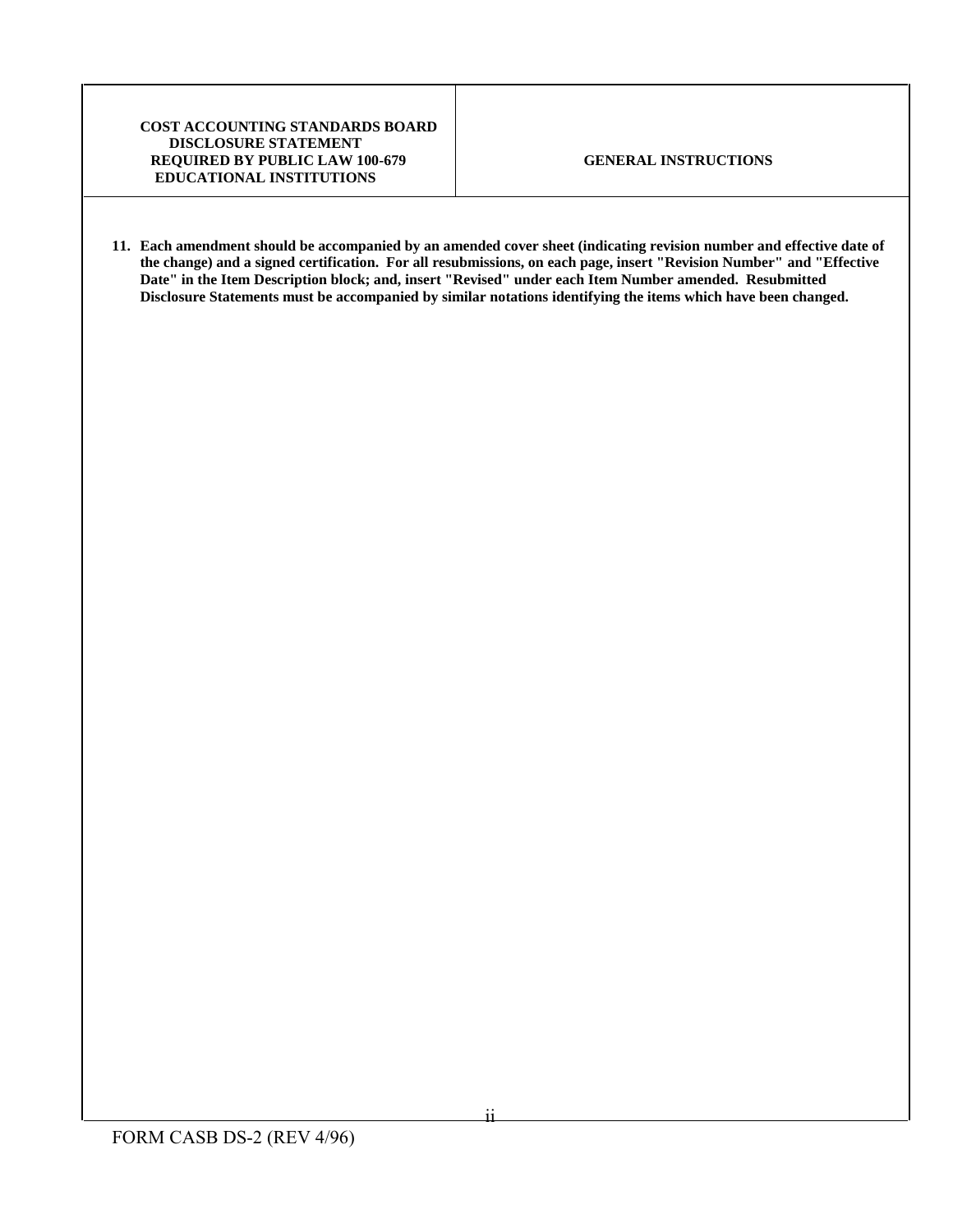| <b>COST ACCOUNTING STANDARDS BOARD</b><br><b>DISCLOSURE STATEMENT</b><br><b>REQUIRED BY PUBLIC LAW 100-679</b><br><b>EDUCATIONAL INSTITUTIONS</b> |                                                                                                         | <b>COVER SHEET AND CERTIFICATION</b><br><b>REVISION No. 7 - July 1, 2021</b><br>UNIVERSITY OF MARYLAND COLLEGE PARK                            |  |  |
|---------------------------------------------------------------------------------------------------------------------------------------------------|---------------------------------------------------------------------------------------------------------|------------------------------------------------------------------------------------------------------------------------------------------------|--|--|
| 0.1                                                                                                                                               | <b>Educational Institution</b>                                                                          |                                                                                                                                                |  |  |
|                                                                                                                                                   | (a) Name                                                                                                | University of Maryland at College Park                                                                                                         |  |  |
|                                                                                                                                                   | (b) Street Address                                                                                      | Main Administration Building                                                                                                                   |  |  |
|                                                                                                                                                   | (c) City, State and ZIP Code                                                                            | College Park, Maryland 20742-5025                                                                                                              |  |  |
|                                                                                                                                                   | (d) Campus                                                                                              | College Park                                                                                                                                   |  |  |
| 0.2                                                                                                                                               | Reporting Unit is: (Mark one.)                                                                          |                                                                                                                                                |  |  |
|                                                                                                                                                   | A. ________ Independently Administered Public Institution                                               |                                                                                                                                                |  |  |
|                                                                                                                                                   | B. _______ Independently Administered Nonprofit Institution                                             |                                                                                                                                                |  |  |
|                                                                                                                                                   | C. $\frac{\checkmark}{\checkmark}$ Administered as Part of a Public System                              |                                                                                                                                                |  |  |
|                                                                                                                                                   | D. _________ Administered as Part of a Nonprofit System                                                 |                                                                                                                                                |  |  |
|                                                                                                                                                   | E. ________ Other (Specify)                                                                             |                                                                                                                                                |  |  |
| 0.3                                                                                                                                               | Official to Contact Concerning this Statement:                                                          |                                                                                                                                                |  |  |
|                                                                                                                                                   | (a) Mrs. Denise J. Clark, Associate Vice President for Administration<br>1-301-405-4282                 |                                                                                                                                                |  |  |
| 0.4                                                                                                                                               | Statement Type and Effective Date:                                                                      |                                                                                                                                                |  |  |
|                                                                                                                                                   | A. (Mark type of submission. If a revision, enter number.)                                              |                                                                                                                                                |  |  |
|                                                                                                                                                   | (a) $\overline{\smile}$ Original Statement<br>(b) $\overline{\smile}$ Amended Statement; Revision No. 7 |                                                                                                                                                |  |  |
|                                                                                                                                                   | B. Effective Date of this Statement: (Specify) July 1, 2021                                             |                                                                                                                                                |  |  |
| 0.5                                                                                                                                               | code and extension:                                                                                     | Statement Submitted To (Provide office name, location and telephone number, include area                                                       |  |  |
|                                                                                                                                                   | A. Cognizant Federal Agency:                                                                            | Department of Health and Human Services<br>Division of Cost Allocation<br>7700 Wisconsin Ave.<br>Suite 8100<br>Bethesda, MD 20857              |  |  |
|                                                                                                                                                   | B. Cognizant Federal Auditor:                                                                           | Department of Health and Human Services, Region III<br>150 South Independence Mall West, Suite 316<br>Philadelphia, PA 19101<br>(215) 861-4470 |  |  |
|                                                                                                                                                   |                                                                                                         |                                                                                                                                                |  |  |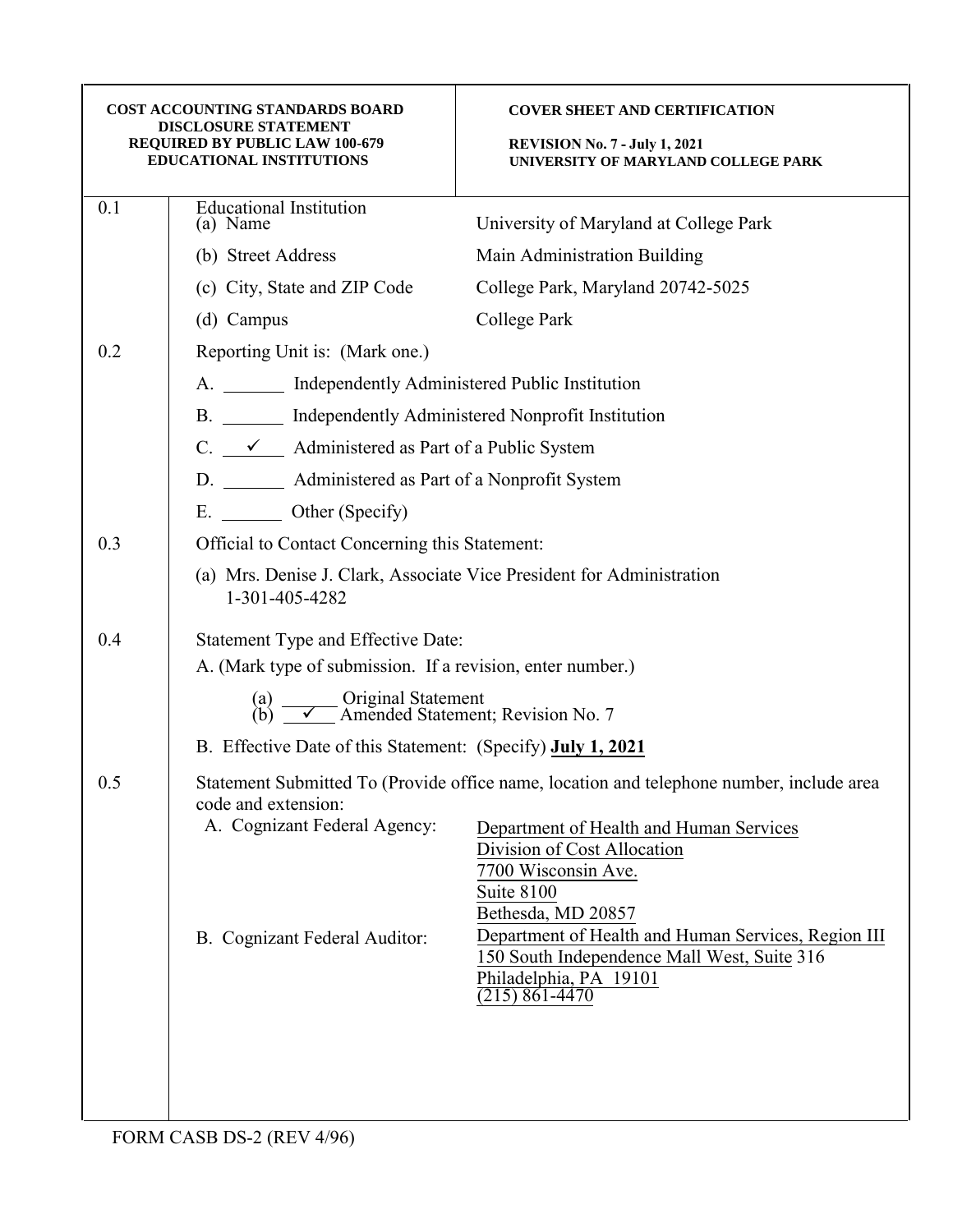### **COVER SHEET AND CERTIFICATION**

**REVISION No. 7 - July 1, 2021 UNIVERSITY OF MARYLAND COLLEGE PARK**

# **CERTIFICATION**

I certify that to the best of my knowledge and belief this Statement, as amended in the case of a Revision is the complete and accurate disclosure as of the date of certification shown below by the above-named organization of its cost accounting practices, as required by the Disclosure Regulations (48 CFR 9903.202) of the Cost Accounting Standards Board under 41 U.S.C. § 422.

Date of Certification:

\_\_\_\_\_\_\_\_\_\_\_\_\_\_\_\_\_\_\_\_\_\_\_\_\_\_\_\_\_\_\_\_\_ (Signature)

Mrs. Denise J. Clark (Print or Type Name)

Associate Vice President for Research Administration (Title)

THE PENALTY FOR MAKING A FALSE STATEMENT IN THIS DISCLOSURE IS PRESCRIBED IN 18 U.S.C. § 1001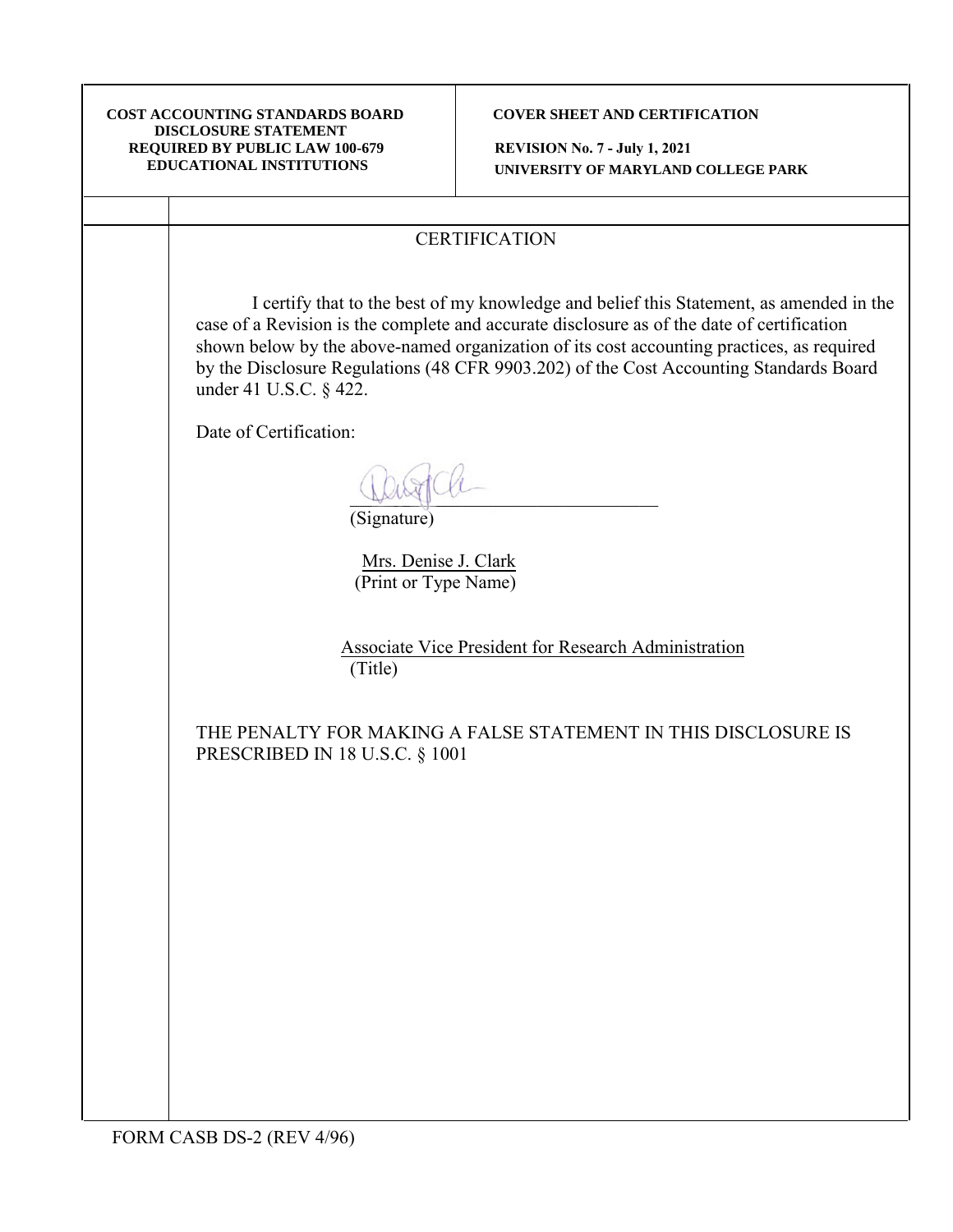# **PART I – GENERAL INFORMATION**

| Item No. | Item Description                                                                                                                                                                                                                                                                                                                                                                                                                                                                                                                                                       |
|----------|------------------------------------------------------------------------------------------------------------------------------------------------------------------------------------------------------------------------------------------------------------------------------------------------------------------------------------------------------------------------------------------------------------------------------------------------------------------------------------------------------------------------------------------------------------------------|
| Part I   |                                                                                                                                                                                                                                                                                                                                                                                                                                                                                                                                                                        |
| 1.1.0    | Description of Your Cost Accounting System for recording expenses charged to<br>federally sponsored agreements (e.g., contracts, grants and cooperative agreements). (Mark<br>the appropriate line(s) and if more than one is marked, explain on a continuation sheet.)<br>A. _______ Accrual<br>B. $\longrightarrow$ Modified Accrual Basis <sup>1</sup><br>C. Cash Basis<br>Y. Other <sup>1</sup>                                                                                                                                                                    |
| 1.2.0    | Integration of Cost Accounting with Financial Accounting. The cost accounting<br>system is: (Mark one. If B or C is marked, describe on a continuation sheet the costs which<br>are accumulated on memorandum records.)<br>Integrated with financial accounting records (Subsidiary cost accounts are all<br>controlled by general ledger control accounts.)<br>B.<br>Not integrated with financial accounting records (Cost data are accumulated<br>on memorandum records<br>$C. \quad \checkmark$<br>Combination of A and B                                          |
| 1.3.0    | Unallowable Costs. Costs that are not reimbursable as allowable costs under the<br>terms and conditions of Federally sponsored agreements are: (Mark one)<br>Specifically identified and recorded separately in the formal financial<br>accounting records. <sup>1</sup><br>Identified in separately maintained accounting record or workpapers. <sup>1</sup><br>Identifiable through use of less formal accounting techniques that permit audit<br>verification. <sup>1</sup><br>D.<br>Combination of A, B or $C1$<br>Determinable by other means. <sup>1</sup><br>Ε. |
| 1.3.1    | Treatment of Unallowable Costs. (Explain on a continuation sheet how unallowable<br>costs and directly associated costs are treated in each allocation base and indirect expense<br>pool, e.g., when allocating costs to a major function or activity; or, when a central office or<br>group office allocates costs to a segment.)                                                                                                                                                                                                                                     |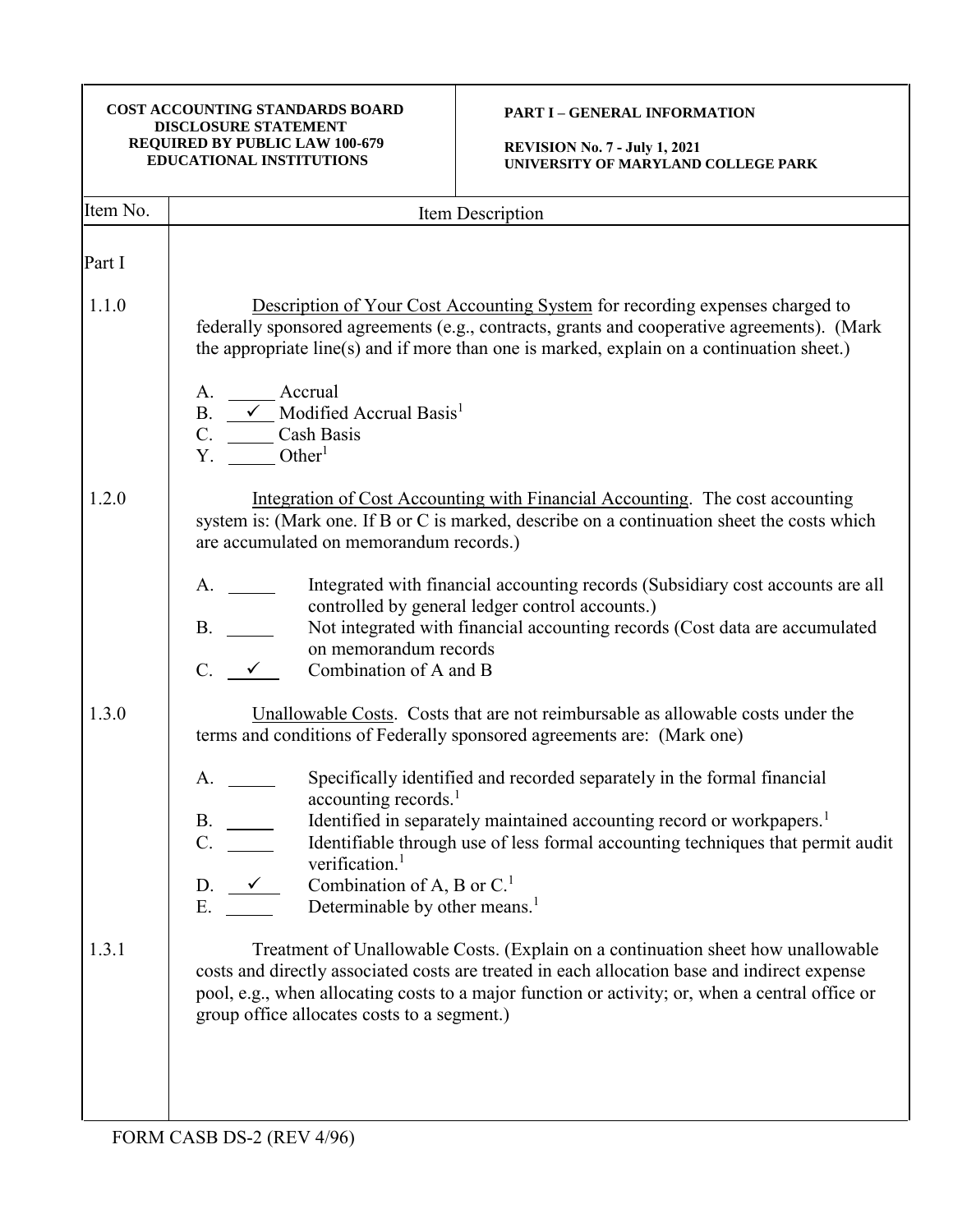| COST ACCOUNTING STANDARDS BOARD<br><b>DISCLOSURE STATEMENT</b><br>REQUIRED BY PUBLIC LAAW 100-679<br>EDUCATIONAL INSTITUTIONS                                                                                                                                                                                                                                                      | <b>Continuation Sheet</b><br><b>PART I - GENERAL INFORMATION</b><br><b>REVISION No. 7 - July 1, 2021</b><br>UNIVERSITY OF MARYLAND COLLEGE PARK                                                                                                                        |  |  |
|------------------------------------------------------------------------------------------------------------------------------------------------------------------------------------------------------------------------------------------------------------------------------------------------------------------------------------------------------------------------------------|------------------------------------------------------------------------------------------------------------------------------------------------------------------------------------------------------------------------------------------------------------------------|--|--|
|                                                                                                                                                                                                                                                                                                                                                                                    | Item Description                                                                                                                                                                                                                                                       |  |  |
| Cost Accounting Period: July 1 through June 30 (Specify the twelve month period<br>used for the accumulation and reporting of costs under Federally sponsored agreements, e.g.,<br>7/1 to 6/30. If the cost accounting period is other than the Institution's fiscal year used for<br>financial accounting and reporting purposes, explain circumstances on a continuation sheet.) |                                                                                                                                                                                                                                                                        |  |  |
| allowance of costs.                                                                                                                                                                                                                                                                                                                                                                | State Laws or Regulations. Identify on a continuation sheet any State laws or<br>regulations which influence the institution's cost accounting practices, e.g., State<br>administered pension plans, and any applicable statutory limitations of special agreements on |  |  |
|                                                                                                                                                                                                                                                                                                                                                                                    |                                                                                                                                                                                                                                                                        |  |  |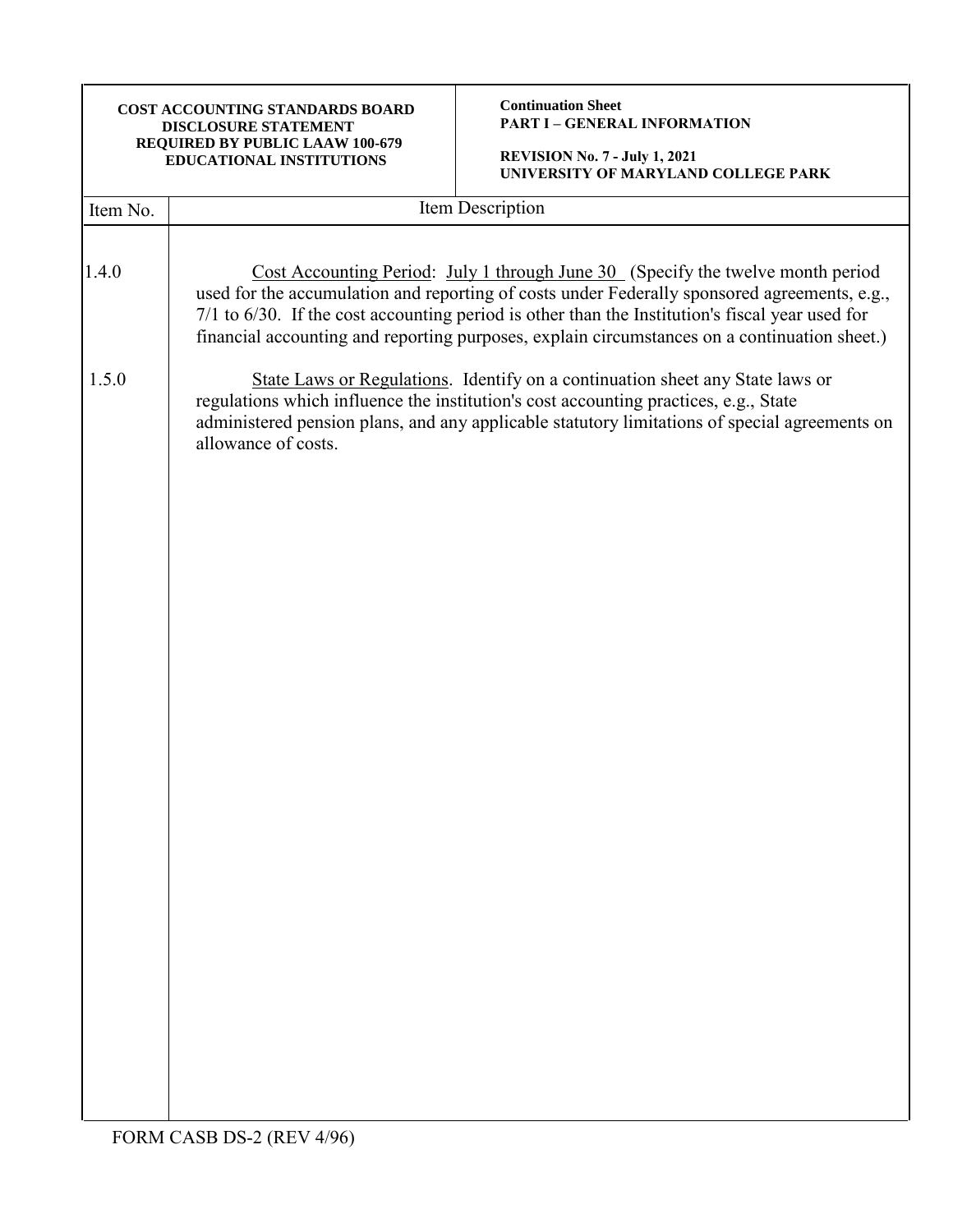| <b>COST ACCOUNTING STANDARDS BOARD</b><br><b>DISCLOSURE STATEMENT</b><br>REQUIRED BY PUBLIC LAAW 100-679<br><b>EDUCATIONAL INSTITUTIONS</b>                                                                                                                                                                                                                                                                                            |                                                                                                                                                                                                                                                                                                                                                                                                                                                                                                                                                                                                                                                                                                                                                                                                                                                                                                                                                                                                                                                                                                                                                                                         | <b>Continuation Sheet</b><br><b>PART I - GENERAL INFORMATION</b>                                                                                                                                                                                                                                                                                                                                                                                                                                                                                                        |  |
|----------------------------------------------------------------------------------------------------------------------------------------------------------------------------------------------------------------------------------------------------------------------------------------------------------------------------------------------------------------------------------------------------------------------------------------|-----------------------------------------------------------------------------------------------------------------------------------------------------------------------------------------------------------------------------------------------------------------------------------------------------------------------------------------------------------------------------------------------------------------------------------------------------------------------------------------------------------------------------------------------------------------------------------------------------------------------------------------------------------------------------------------------------------------------------------------------------------------------------------------------------------------------------------------------------------------------------------------------------------------------------------------------------------------------------------------------------------------------------------------------------------------------------------------------------------------------------------------------------------------------------------------|-------------------------------------------------------------------------------------------------------------------------------------------------------------------------------------------------------------------------------------------------------------------------------------------------------------------------------------------------------------------------------------------------------------------------------------------------------------------------------------------------------------------------------------------------------------------------|--|
|                                                                                                                                                                                                                                                                                                                                                                                                                                        |                                                                                                                                                                                                                                                                                                                                                                                                                                                                                                                                                                                                                                                                                                                                                                                                                                                                                                                                                                                                                                                                                                                                                                                         | <b>REVISION No. 7 - July 1, 2021</b><br>UNIVERSITY OF MARYLAND COLLEGE PARK                                                                                                                                                                                                                                                                                                                                                                                                                                                                                             |  |
| Item No.                                                                                                                                                                                                                                                                                                                                                                                                                               | Item Description                                                                                                                                                                                                                                                                                                                                                                                                                                                                                                                                                                                                                                                                                                                                                                                                                                                                                                                                                                                                                                                                                                                                                                        |                                                                                                                                                                                                                                                                                                                                                                                                                                                                                                                                                                         |  |
| 1.1.0                                                                                                                                                                                                                                                                                                                                                                                                                                  | <b>Description of Cost Accounting System</b>                                                                                                                                                                                                                                                                                                                                                                                                                                                                                                                                                                                                                                                                                                                                                                                                                                                                                                                                                                                                                                                                                                                                            |                                                                                                                                                                                                                                                                                                                                                                                                                                                                                                                                                                         |  |
|                                                                                                                                                                                                                                                                                                                                                                                                                                        | The University employs a modified accrual basis of accounting for charges to Federally<br>Sponsored agreements. Expenses are charged to sponsored projects using a cash basis as<br>expenditures are made. Vacation leave is accrued at fiscal year-end but is not charged<br>directly to University cost centers or Federally sponsored agreements until the vacation is<br>taken. Expenses for materials and supplies post to sponsored agreements on a cash basis<br>when vendor invoices are vouched for payment by the Accounts Payable Office. The vendor<br>payments are usually made by check which are written by the General Accounting Division<br>of the State of Maryland subsequent to vouching of the vendor invoice at UMCP. When the<br>books are closed at fiscal year-end, payables related to regular purchase orders are accrued in<br>the University accounting system (KFS), including some Federal sponsored project accounts.<br>Accruals made to the University Financial Statements generally are not posted directly to the<br>sponsored project accounts in the accounting system. These accruals are included in the<br>University's indirect cost study. |                                                                                                                                                                                                                                                                                                                                                                                                                                                                                                                                                                         |  |
| 1.2.0                                                                                                                                                                                                                                                                                                                                                                                                                                  | <b>Integration of Cost Accounting with Financial Accounting</b>                                                                                                                                                                                                                                                                                                                                                                                                                                                                                                                                                                                                                                                                                                                                                                                                                                                                                                                                                                                                                                                                                                                         |                                                                                                                                                                                                                                                                                                                                                                                                                                                                                                                                                                         |  |
|                                                                                                                                                                                                                                                                                                                                                                                                                                        | schedules of the F&A proposal.                                                                                                                                                                                                                                                                                                                                                                                                                                                                                                                                                                                                                                                                                                                                                                                                                                                                                                                                                                                                                                                                                                                                                          | In general, all financial transactions are recorded in the University's financial accounting<br>system Kuali Financial System (KFS). For the Facilities and Administrative rate proposal,<br>the University utilizes the EFACS from Huron Consulting as the cost accounting software<br>package to develop the F&A proposal. The data sources are from the University's central<br>administrative systems such as KFS, human resources and the space system. Adjustments<br>and reclassifications are made in the EFACS system and are listed in various reconciliation |  |
| 1.3.0                                                                                                                                                                                                                                                                                                                                                                                                                                  | <b>Treatment of Unallowable Costs</b>                                                                                                                                                                                                                                                                                                                                                                                                                                                                                                                                                                                                                                                                                                                                                                                                                                                                                                                                                                                                                                                                                                                                                   |                                                                                                                                                                                                                                                                                                                                                                                                                                                                                                                                                                         |  |
|                                                                                                                                                                                                                                                                                                                                                                                                                                        | administrative costs.                                                                                                                                                                                                                                                                                                                                                                                                                                                                                                                                                                                                                                                                                                                                                                                                                                                                                                                                                                                                                                                                                                                                                                   | Unallowable costs such as alcoholic beverages, contributions, donations, fines and penalties,<br>entertainment, flowers and gifts are recorded in specific account object codes. Expenditures<br>in these account object codes are then excluded from allocation to facilities and                                                                                                                                                                                                                                                                                      |  |
| Unallowable activities (e.g., alumni events, commencement, development, and public<br>relations, etc.) are uniquely accounted for and identified by the accounting system (KFS).<br>Unallowable activities are removed from the indirect cost pools allocated to Federally<br>sponsored agreements. A review (scrub) to identify unallowable costs is made during the<br>development of the University's indirect cost (F&A) proposal. |                                                                                                                                                                                                                                                                                                                                                                                                                                                                                                                                                                                                                                                                                                                                                                                                                                                                                                                                                                                                                                                                                                                                                                                         |                                                                                                                                                                                                                                                                                                                                                                                                                                                                                                                                                                         |  |
|                                                                                                                                                                                                                                                                                                                                                                                                                                        |                                                                                                                                                                                                                                                                                                                                                                                                                                                                                                                                                                                                                                                                                                                                                                                                                                                                                                                                                                                                                                                                                                                                                                                         |                                                                                                                                                                                                                                                                                                                                                                                                                                                                                                                                                                         |  |

٦

٦

 $\mathsf{r}$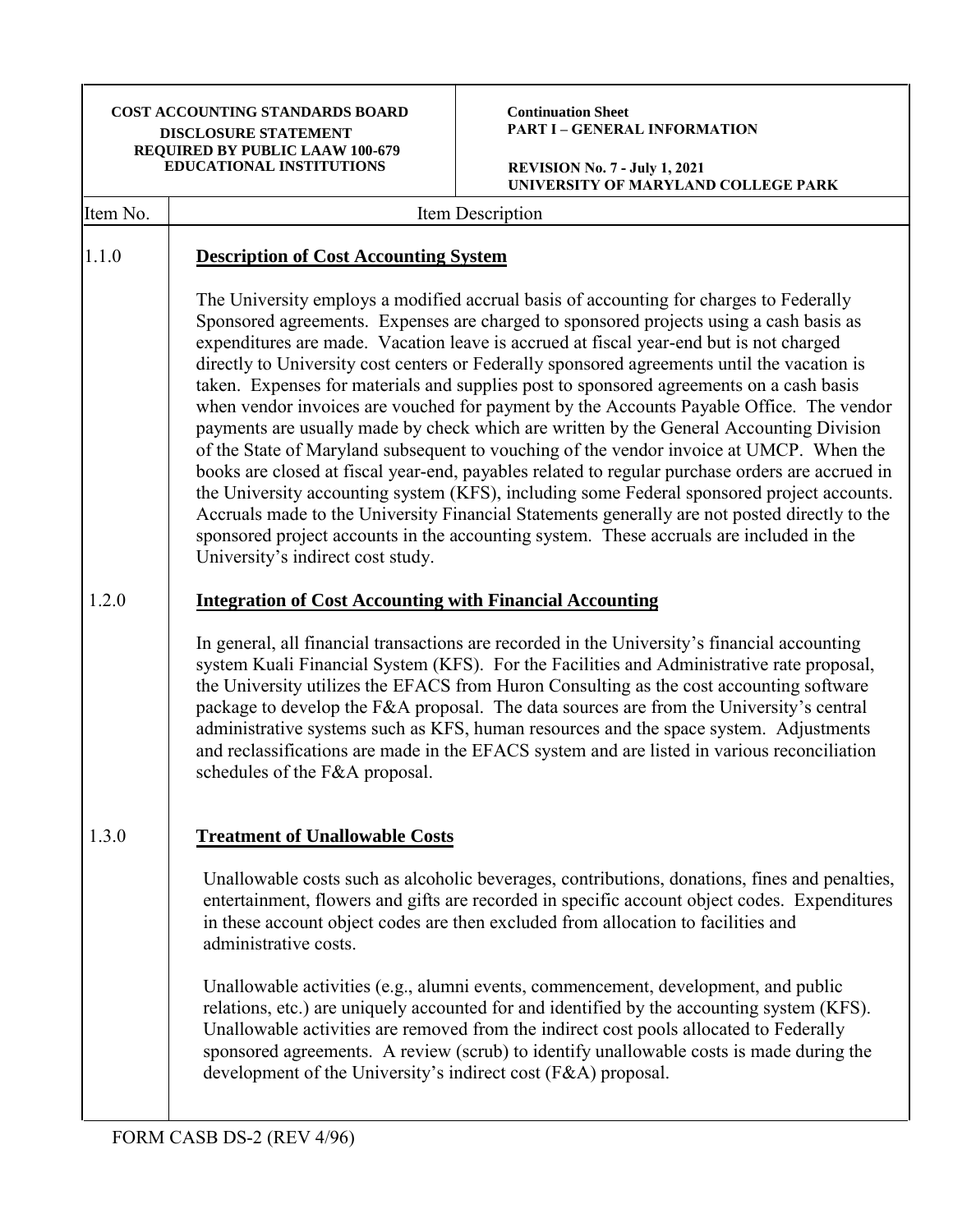**Continuation Sheet PART I - GENERAL INFORMATION**

| Item No. | Item Description                                                                                                                                                                                                                                                                                                                                                |  |  |
|----------|-----------------------------------------------------------------------------------------------------------------------------------------------------------------------------------------------------------------------------------------------------------------------------------------------------------------------------------------------------------------|--|--|
| 1.3.1    | <b>Treatment of Unallowable Costs</b>                                                                                                                                                                                                                                                                                                                           |  |  |
|          | Allocation bases include unallowable costs (e.g. unallowable activities noted in 1.3.0). Thus<br>these unallowable costs receive their fair share of general administrative costs.                                                                                                                                                                              |  |  |
|          | Unallowable costs are removed from facility and administrative pools before such pools are<br>allocated to the major expenditure functions and other F&A pools. Business rules within the<br>F&A software are used to reclassify expenses associated with these expense object codes to<br>the other institutional activities' modified total direct cost base. |  |  |
|          | Unallowable activities are identified in the University's F&A proposal software and are<br>included in the Other Institutional Activities base. Business rules within the F&A software<br>are used to reclassify expenses associated with these accounts to the other institutional<br>activities' modified total direct cost base.                             |  |  |
|          | Unallowable costs are excluded from the federally funded modified total direct cost bases.                                                                                                                                                                                                                                                                      |  |  |
| 1.5.0    | <b>State Laws or Regulations</b>                                                                                                                                                                                                                                                                                                                                |  |  |
|          | The University of Maryland at College Park is a subset of the University System of Maryland<br>which is a body corporate and an agency of the State of Maryland. The campus is subject to<br>all Maryland laws and regulations listed in the Annotated Code of Maryland and the Code of<br>Maryland Regulations (COMAR).                                        |  |  |
|          | -End of Part 1-                                                                                                                                                                                                                                                                                                                                                 |  |  |
|          |                                                                                                                                                                                                                                                                                                                                                                 |  |  |
|          |                                                                                                                                                                                                                                                                                                                                                                 |  |  |
|          |                                                                                                                                                                                                                                                                                                                                                                 |  |  |
|          |                                                                                                                                                                                                                                                                                                                                                                 |  |  |
|          |                                                                                                                                                                                                                                                                                                                                                                 |  |  |
|          |                                                                                                                                                                                                                                                                                                                                                                 |  |  |
|          |                                                                                                                                                                                                                                                                                                                                                                 |  |  |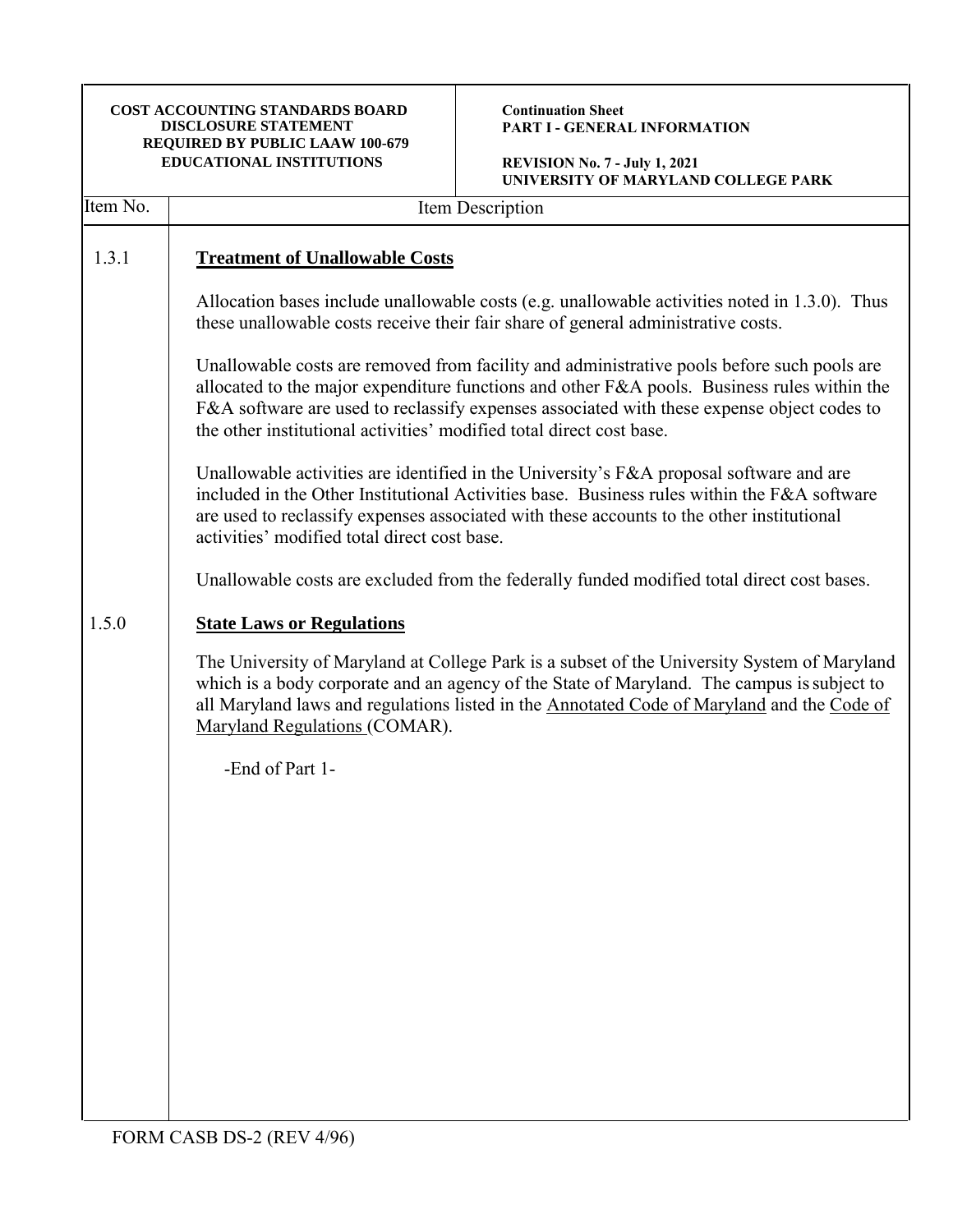# **PART II – DIRECT COSTS**

**REVISION No. 7 - July 1, 2021 UNIVERSITY OF MARYLAND COLLEGE PARK**

| Item No. | Item Description                                                                                                                                                                                                                                                                                                                                                                                                                                                                                                                                                                                                                                                                                                                                                                                                                                                                                                                                                                                                      |
|----------|-----------------------------------------------------------------------------------------------------------------------------------------------------------------------------------------------------------------------------------------------------------------------------------------------------------------------------------------------------------------------------------------------------------------------------------------------------------------------------------------------------------------------------------------------------------------------------------------------------------------------------------------------------------------------------------------------------------------------------------------------------------------------------------------------------------------------------------------------------------------------------------------------------------------------------------------------------------------------------------------------------------------------|
|          | <b>Instructions for Part II</b>                                                                                                                                                                                                                                                                                                                                                                                                                                                                                                                                                                                                                                                                                                                                                                                                                                                                                                                                                                                       |
|          | Institutions should disclose what costs are, or will be, charged directly to Federally sponsored<br>agreements or similar cost objectives as Direct Costs. It is expected that the disclosed cost<br>accounting practices (as defined at 48 CFR 9903.302-1) for classifying costs either as direct<br>costs or indirect costs will be consistently applied to all costs incurred by the reporting unit.                                                                                                                                                                                                                                                                                                                                                                                                                                                                                                                                                                                                               |
| 2.1.0    | Criteria for Determining How Costs are Charged to Federally Sponsored Agreements or<br>Similar Cost Objectives. (For all major categories of cost under each major function or<br>activity such as, instruction, organized research, other sponsored activities and other<br>institutional activities, describe on a continuation sheet, your criteria for determining when<br>costs incurred for the same purpose, in like circumstances, are treated either as direct costs<br>only or as indirect costs only with respect to final cost objectives. Particular emphasis should<br>be placed on items of cost that may be treated as either direct or indirect costs (e.g., Supplies,<br>Materials, Salaries and Wages, Fringe Benefits, etc.) depending upon the purpose of the<br>activity involved. Separate explanations on the criteria governing each direct cost category<br>identified in this Part II are required. (Also, list and explain if there are any deviations from<br>other specified criteria). |
| 2.2.0    | Description of Direct Materials. All materials and supplies directly identified with Federally<br>sponsored agreements or similar cost objectives. (Describe on a continuation sheet the<br>principal classes of materials which are charged as direct materials and supplies.)                                                                                                                                                                                                                                                                                                                                                                                                                                                                                                                                                                                                                                                                                                                                       |
| 2.3.0    | Method of Charging Direct Materials and Supplies. (Mark the appropriate line(s) and if<br>more than one is marked, explain on a continuation sheet.)                                                                                                                                                                                                                                                                                                                                                                                                                                                                                                                                                                                                                                                                                                                                                                                                                                                                  |
| 2.3.1    | Direct Purchases for Projects are charged to Projects at:                                                                                                                                                                                                                                                                                                                                                                                                                                                                                                                                                                                                                                                                                                                                                                                                                                                                                                                                                             |
|          | <b>Actual Invoiced Costs</b><br>A.<br>B. $\angle$ Actual Invoiced Costs Net of Discounts Taken<br>Y. $Other(s)^1$<br>Z.<br>Not Applicable                                                                                                                                                                                                                                                                                                                                                                                                                                                                                                                                                                                                                                                                                                                                                                                                                                                                             |
| 2.3.2    | Inventory Requisitions from Central or Common, Institution-owned Inventory.<br>(Identify the inventory valuation method used to charge projects.)                                                                                                                                                                                                                                                                                                                                                                                                                                                                                                                                                                                                                                                                                                                                                                                                                                                                     |
|          | First In, First Out<br>A.<br>B. Last In, First Out<br>C. $\checkmark$ Average Costs <sup>1</sup><br>$D.$ Predetermined Costs <sup>1</sup><br>$\frac{1}{\sqrt{1-\frac{1}{c}} \cdot \text{Other}(s)^1}$<br>Υ.<br>Z. Not Applicable                                                                                                                                                                                                                                                                                                                                                                                                                                                                                                                                                                                                                                                                                                                                                                                      |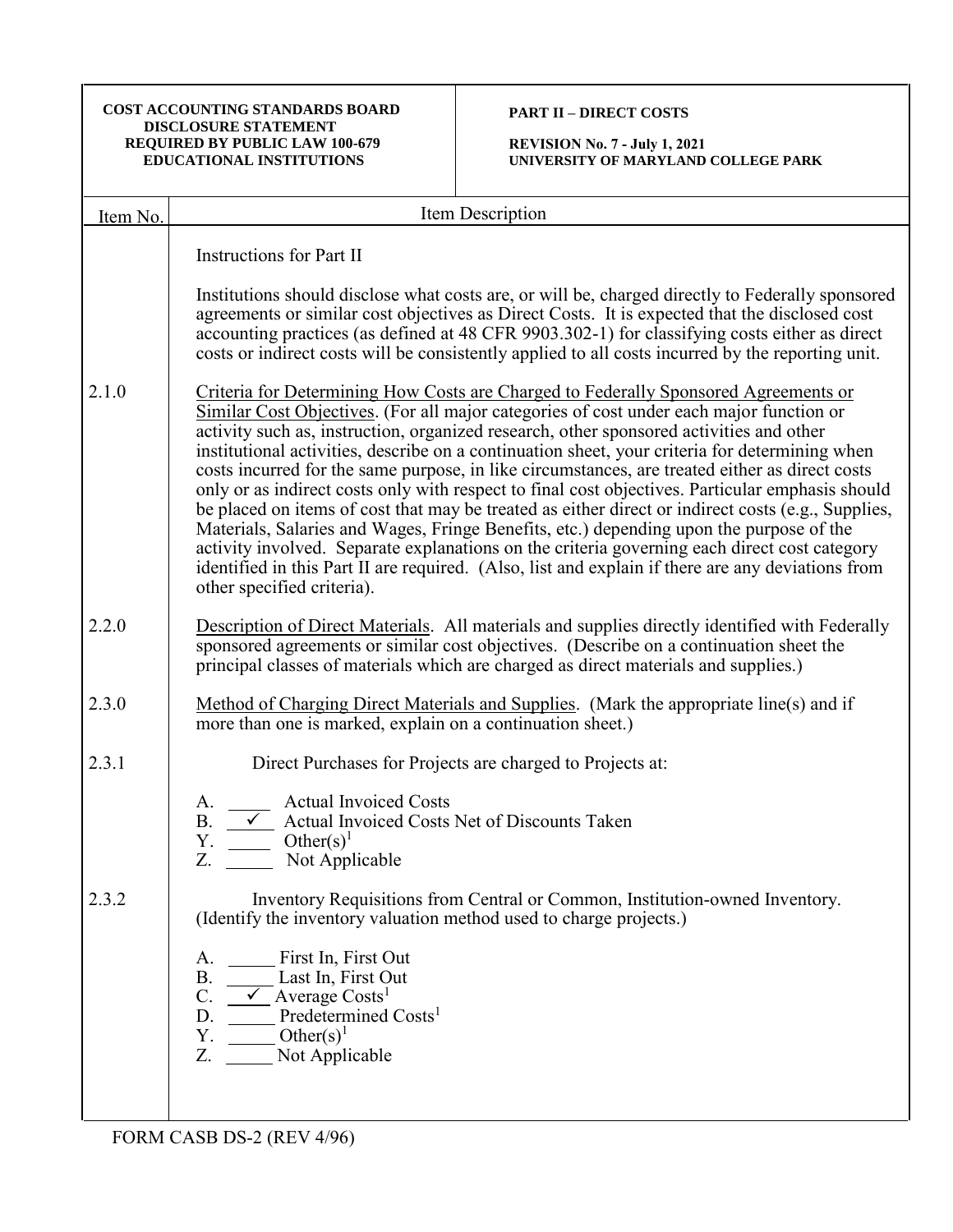| <b>COST ACCOUNTING STANDARDS BOARD</b><br><b>DISCLOSURE STATEMENT</b><br>REQUIRED BY PUBLIC LAW 100-679<br><b>EDUCATIONAL INSTITUTIONS</b> |                                                                                                                                                                                                                                                                                                                                                                                                                                       | <b>PART II - DIRECT COSTS</b><br><b>REVISION No. 7 - July 1, 2021</b><br>UNIVERSITY OF MARYLAND COLLEGE PARK                                                                                                                                                                                                                                                                        |  |  |  |
|--------------------------------------------------------------------------------------------------------------------------------------------|---------------------------------------------------------------------------------------------------------------------------------------------------------------------------------------------------------------------------------------------------------------------------------------------------------------------------------------------------------------------------------------------------------------------------------------|-------------------------------------------------------------------------------------------------------------------------------------------------------------------------------------------------------------------------------------------------------------------------------------------------------------------------------------------------------------------------------------|--|--|--|
| Item No.                                                                                                                                   |                                                                                                                                                                                                                                                                                                                                                                                                                                       | Item Description                                                                                                                                                                                                                                                                                                                                                                    |  |  |  |
| 2.4.0                                                                                                                                      | services.)                                                                                                                                                                                                                                                                                                                                                                                                                            | Description of Direct Personal Services. All personal services directly identified with<br>Federally sponsored agreements or similar cost objectives. (Describe on a continuation sheet<br>the personal services compensation costs, including applicable fringe benefit costs, if any,<br>within each major institutional function or activity that are charged as direct personal |  |  |  |
| 2.5.0                                                                                                                                      | Method of Charging Direct Salaries and Wages. (Mark the appropriate line(s) for each Direct<br>Personal Services Category to identify the method(s) used to charge direct salary and wage<br>costs to Federally sponsored agreements or similar cost objectives. If more than one line is<br>marked in a column, fully describe on a continuation sheet, the applicable methods used.)<br>Direct<br><b>Personnel Service Category</b> |                                                                                                                                                                                                                                                                                                                                                                                     |  |  |  |
|                                                                                                                                            |                                                                                                                                                                                                                                                                                                                                                                                                                                       | Other <sup>1</sup><br>Students<br>Faculty<br>Staff<br>(2)<br>(3)<br>(1)                                                                                                                                                                                                                                                                                                             |  |  |  |
|                                                                                                                                            | A. Payroll Distribution Method<br>(Individual time Card/actual<br>hours and rates)                                                                                                                                                                                                                                                                                                                                                    |                                                                                                                                                                                                                                                                                                                                                                                     |  |  |  |
|                                                                                                                                            | B. Plan - Confirmation<br>(Budgeted planned or assigned<br>work activity, updated to reflect<br>significant changes)                                                                                                                                                                                                                                                                                                                  |                                                                                                                                                                                                                                                                                                                                                                                     |  |  |  |
|                                                                                                                                            | C. After-the-fact Activity Records<br>(Percentage Distribution of employee<br>activity)                                                                                                                                                                                                                                                                                                                                               |                                                                                                                                                                                                                                                                                                                                                                                     |  |  |  |
|                                                                                                                                            | D. Multiple Confirmation<br>Records (Employee Reports prepared<br>each academic term, to account for<br>employee's activities, direct and<br>indirect charges are certified separately.)                                                                                                                                                                                                                                              |                                                                                                                                                                                                                                                                                                                                                                                     |  |  |  |
|                                                                                                                                            | Y. Other(s) <sup>1</sup>                                                                                                                                                                                                                                                                                                                                                                                                              |                                                                                                                                                                                                                                                                                                                                                                                     |  |  |  |
| 2.5.1                                                                                                                                      | Salary and Wage Cost Distribution Systems                                                                                                                                                                                                                                                                                                                                                                                             |                                                                                                                                                                                                                                                                                                                                                                                     |  |  |  |
|                                                                                                                                            | their salary and wage costs to direct and indirect cost objectives.)<br>Yes<br>$\sqrt{N_0}$                                                                                                                                                                                                                                                                                                                                           | With each major function or activity, are the methods marked in Item 2.5.0 used by all<br>employees compensated by the reporting unit? (If "NO", describe on a continuation sheet,<br>the types of employees not included and describe the methods used to identify and distribute                                                                                                  |  |  |  |
|                                                                                                                                            | FORM CASB DS-2 (REV 4/96)                                                                                                                                                                                                                                                                                                                                                                                                             |                                                                                                                                                                                                                                                                                                                                                                                     |  |  |  |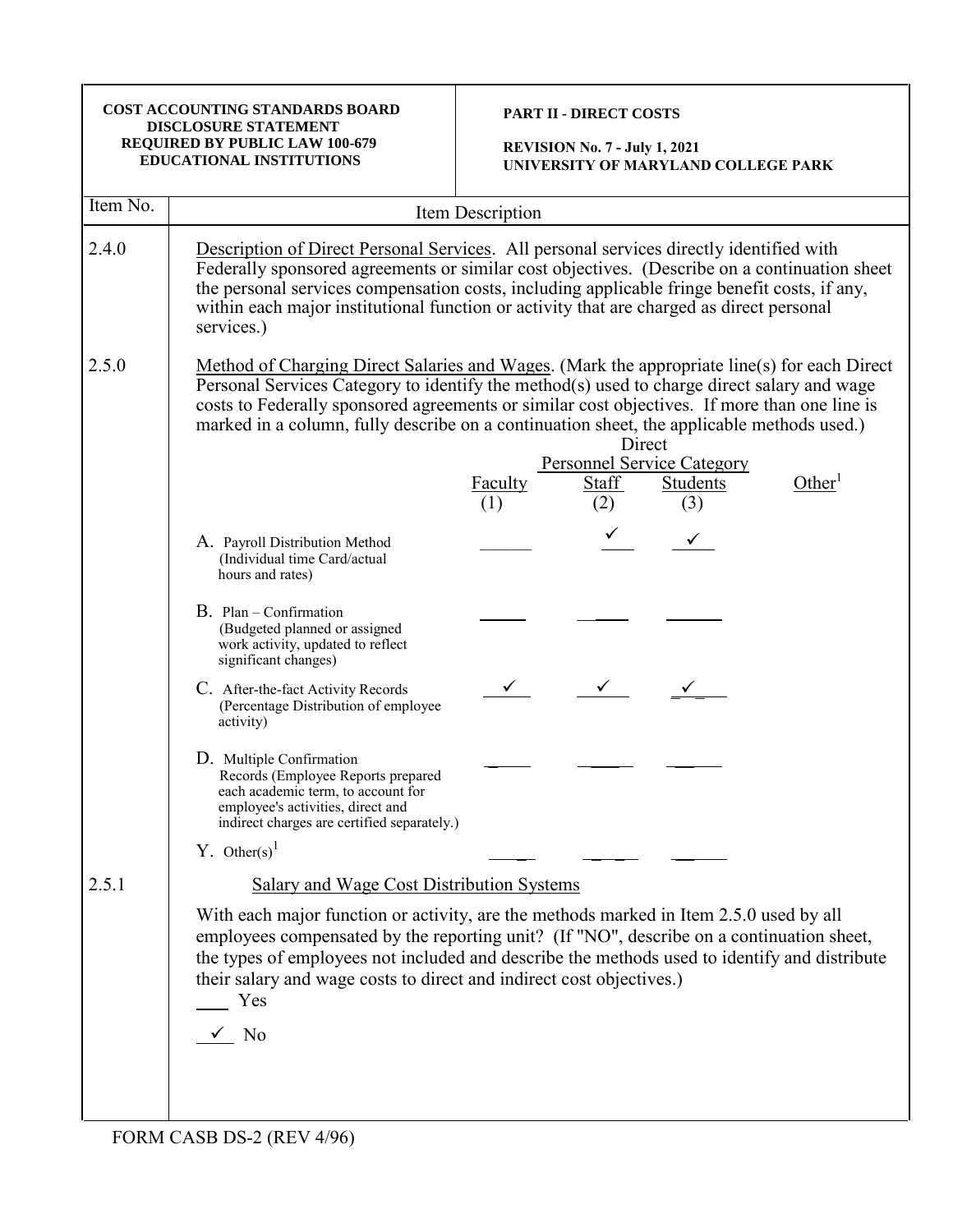#### **PART II - DIRECT COSTS**

| Item No. |                                                                                                                                                                                                                                                                                                                                                                                                                                                                                                                                                                                                                                                                                       |  |  |
|----------|---------------------------------------------------------------------------------------------------------------------------------------------------------------------------------------------------------------------------------------------------------------------------------------------------------------------------------------------------------------------------------------------------------------------------------------------------------------------------------------------------------------------------------------------------------------------------------------------------------------------------------------------------------------------------------------|--|--|
|          | Item Description                                                                                                                                                                                                                                                                                                                                                                                                                                                                                                                                                                                                                                                                      |  |  |
| 2.5.2    | Salary and Wage Cost Accumulation System.                                                                                                                                                                                                                                                                                                                                                                                                                                                                                                                                                                                                                                             |  |  |
|          | (Within each major function or activity, describe, on a continuation sheet, the specific<br>accounting records or memorandum records used to accumulate and record the share of the<br>total salary and wage costs attributable to each employee's direct (Federally sponsored<br>projects, non-sponsored projects or similar cost objectives) and indirect activities. Indicate<br>how the salary and the wage cost distributions are reconciled with the payroll data recorded<br>in the institution's financial accounting records.)                                                                                                                                               |  |  |
| 2.6.0    | Description of Direct Fringe Benefits Costs. All fringe benefits that are attributable<br>to direct salaries and wages and are charged directly to Federally sponsored agreements or<br>similar cost objectives. (Describe on a continuation sheet all of the different types of fringe<br>benefits which are classified and charged as direct costs, e.g., actual or accrued costs of<br>vacation, holidays, sick leave, sabbatical leave, premium pay, social security, pension plans,<br>post-retirement benefits other than pensions, health insurance, training, tuition, tuition<br>remission, etc.)                                                                            |  |  |
| 2.6.1    | Method of Charging Direct Fringe Benefits. (Describe on a continuation sheet, how<br>each type of fringe benefit cost identified in item 2.6.0 is measured, assigned and allocated<br>(for definitions, See 9903.301-1); first, to the major functions (e.g., instruction, research);<br>and, then to individual projects or direct cost objectives within each function.)                                                                                                                                                                                                                                                                                                            |  |  |
| 2.7.0    | Description of Other Direct Costs. All other items of cost directly identified with<br>Federally sponsored agreements or similar cost objectives. (List on a continuation sheet the<br>principal classes of other costs which are charged directly, e.g., travel, consultants, services,<br>subgrants, subcontracts, malpractice insurance, etc.)                                                                                                                                                                                                                                                                                                                                     |  |  |
| 2.8.0    | Cost Transfers. When Federally sponsored agreements or similar cost objectives are<br>credited for cost transfers to other projects, grants or contracts, is the credit amount for direct<br>personal services, materials, other direct charges and applicable indirect costs always based<br>on the same amount(s) or rate(s) (e.g., direct labor rate, indirect costs) originally used to<br>charge or allocate costs to the project (Consider transactions where the original charge and<br>the credit occur in different cost accounting periods). (Mark one, if "No", explain on a<br>continuation sheet how the credit differs from original charge.)<br>$\checkmark$ Yes<br>No |  |  |
|          |                                                                                                                                                                                                                                                                                                                                                                                                                                                                                                                                                                                                                                                                                       |  |  |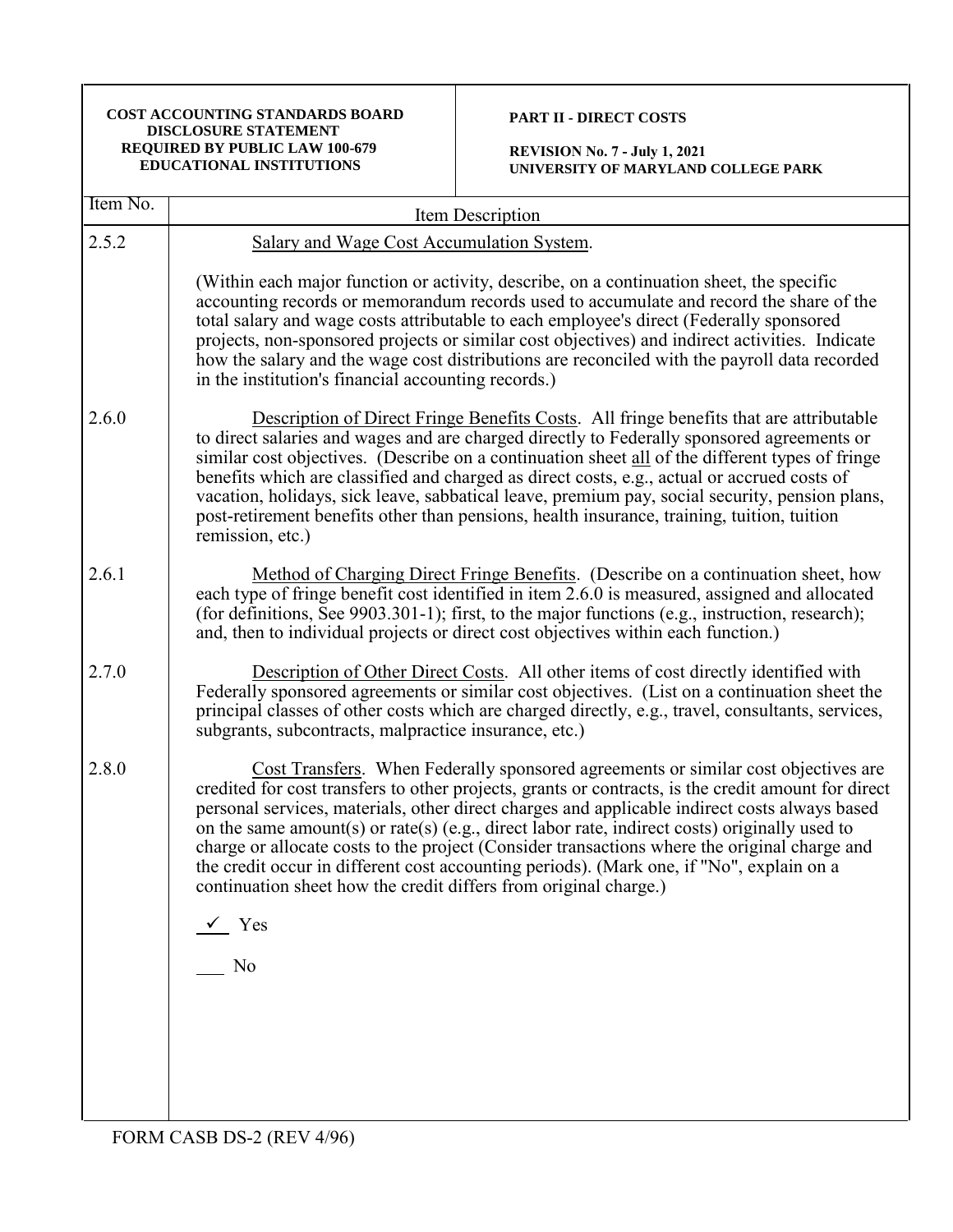# **PART II - DIRECT COSTS**

| Item No. | Item Description                                                                                                                                                                                                                                                                                                                                                                                                                                                                                                                                               |                  |                        |                 |
|----------|----------------------------------------------------------------------------------------------------------------------------------------------------------------------------------------------------------------------------------------------------------------------------------------------------------------------------------------------------------------------------------------------------------------------------------------------------------------------------------------------------------------------------------------------------------------|------------------|------------------------|-----------------|
| 2.9.0    | Inter-organizational Transfers. This item is directed only to those materials, supplies, and<br>services which are, or will be transferred to you from other segments of the educational<br>institution. (Mark the appropriate line(s) in each column to indicate the basis used by you as<br>transferee to charge the cost or price of inter-organizational transfers of materials, supplies,<br>and services to Federally sponsored agreements or similar cost objectives. If more than one<br>line is marked in a column, explain on a continuation sheet.) |                  |                        |                 |
|          |                                                                                                                                                                                                                                                                                                                                                                                                                                                                                                                                                                | Materials<br>(1) | <b>Supplies</b><br>(2) | Services<br>(3) |
|          | A. At full cost excluding indirect costs<br>attributable to group or central office<br>expenses.                                                                                                                                                                                                                                                                                                                                                                                                                                                               |                  |                        |                 |
|          | B. At full cost including indirect costs<br>attributable to group or central office<br>expenses                                                                                                                                                                                                                                                                                                                                                                                                                                                                |                  |                        |                 |
|          | C. At established catalog or market price<br>or prices based on adequate competition.                                                                                                                                                                                                                                                                                                                                                                                                                                                                          |                  |                        |                 |
|          | Y. Other(s) <sup>1</sup>                                                                                                                                                                                                                                                                                                                                                                                                                                                                                                                                       |                  |                        |                 |
|          | Z. Inter-organizational transfers are not<br>applicable.                                                                                                                                                                                                                                                                                                                                                                                                                                                                                                       |                  |                        |                 |
|          |                                                                                                                                                                                                                                                                                                                                                                                                                                                                                                                                                                |                  |                        |                 |
|          |                                                                                                                                                                                                                                                                                                                                                                                                                                                                                                                                                                |                  |                        |                 |
|          |                                                                                                                                                                                                                                                                                                                                                                                                                                                                                                                                                                |                  |                        |                 |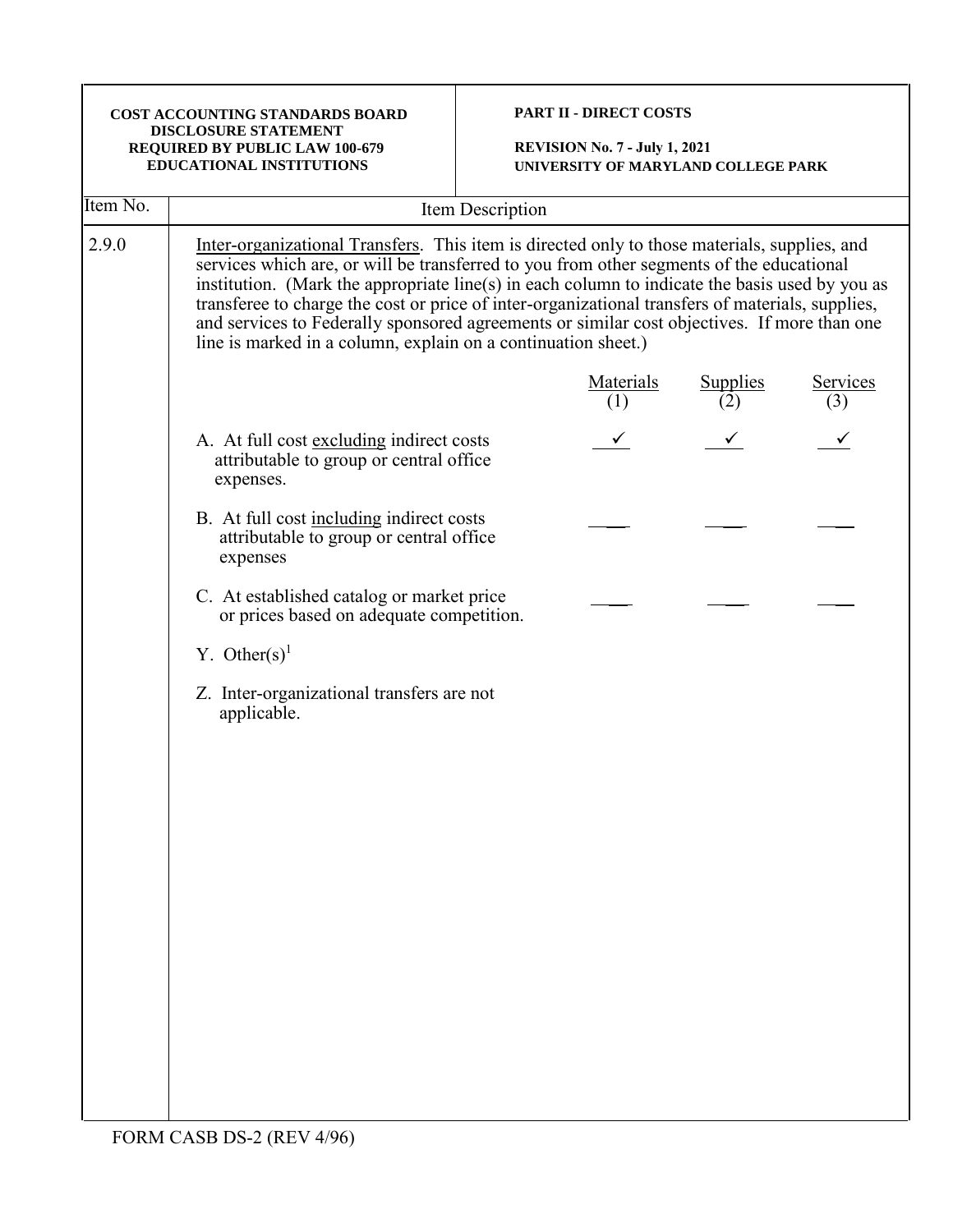| COST ACCOUNTING STANDARDS BOARD<br>DISCLOSURE STATEMENT<br>REQUIRED BY PUBLIC LAW 100-679<br><b>EDUCATIONAL INSTITUTIONS</b> |                                                                                         | <b>Continuation Sheet</b><br><b>PART II - DIRECT COST</b><br><b>REVISION No. 7 - July 1, 2021</b><br>UNIVERSITY OF MARYLAND COLLEGE PARK                                                                                                                                                                                                                                                                                                                                                                                                                                                                                                                                                                                                                                                                                                                                                                                                                                                                                                                                                                                                                                                                                                                                                                                                                                                                                                                                                                                                                                                                                                                                                                                                                                                                                                                                                                                                                                                                                                                                                                                                                                                                                                                                                                                                                                                                                                                                                                                                                                                                                           |  |
|------------------------------------------------------------------------------------------------------------------------------|-----------------------------------------------------------------------------------------|------------------------------------------------------------------------------------------------------------------------------------------------------------------------------------------------------------------------------------------------------------------------------------------------------------------------------------------------------------------------------------------------------------------------------------------------------------------------------------------------------------------------------------------------------------------------------------------------------------------------------------------------------------------------------------------------------------------------------------------------------------------------------------------------------------------------------------------------------------------------------------------------------------------------------------------------------------------------------------------------------------------------------------------------------------------------------------------------------------------------------------------------------------------------------------------------------------------------------------------------------------------------------------------------------------------------------------------------------------------------------------------------------------------------------------------------------------------------------------------------------------------------------------------------------------------------------------------------------------------------------------------------------------------------------------------------------------------------------------------------------------------------------------------------------------------------------------------------------------------------------------------------------------------------------------------------------------------------------------------------------------------------------------------------------------------------------------------------------------------------------------------------------------------------------------------------------------------------------------------------------------------------------------------------------------------------------------------------------------------------------------------------------------------------------------------------------------------------------------------------------------------------------------------------------------------------------------------------------------------------------------|--|
| Item No.                                                                                                                     | Item Description                                                                        |                                                                                                                                                                                                                                                                                                                                                                                                                                                                                                                                                                                                                                                                                                                                                                                                                                                                                                                                                                                                                                                                                                                                                                                                                                                                                                                                                                                                                                                                                                                                                                                                                                                                                                                                                                                                                                                                                                                                                                                                                                                                                                                                                                                                                                                                                                                                                                                                                                                                                                                                                                                                                                    |  |
| 2.1.0                                                                                                                        | <b>Agreements or Similar Cost Objectives</b><br>are classified as indirect costs (F&A). | <b>Criteria for Determining How Costs are Charged to Federally Sponsored</b><br>The University records costs in a series of accounts. Each represents one specific activity or<br>function of the University. The cost for any particular transaction is recorded in an account<br>using a specific expense object code which identifies the type of cost incurred. The<br>determination of the classification of a cost is not based on type of cost or the expense object<br>code, but the purpose and circumstances of the expense. Amounts charged directly to<br>Federally sponsored projects, or similar cost objectives are those which can be identified<br>specifically with such activity relatively easily with a high degree of accuracy. If a cost<br>benefits two or more projects or activities in proportions that can be determined without<br>undue effort or cost, the cost is allocated to the projects based on the proportional benefit as<br>defined by the Principal Investigator. If a cost benefits two or more projects or activities in<br>proportions that cannot be determined because of the interrelationship of the work involved,<br>then the costs are allocated or transferred to benefitted projects on any reasonable<br>documented basis, as determined by the Principal Investigator or designee. Costs which<br>benefit multiple activities and cannot be easily and accurately prorated between the activities<br>In accordance with University policy, the determination of allowability of direct charging of<br>administrative and clerical salaries and other general supplies will be made at a central level.<br>These costs may only be charged directly to federally sponsored projects if the Principal<br>Investigator or their designee can demonstrate (1) that the services or materials are integral to<br>the project; (2) individuals or administrative costs can be specifically identified with the<br>project or program; (3) administrative costs are included in the budget and justified in the<br>budget narrative or have the prior written approval of the Federal awarding agency as<br>required by the agency's rules. Sponsored Programs funded by other than federal agencies<br>may charge these costs directly to these projects to the limits allowed by the agreement.<br>Only those costs that are allowable and allocable are direct charged. Principal Investigators,<br>departmental administrators and, in some specific instances, central administrative officials<br>review costs to ensure that they are allowable and allocable to a project. |  |
|                                                                                                                              | circumstances are determined on a case by case basis.<br>purpose.                       | Similar costs incurred in like circumstances are consistently treated as either direct or<br>indirect. Size, nature and complexity of sponsored agreements, although not the final<br>determining factors, are in the aggregate, important considerations in determining unlike<br>circumstances. Due to the unique requirements of each sponsored agreement, unlike<br>An unlike circumstance occurs when a particular project requires specific and identifiable<br>support that is over and above the level of support provided and charged indirectly ( $F&A$ ) to<br>all activities. Such costs are charged as direct costs since they are incurred for a different                                                                                                                                                                                                                                                                                                                                                                                                                                                                                                                                                                                                                                                                                                                                                                                                                                                                                                                                                                                                                                                                                                                                                                                                                                                                                                                                                                                                                                                                                                                                                                                                                                                                                                                                                                                                                                                                                                                                                           |  |
|                                                                                                                              |                                                                                         |                                                                                                                                                                                                                                                                                                                                                                                                                                                                                                                                                                                                                                                                                                                                                                                                                                                                                                                                                                                                                                                                                                                                                                                                                                                                                                                                                                                                                                                                                                                                                                                                                                                                                                                                                                                                                                                                                                                                                                                                                                                                                                                                                                                                                                                                                                                                                                                                                                                                                                                                                                                                                                    |  |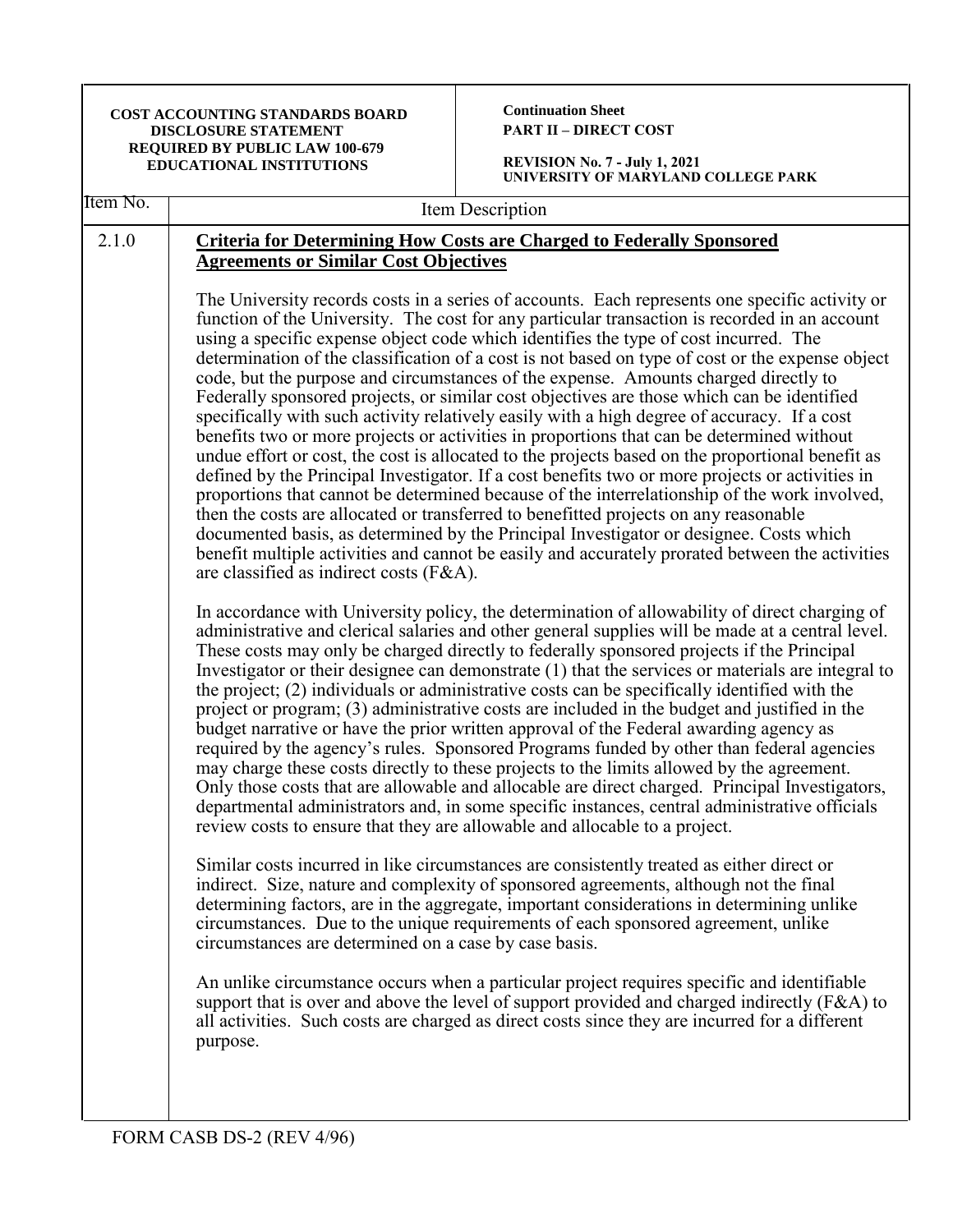**Continuation Sheet PART II – DIRECT COSTS**

| Item No. | Item Description                                                                                                                                                                                                                                                                                                                                                                                         |  |  |
|----------|----------------------------------------------------------------------------------------------------------------------------------------------------------------------------------------------------------------------------------------------------------------------------------------------------------------------------------------------------------------------------------------------------------|--|--|
|          | As a Land Grant institution, the University receives federal formula funded appropriations<br>from USDA, which prohibits the charging of facilities and administrative costs but allows for<br>direct charging of associated college and departmental administrative costs.                                                                                                                              |  |  |
| 2.2.0    | <b>Description of Direct Materials</b>                                                                                                                                                                                                                                                                                                                                                                   |  |  |
|          | The principal classes of materials and supplies which are directly charged to federally<br>sponsored agreements or similar cost objectives include: chemical and lab supplies,<br>radioisotopes, drugs, minor equipment (those less than the capitalization level), gases,<br>gasoline, and supplies (such as audio, visual, photo, electronic, engineering, medical,<br>teaching and computer devices). |  |  |
|          | Procurement                                                                                                                                                                                                                                                                                                                                                                                              |  |  |
|          | The University follows the general guidelines for procurement standards outlined in sections<br>§200.317-326 of OMB Uniform Guidance when procuring property and services under a<br>Federal Award.                                                                                                                                                                                                      |  |  |
|          |                                                                                                                                                                                                                                                                                                                                                                                                          |  |  |
|          |                                                                                                                                                                                                                                                                                                                                                                                                          |  |  |
|          |                                                                                                                                                                                                                                                                                                                                                                                                          |  |  |
|          |                                                                                                                                                                                                                                                                                                                                                                                                          |  |  |
|          |                                                                                                                                                                                                                                                                                                                                                                                                          |  |  |
|          |                                                                                                                                                                                                                                                                                                                                                                                                          |  |  |
|          |                                                                                                                                                                                                                                                                                                                                                                                                          |  |  |
|          |                                                                                                                                                                                                                                                                                                                                                                                                          |  |  |
|          |                                                                                                                                                                                                                                                                                                                                                                                                          |  |  |
|          |                                                                                                                                                                                                                                                                                                                                                                                                          |  |  |
|          |                                                                                                                                                                                                                                                                                                                                                                                                          |  |  |
|          |                                                                                                                                                                                                                                                                                                                                                                                                          |  |  |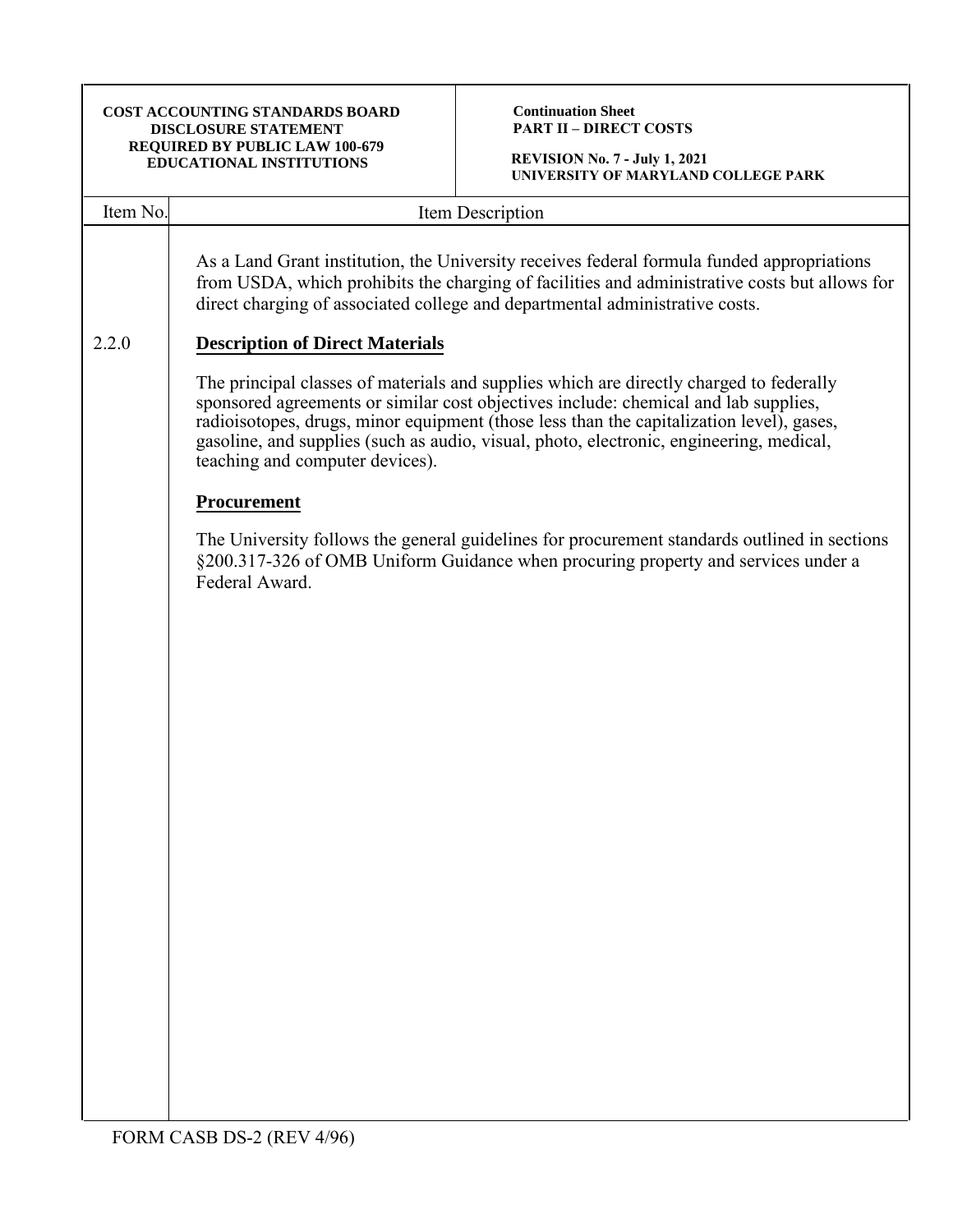**Continuation Sheet PART II –DIRECT COSTS**

**REVISION No. 7 - July 1, 2021 UNIVERSITY OF MARYLAND COLLEGE PARK**

| <u>Item No.</u> | <b>Item Description</b>                                                                                                                                                                                                                                                                                                                                                                                                                                                                                                                                                                                                                       |
|-----------------|-----------------------------------------------------------------------------------------------------------------------------------------------------------------------------------------------------------------------------------------------------------------------------------------------------------------------------------------------------------------------------------------------------------------------------------------------------------------------------------------------------------------------------------------------------------------------------------------------------------------------------------------------|
| 2.3.2           | <b>Method of Charging Direct Materials and Supplies</b>                                                                                                                                                                                                                                                                                                                                                                                                                                                                                                                                                                                       |
|                 | Costs incurred for materials, supplies, and fabricated parts necessary to carry out Federal<br>awards are purchased and charged at their actual prices, net of applicable credits.<br>Withdrawals from general stores or stockrooms are charged at their actual net cost. Incoming<br>transportation charges are a proper part of materials and supplies costs.                                                                                                                                                                                                                                                                               |
|                 | Computing devices are charged as direct costs for devices that are essential and allocable, but<br>not solely dedicated, to the performance of an award.                                                                                                                                                                                                                                                                                                                                                                                                                                                                                      |
| 2.4.0           | <b>Description of Direct Personal Services</b>                                                                                                                                                                                                                                                                                                                                                                                                                                                                                                                                                                                                |
|                 | The principal classes of direct personal service costs are faculty, scientists, technical staff, lab<br>assistants, and students. Amounts provided to post-doctoral and graduate students for work<br>on research projects and teaching activities are also treated as direct costs. The direct charges<br>include salaries and fringe benefits. In the case of graduate students, compensation may<br>include tuition, fees, and other fringe benefits. Salaries and fringe benefits of administrative<br>and clerical staff are charged directly under the conditions described in 2.1.0.                                                   |
| 2.5.0           | <b>Method of Charging Direct Salaries and Wages</b><br>The University utilizes an after-the-fact Personnel Activity Reporting system, approved by<br>DHHS for faculty, staff and students. For hourly staff and students, individual time-cards are<br>used.                                                                                                                                                                                                                                                                                                                                                                                  |
| 2.5.1           | The Personnel Activity Reporting system consists of after-the-fact-effort reports for all<br>individuals compensated directly by sponsored projects only.                                                                                                                                                                                                                                                                                                                                                                                                                                                                                     |
| 2.5.2           | The Hiring Official or other responsible persons identify the sponsored project and percent of<br>salary that will be charged to each award and/or State funded account. This information is<br>entered into the University's Payroll and Human Resource (PHR) system. The system allows<br>for changes to the distribution of salary on an ongoing basis. Amounts charged to sponsored<br>programs are verified semi-annually after the 14th payroll of the fiscal year (January) and<br>after the final payroll of the fiscal year (pay period 27 in June), using the University of<br>Maryland's approved on-line Effort Reporting System. |
|                 |                                                                                                                                                                                                                                                                                                                                                                                                                                                                                                                                                                                                                                               |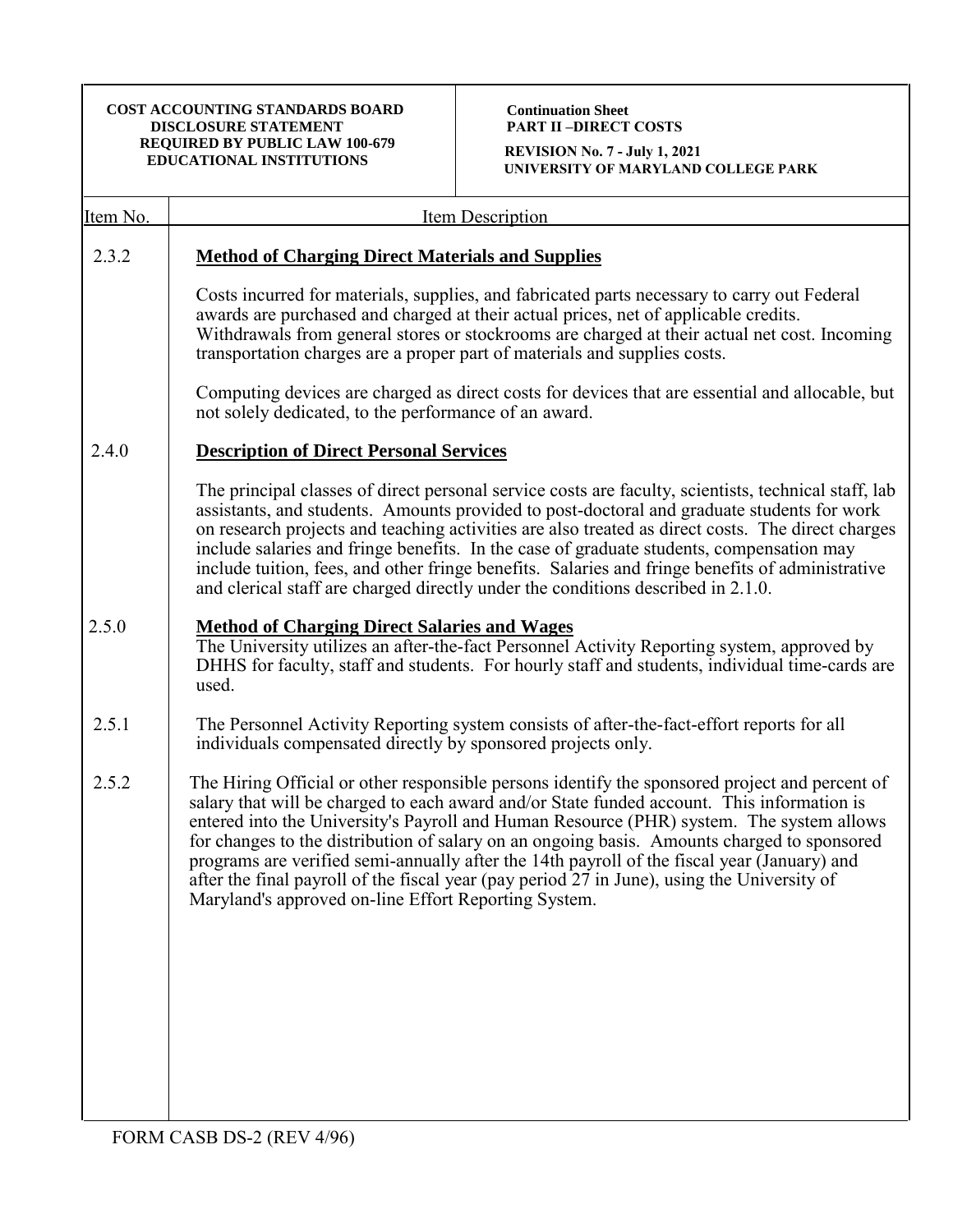#### **Continuation Sheet PART II – DIRECT COSTS REVISION No. 7 - July 1, 2021 UNIVERSITY OF MARYLAND COLLEGE PARK**

| Item No. | Item Description                                                                                                                                                                                                                                                                                                                                                                                                                                                                                                                             |
|----------|----------------------------------------------------------------------------------------------------------------------------------------------------------------------------------------------------------------------------------------------------------------------------------------------------------------------------------------------------------------------------------------------------------------------------------------------------------------------------------------------------------------------------------------------|
| 2.6.0    | <b>Description of Direct Fringe Benefits Costs</b>                                                                                                                                                                                                                                                                                                                                                                                                                                                                                           |
|          | Leave<br>Sabbatical Leave (is available only to tenured faculty).<br>$\bullet$<br>Sick Leave, Extended Sick Leave, Advanced Sick Leave<br>٠<br>Annual Leave<br>$\bullet$<br>Personal Leave<br><b>FMLA</b><br>$\bullet$<br>Administrative<br>Holiday Leave<br>Parental Leave                                                                                                                                                                                                                                                                  |
|          | <b>Retirement</b><br>TIAA Optional Retirement: See 6.1.1<br>Fidelity Optional Retirement See 6.1.1<br>$\bullet$<br>Teachers' Retirement: See 6.1.1<br>Employees' Retirement: See 6.1.1<br>Teachers' Pension: See 6.1.1<br>Employees' Pension: See 6.1.1                                                                                                                                                                                                                                                                                      |
|          | <b>Federal Civil Service Requirement</b> Certain employees with Federal appointments<br>are paid from any fund group and are eligible for other retirement benefits. In these<br>cases, the University's contribution for retirement plans is charged to the appropriate<br>account including sponsored projects.                                                                                                                                                                                                                            |
|          | <b>Federal Employee Retirement System</b> Certain employees with Federal appointments<br>are paid from any fund group and are eligible for other retirement benefits. In these<br>cases, the University's contribution for retirement plans is charged to the appropriate<br>account including sponsored projects.                                                                                                                                                                                                                           |
|          | <b>Fed Thrift Saving Plan</b> Certain employees with Federal appointments are paid from<br>any fund group and are eligible for other retirement benefits. In these cases, the<br>University's contribution for retirement plans is charged to the appropriate account<br>including sponsored projects<br><b>Health Insurance</b>                                                                                                                                                                                                             |
|          | <b>Health Insurance:</b> Employer's share of the health insurance subsidy payable to the<br>health Insurance program which includes:<br>Medical insurance - UMCP pays a portion of the premium cost for point-of-service<br>$\bullet$<br>and EPO plans and portion of the premium cost for the preferred provider organization.<br>Prescription Drug Card Plan - UMPC pays for a portion of the premium for this plan.<br><b>Additional coverage - is offered with an additional costs covered entirely by the</b><br>Employee and retirees. |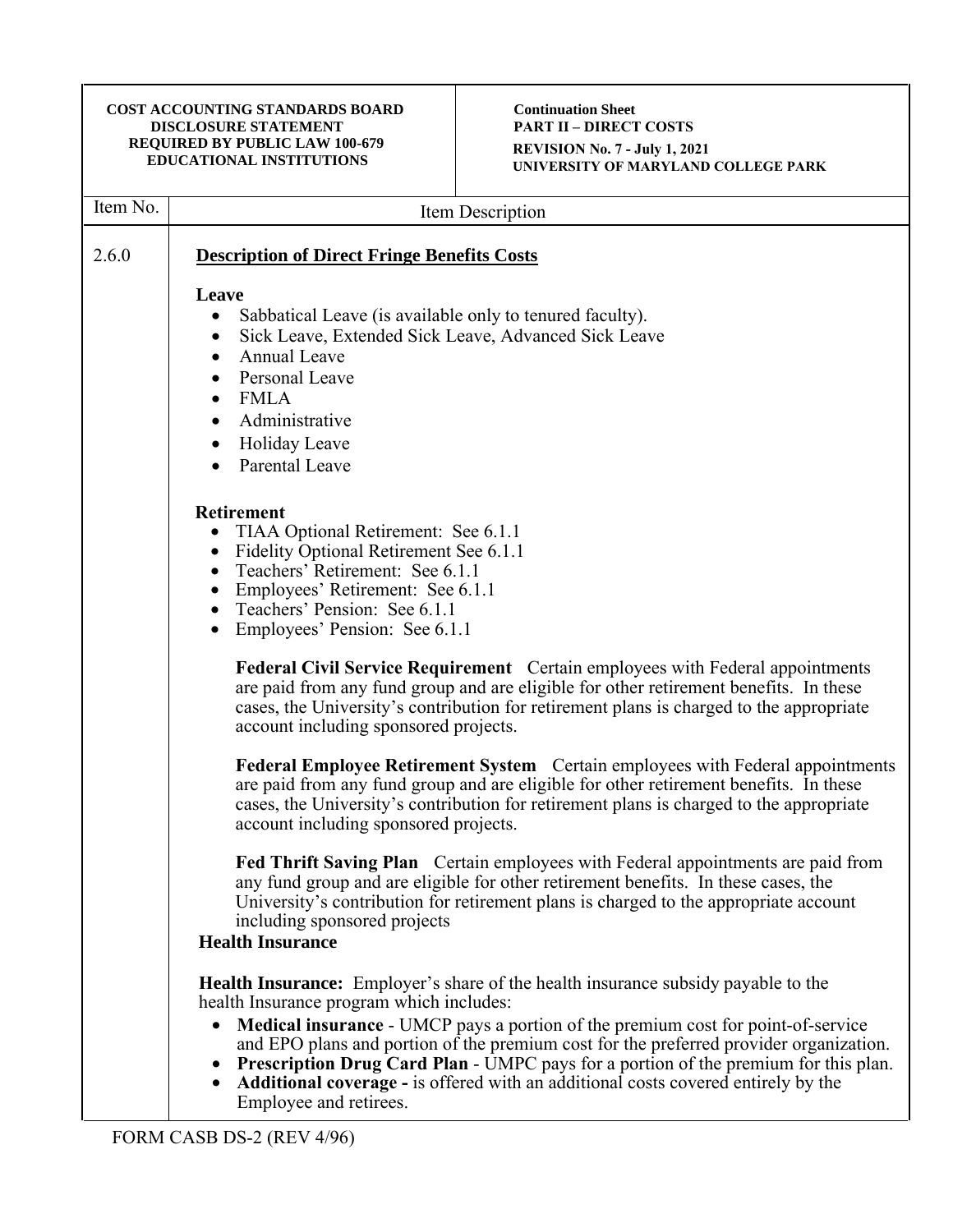#### **Continuation Sheet PART II - DIRECT COSTS**

| Item No. | Item Description                                                                                                                                                                                                                                                                                                                                                                                                                                                   |
|----------|--------------------------------------------------------------------------------------------------------------------------------------------------------------------------------------------------------------------------------------------------------------------------------------------------------------------------------------------------------------------------------------------------------------------------------------------------------------------|
| 2.6.0    |                                                                                                                                                                                                                                                                                                                                                                                                                                                                    |
|          | <b>Retiree Health Insurance:</b> The same health insurance programs are available to retirees                                                                                                                                                                                                                                                                                                                                                                      |
|          | as are available to employees.<br>Fed Employee Group Life Ins: Employer's share of contributions for employees enrolled                                                                                                                                                                                                                                                                                                                                            |
|          | in the Federal Employees Group Life Insurance.                                                                                                                                                                                                                                                                                                                                                                                                                     |
|          | Social Security (FICA): Employer's share of social security payments based on the<br>effective rate and base as provided by Federal law. Also includes employer's share of                                                                                                                                                                                                                                                                                         |
|          | hospital insurance tax for Federal Civil Service employees of the University.                                                                                                                                                                                                                                                                                                                                                                                      |
|          | <b>Unemployment Insurance Regular Employee:</b> Employer's share of unemployment<br>insurance premium for regular (other than contractual) employees.                                                                                                                                                                                                                                                                                                              |
|          | <b>Unemployment Insurance Contractual Employee:</b> Employer's share of unemployment                                                                                                                                                                                                                                                                                                                                                                               |
|          | insurance premium for contractual employees.<br>Tuition Waiver-Employees: Cost of tuition waivers granted to employees of the                                                                                                                                                                                                                                                                                                                                      |
|          | University (other than Graduate Assistants and Post-doctoral scholars).                                                                                                                                                                                                                                                                                                                                                                                            |
|          | Tuition Waiver-Grad Asst: Cost of tuition waivers granted to graduate assistants.                                                                                                                                                                                                                                                                                                                                                                                  |
|          |                                                                                                                                                                                                                                                                                                                                                                                                                                                                    |
|          | <b>Method of Charging Direct Fringe Benefits</b>                                                                                                                                                                                                                                                                                                                                                                                                                   |
| 2.6.1    | Beginning fiscal year 2020, University of Maryland College Park instituted fringe benefit<br>rates approved by the Department of Health and Human Services (DHHS) Cost Allocation<br>Services (CAS). Fringe benefit rates are negotiated with CAS based on actual prior year                                                                                                                                                                                       |
|          | costs, included projections for anticipated increases in benefit costs, and carry-forward-<br>adjustments for prior year (over or under) recoveries. This agreement will delineate which<br>fringes are direct charged and which are included in the rate.                                                                                                                                                                                                         |
|          | Fringe benefit rates are based on groupings of employees with similar fringe benefit<br>entitlements. The cost of each fringe benefits for each employee grouping is divided by their<br>total salaries and wages.                                                                                                                                                                                                                                                 |
|          | <b>Description of Other Direct Costs:</b>                                                                                                                                                                                                                                                                                                                                                                                                                          |
| 2.7.0    | Principal categories of other costs include: travel, consulting services, animals, animal care,<br>human subject compensation and incentives, and other specialized and technical services;<br>publication costs; sub-awards; equipment; information technology systems; alterations and<br>renovations needed to meet specific project requirements; telecommunications; repair and<br>maintenance costs; rent and other facility costs of off-campus facilities. |
|          |                                                                                                                                                                                                                                                                                                                                                                                                                                                                    |
|          |                                                                                                                                                                                                                                                                                                                                                                                                                                                                    |
|          |                                                                                                                                                                                                                                                                                                                                                                                                                                                                    |
|          |                                                                                                                                                                                                                                                                                                                                                                                                                                                                    |
|          |                                                                                                                                                                                                                                                                                                                                                                                                                                                                    |
|          |                                                                                                                                                                                                                                                                                                                                                                                                                                                                    |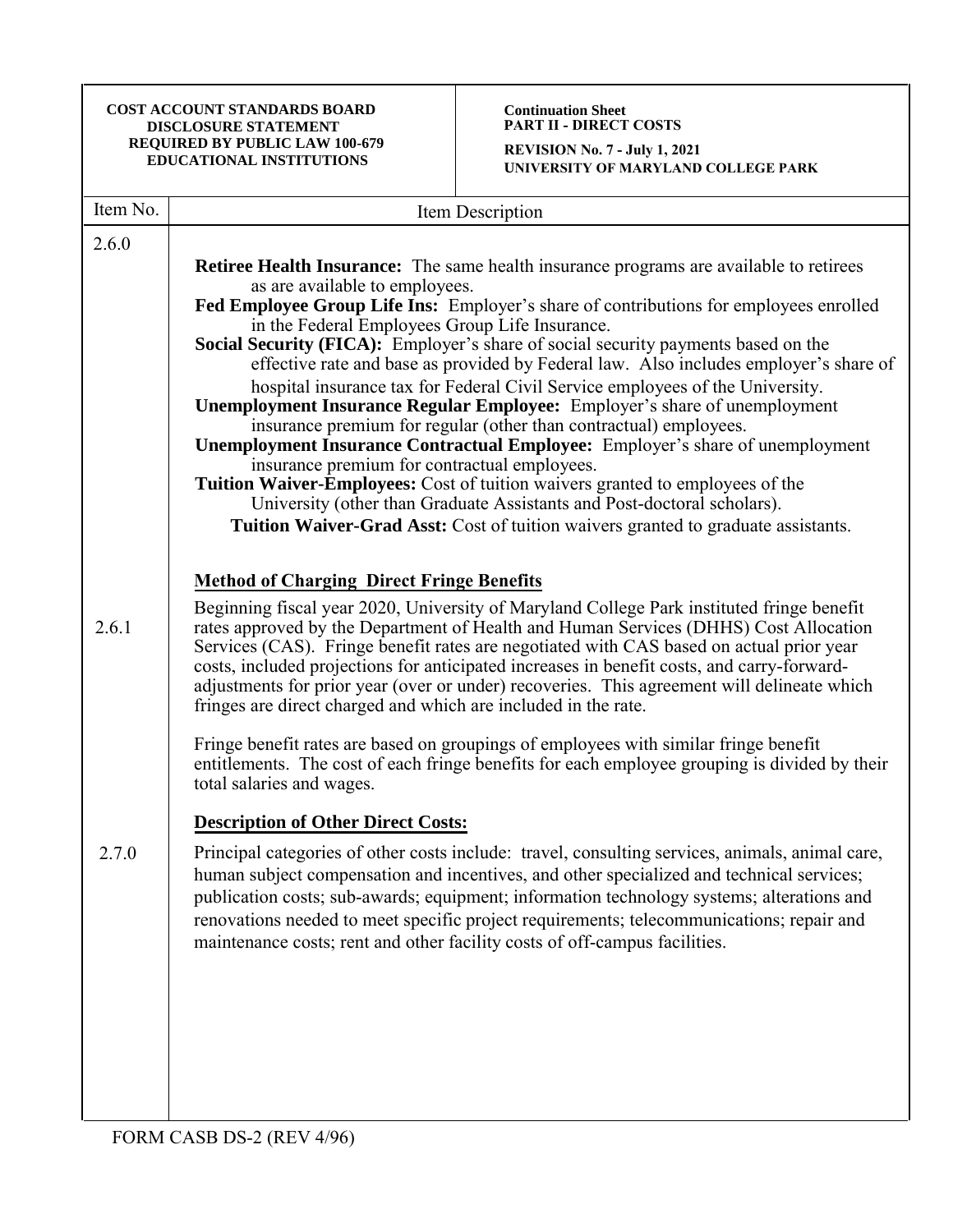**Continuation Sheet PART II – DIRECT COSTS**

| Item No. | Item Description |
|----------|------------------|
|          |                  |
| 2.7.0    |                  |
|          | -End of Part II- |
|          |                  |
|          |                  |
|          |                  |
|          |                  |
|          |                  |
|          |                  |
|          |                  |
|          |                  |
|          |                  |
|          |                  |
|          |                  |
|          |                  |
|          |                  |
|          |                  |
|          |                  |
|          |                  |
|          |                  |
|          |                  |
|          |                  |
|          |                  |
|          |                  |
|          |                  |
|          |                  |
|          |                  |
|          |                  |
|          |                  |
|          |                  |
|          |                  |
|          |                  |
|          |                  |
|          |                  |
|          |                  |
|          |                  |
|          |                  |
|          |                  |
|          |                  |
|          |                  |
|          |                  |
|          |                  |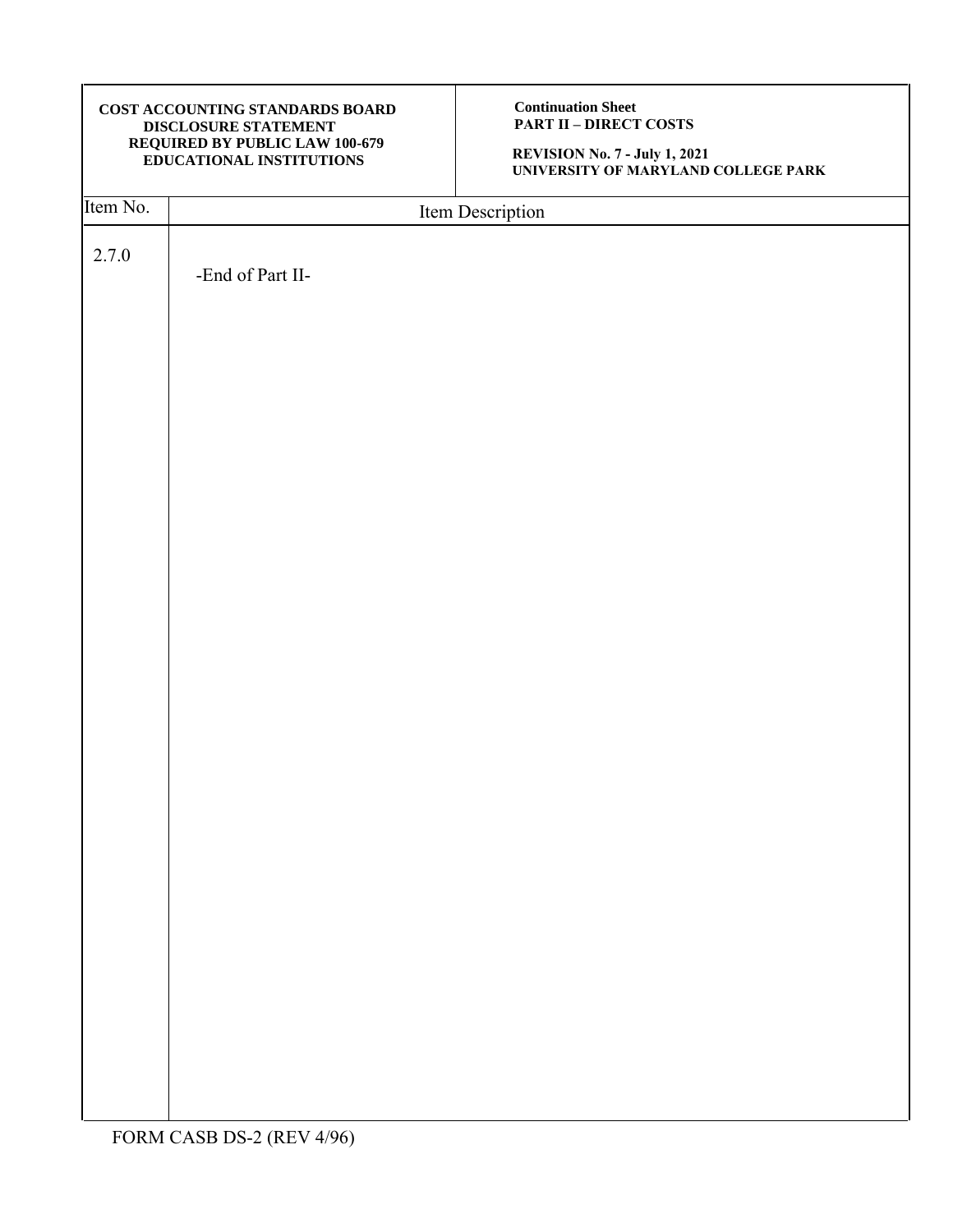# **PART III - INDIRECT COSTS**

**REVISION No. 7 - July 1, 2021 UNIVERSITY OF MARYLAND COLLEGE PARK**

| Item No. | Item Description                                                                                                                                                                                                                                                                                                                                                                                                                                                                                                                                                                                                                                                                                                                   |
|----------|------------------------------------------------------------------------------------------------------------------------------------------------------------------------------------------------------------------------------------------------------------------------------------------------------------------------------------------------------------------------------------------------------------------------------------------------------------------------------------------------------------------------------------------------------------------------------------------------------------------------------------------------------------------------------------------------------------------------------------|
|          | <b>Instructions for Part III</b>                                                                                                                                                                                                                                                                                                                                                                                                                                                                                                                                                                                                                                                                                                   |
|          | Institution should disclose how the segment's total direct costs are identified and accumulated<br>in specific indirect cost categories and allocated to applicable indirect cost pools and service<br>centers within each major function or activity, how service center costs are accumulated and<br>"billed" to users, and the specific indirect cost pools and allocation bases used to calculate the<br>indirect cost rates that are used to allocate accumulated indirect costs to Federally sponsored<br>agreements or similar final cost objectives. A continuations sheet should be used wherever<br>additional space is required or when a response requires further explanation to ensure clarity<br>and understanding. |
|          | The following Allocation Base Codes are provided for use in connection with items 3.1.0 and<br>3.3.0.                                                                                                                                                                                                                                                                                                                                                                                                                                                                                                                                                                                                                              |
|          | A. Direct Charge or Allocation<br><b>B.</b> Total Expenditures<br>C. Modified Total Cost Basis<br>D. Modified Total Direct Cost Basis<br>E. Salaries and Wages<br>F. Salaries, Wages, and Fringe Benefits<br>G. Number of Employees (head count)<br>H. Number of Employees (full-time equivalent basis)<br>I. Number of Students (head count)<br>J. Number of Students (full-time equivalent basis)<br>K. Student Hours--classroom and work performed<br>L. Square Footage<br>M. Usage<br>N. Unit of Product<br>O. Total Production<br>P. More than one base (Separate Cost Groupings) <sup>1</sup><br>$Y.$ Others <sup>1</sup><br>Z. Category or Pool not applicable                                                              |
|          |                                                                                                                                                                                                                                                                                                                                                                                                                                                                                                                                                                                                                                                                                                                                    |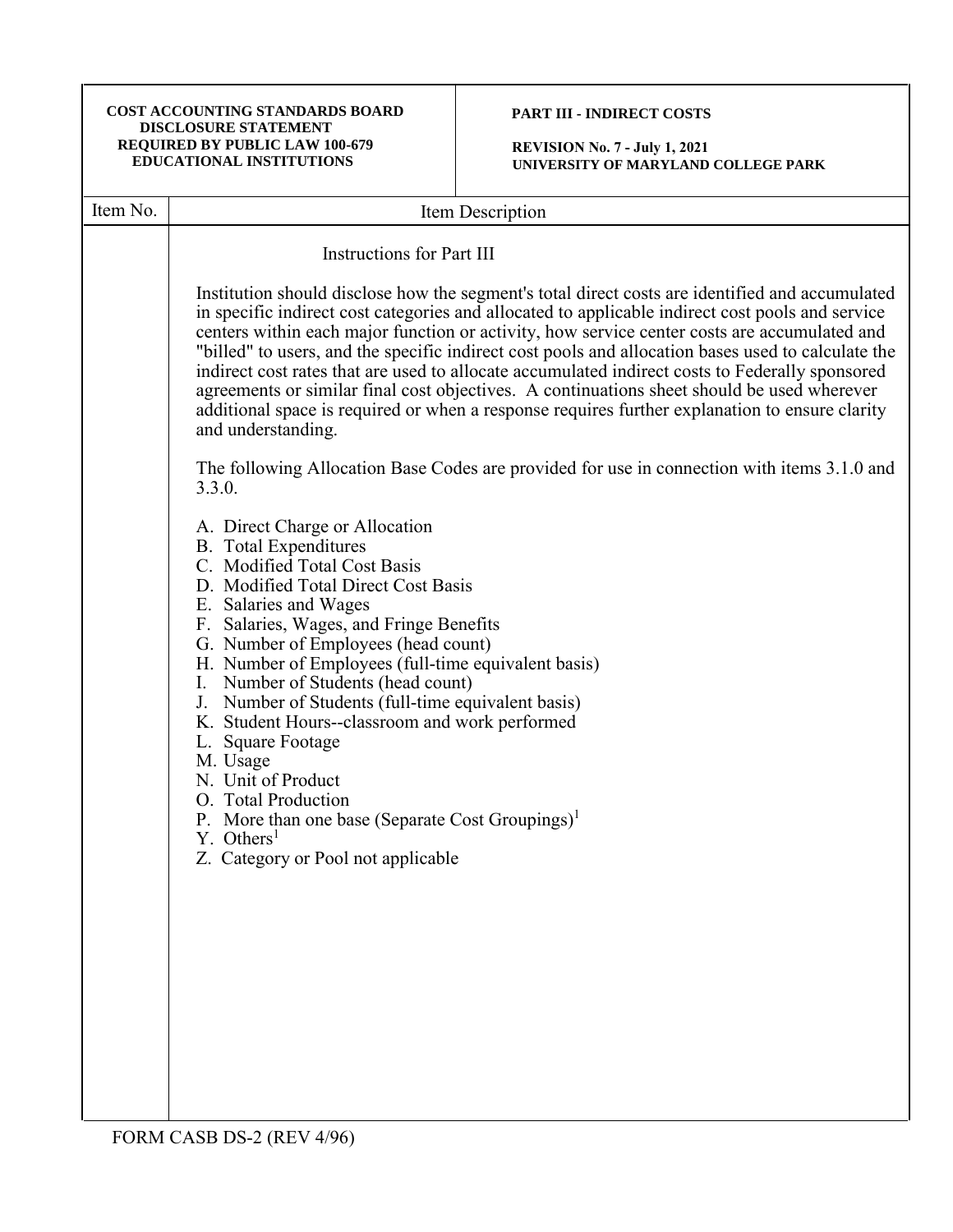| COST ACCOUNTING STANDARDS BOARD       |
|---------------------------------------|
| <b>DISCLOSURE STATEMENT</b>           |
| <b>REQUIRED BY PUBLIC LAW 100-679</b> |
| <b>EDUCATIONAL INSTITUTIONS</b>       |

# **PART III - INDIRECT COSTS**

| Item No. | Item Description                                                                                                                                                                                                                                                                                                                                                                                                                                                                                                                                                                                                                                                                                                                                                                                                                                                                                                                                                                                                                                                                                                                                                                                                                                                                        |                                                                                               |                                                                                                                                                                                                                             |                        |
|----------|-----------------------------------------------------------------------------------------------------------------------------------------------------------------------------------------------------------------------------------------------------------------------------------------------------------------------------------------------------------------------------------------------------------------------------------------------------------------------------------------------------------------------------------------------------------------------------------------------------------------------------------------------------------------------------------------------------------------------------------------------------------------------------------------------------------------------------------------------------------------------------------------------------------------------------------------------------------------------------------------------------------------------------------------------------------------------------------------------------------------------------------------------------------------------------------------------------------------------------------------------------------------------------------------|-----------------------------------------------------------------------------------------------|-----------------------------------------------------------------------------------------------------------------------------------------------------------------------------------------------------------------------------|------------------------|
| 3.1.0    | Indirect Cost (F&A) Categories - Accumulation and Allocation. This item is directed at the<br>identification, accumulation and allocation of all indirect costs of the institution. (Under the<br>column heading, "Accumulation Method," insert "Yes" or "No" to indicate if the cost<br>elements included in each indirect cost category are identified, recorded and accumulated in<br>the institution's formal accounting system. If "No," describe on a continuation sheet, how the<br>cost elements included in the indirect cost category are identified and accumulated. Under<br>the column heading "Allocation Base," enter one of the allocation base codes A through P, Y,<br>or Z, to indicate the basis used for allocating the accumulated costs of each indirect cost<br>category to applicable indirect cost categories, indirect cost pools, other institution activities,<br>specialized service facilities, and other service centers. Under the column heading<br>"Allocation Sequence," insert 1, 2, or 3 next to each of the first three indirect cost categories<br>to indicate the sequence of the allocation process. If cross-allocation techniques are used,<br>insert "CA." If an indirect cost category listed in this section is not used, insert, "NA.") |                                                                                               |                                                                                                                                                                                                                             |                        |
|          |                                                                                                                                                                                                                                                                                                                                                                                                                                                                                                                                                                                                                                                                                                                                                                                                                                                                                                                                                                                                                                                                                                                                                                                                                                                                                         | Method                                                                                        | <b>Accumulation Allocation</b><br>Base Code                                                                                                                                                                                 | Allocation<br>Sequence |
|          | <b>Indirect Cost Category</b><br>(a) Depreciation/use allowances/interest<br><b>Building</b><br>Equipment<br>Capital Improvements to Land <sup>1</sup><br>Interest <sup>1</sup><br>(b) Operation and Maintenance<br>(c) General Administration and General Expense<br>(d) Departmental Administration<br>(e) Sponsored Projects Administration<br>(f) Library<br>(g) Student Administration and Services<br>$(h)$ Other <sup>1</sup>                                                                                                                                                                                                                                                                                                                                                                                                                                                                                                                                                                                                                                                                                                                                                                                                                                                    | Yes_<br>Yes<br>Yes<br>Yes<br>Yes<br>$Yes$<br>No<br>$Y_{\rm \small \textbf{es}}$<br>Yes<br>Yes | $\begin{array}{c c}\n\hline\n-\underline{L} \\ \hline\n\end{array}$ $\begin{array}{c c}\n\hline\n\end{array}$ $\begin{array}{c c}\n\hline\n\end{array}$ $\begin{array}{c c}\n\hline\n\end{array}$<br>E/H/I<br>$\frac{D}{Z}$ |                        |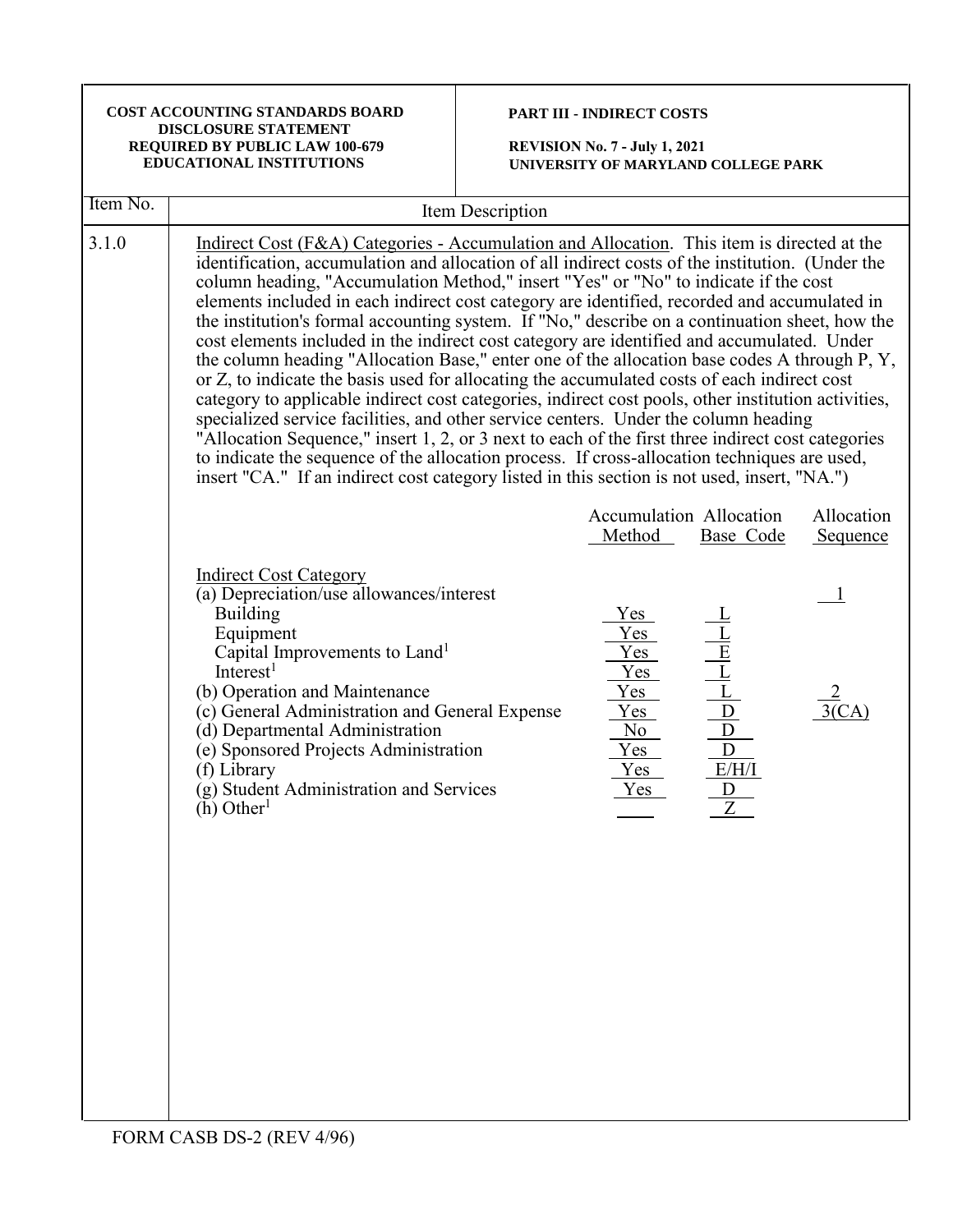|          | COST ACCOUNTING STANDARDS BOARD<br><b>DISCLOSURE STATEMENT</b><br>REQUIRED BY PUBLIC LAW 100-679<br><b>EDUCATIONAL INSTITUTIONS</b>                                                                                                                                                                                                                                                                                                                                                                                                                                                                                                                                                                                                                                                                                                                                                                                                                                                                                                                                                                                                                                                                                                                                                                                                                                                                                                                                                                                                                                                   | <b>PART III - INDIRECT COSTS</b><br><b>REVISION No. 7 - July 1, 2021</b><br>UNIVERSITY OF MARYLAND COLLEGE PARK |     |         |     |     |              |  |
|----------|---------------------------------------------------------------------------------------------------------------------------------------------------------------------------------------------------------------------------------------------------------------------------------------------------------------------------------------------------------------------------------------------------------------------------------------------------------------------------------------------------------------------------------------------------------------------------------------------------------------------------------------------------------------------------------------------------------------------------------------------------------------------------------------------------------------------------------------------------------------------------------------------------------------------------------------------------------------------------------------------------------------------------------------------------------------------------------------------------------------------------------------------------------------------------------------------------------------------------------------------------------------------------------------------------------------------------------------------------------------------------------------------------------------------------------------------------------------------------------------------------------------------------------------------------------------------------------------|-----------------------------------------------------------------------------------------------------------------|-----|---------|-----|-----|--------------|--|
| Item No. |                                                                                                                                                                                                                                                                                                                                                                                                                                                                                                                                                                                                                                                                                                                                                                                                                                                                                                                                                                                                                                                                                                                                                                                                                                                                                                                                                                                                                                                                                                                                                                                       | Item Description                                                                                                |     |         |     |     |              |  |
| 3.2.0    | Service Centers. The costs of services provided by highly complex or specialized facilities<br>operated by UMCP, such as computing facilities, wind tunnels, and reactors are direct<br>charged in accordance with the Uniform Guidance. (The codes identified below should be<br>inserted on the appropriate line for each service center listed. The column numbers<br>correspond to the paragraphs listed below that provide the codes. Explain on a Continuation<br>Sheet if any of the services are charged to users on a basis other than usage of the services.<br>Enter "Z" in Column 1, if not applicable.)                                                                                                                                                                                                                                                                                                                                                                                                                                                                                                                                                                                                                                                                                                                                                                                                                                                                                                                                                                  | (1)                                                                                                             | (2) | (3)     | (4) | (5) | (6)          |  |
|          | (a) Scientific Computer Operations                                                                                                                                                                                                                                                                                                                                                                                                                                                                                                                                                                                                                                                                                                                                                                                                                                                                                                                                                                                                                                                                                                                                                                                                                                                                                                                                                                                                                                                                                                                                                    |                                                                                                                 |     |         |     |     | $\mathbf{B}$ |  |
|          | (b) Business Data Processing--N/A                                                                                                                                                                                                                                                                                                                                                                                                                                                                                                                                                                                                                                                                                                                                                                                                                                                                                                                                                                                                                                                                                                                                                                                                                                                                                                                                                                                                                                                                                                                                                     |                                                                                                                 |     |         |     |     |              |  |
|          | (c) Animal Care Facilities                                                                                                                                                                                                                                                                                                                                                                                                                                                                                                                                                                                                                                                                                                                                                                                                                                                                                                                                                                                                                                                                                                                                                                                                                                                                                                                                                                                                                                                                                                                                                            |                                                                                                                 |     | A A A   |     | A   | B            |  |
|          | (d) Other Service Centers with<br><b>Annual Operating Budgets</b><br>exceeding $$1,000,000$ or that<br>generate significant charges to<br>Federally sponsored agreements<br>either as a direct or indirect cost.<br>(Specify below; use a Continuation<br>Sheet, if necessary)                                                                                                                                                                                                                                                                                                                                                                                                                                                                                                                                                                                                                                                                                                                                                                                                                                                                                                                                                                                                                                                                                                                                                                                                                                                                                                        |                                                                                                                 |     |         |     |     |              |  |
|          | <b>Telecommunications</b> Operations                                                                                                                                                                                                                                                                                                                                                                                                                                                                                                                                                                                                                                                                                                                                                                                                                                                                                                                                                                                                                                                                                                                                                                                                                                                                                                                                                                                                                                                                                                                                                  | $\mathbf{C}_{\perp}$                                                                                            |     | A A A A |     |     | B.           |  |
|          | (1) Category Code: Use code "A" if the service center costs are billed only as direct costs of final cost<br>objectives; code "B" if billed only to indirect cost categories or indirect cost pools; code "C" if billed to both direct<br>and indirect cost objectives.<br>(2) Burden Code: Code "A" - center receives an allocation of all applicable indirect costs; code "B" - partial<br>allocation of indirect costs; code "C" - no allocation of indirect costs.<br>(3) Billing Rate Code: Code "A"-billing rates are based on historical costs; code "B"-rates are based on pro-<br>jected costs; code "C"-rates are based on a combination of historical and projected costs; code "D"-billings are based<br>on the actual costs of the billing period; code "Y"-other (explain on a Continuation Sheet).<br>(4) User Charge Code: Code "A"-all users are charged at the same billing rates; code "B"-some users are<br>charged at different rates than other users (explain on a Continuation Sheet).<br>(5) Actual Costs vs. Revenues Code: Code "A"-billings (revenues) are compared to actual costs (expenditures) at<br>least annually; code "B"-billings are compared to actual costs less frequently than annually.<br>(6) Variance Code: Code "A"-Annual variance between billed and actual cost are prorated to users (as credits or<br>charges); code "B"-variances are carried forward as adjustments to billing rate of future periods; code "C"-annual<br>variances are charged or credited to indirect costs; code "Y"-other (explain on a Continuation Sheet). |                                                                                                                 |     |         |     |     |              |  |

FORM CASB DS-2 (REV 4/96)

П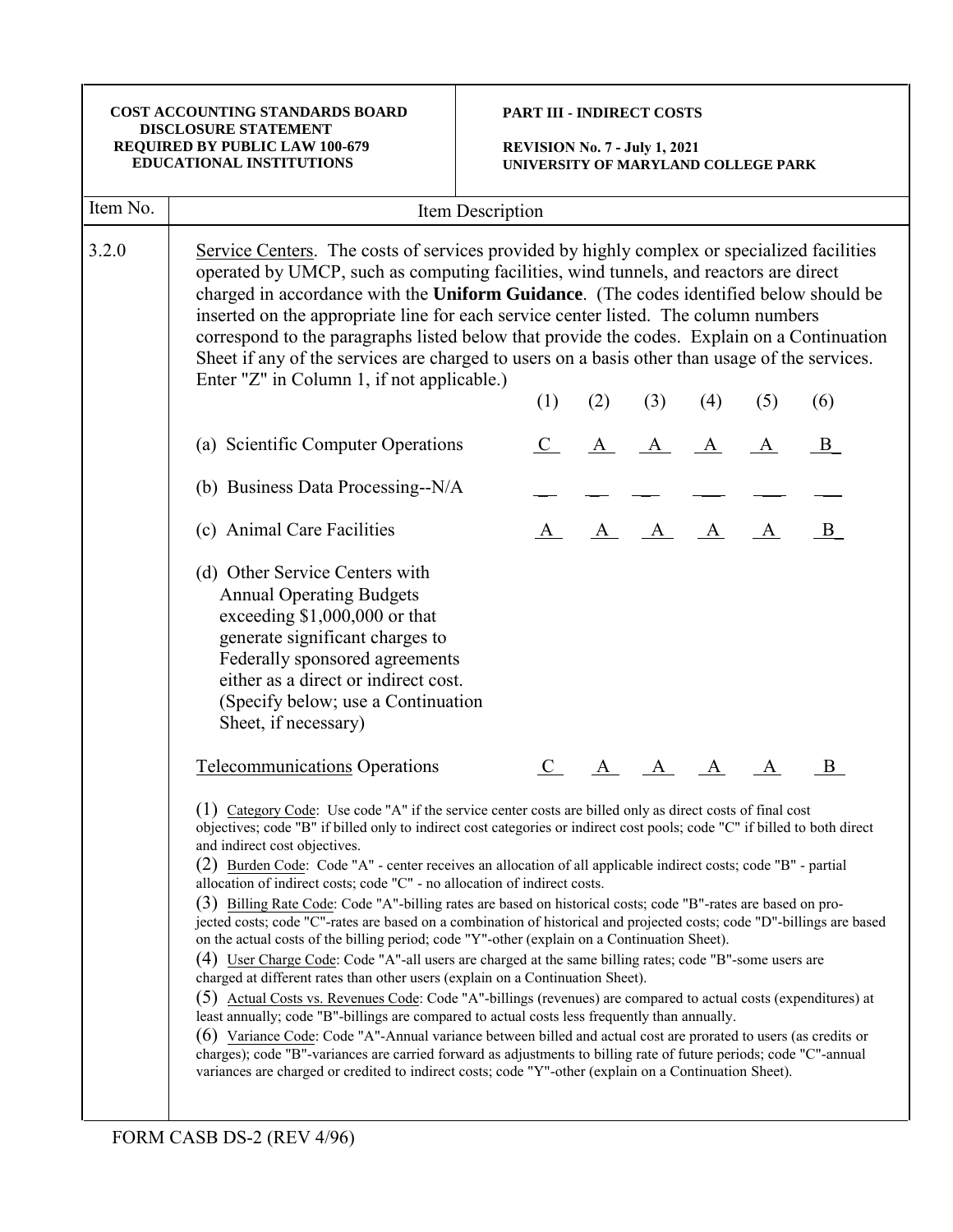| COST ACCOUNTING STANDARDS BOARD<br><b>DISCLOSURE STATEMENT</b><br>REQUIRED BY PUBLIC LAW 100-679<br><b>EDUCATIONAL INSTITUTIONS</b> |                                                                                                                                                                                                                                                                                                                                                                                                                                                                                                                                                           |                  | <b>PART III - INDIRECT COSTS</b><br><b>REVISION No. 7 - July 1, 2021</b><br>UNIVERSITY OF MARYLAND COLLEGE PARK                                                                                                                                                                                                                                                                                                                                                                                                                                                                                                                                                                                                                                                                                                                                                                                                                                                                                            |  |  |
|-------------------------------------------------------------------------------------------------------------------------------------|-----------------------------------------------------------------------------------------------------------------------------------------------------------------------------------------------------------------------------------------------------------------------------------------------------------------------------------------------------------------------------------------------------------------------------------------------------------------------------------------------------------------------------------------------------------|------------------|------------------------------------------------------------------------------------------------------------------------------------------------------------------------------------------------------------------------------------------------------------------------------------------------------------------------------------------------------------------------------------------------------------------------------------------------------------------------------------------------------------------------------------------------------------------------------------------------------------------------------------------------------------------------------------------------------------------------------------------------------------------------------------------------------------------------------------------------------------------------------------------------------------------------------------------------------------------------------------------------------------|--|--|
| Item No.                                                                                                                            |                                                                                                                                                                                                                                                                                                                                                                                                                                                                                                                                                           | Item Description |                                                                                                                                                                                                                                                                                                                                                                                                                                                                                                                                                                                                                                                                                                                                                                                                                                                                                                                                                                                                            |  |  |
| 3.3.0                                                                                                                               | <b>Indirect Cost Pools and Allocation Bases</b>                                                                                                                                                                                                                                                                                                                                                                                                                                                                                                           |                  |                                                                                                                                                                                                                                                                                                                                                                                                                                                                                                                                                                                                                                                                                                                                                                                                                                                                                                                                                                                                            |  |  |
|                                                                                                                                     | (Identify all of the indirect cost pools established for the accumulation of indirect costs,<br>excluding service centers, and the allocation bases used to distribute accumulated indirect<br>costs to Federally sponsored agreements or similar cost objectives within each major function<br>or activity. For all applicable indirect cost pools, enter the applicable Allocation Base Code<br>A through P, Y, or Z to indicate the basis used for allocating accumulated pool costs to<br>Federally sponsored agreements or similar cost objectives.) |                  |                                                                                                                                                                                                                                                                                                                                                                                                                                                                                                                                                                                                                                                                                                                                                                                                                                                                                                                                                                                                            |  |  |
|                                                                                                                                     | <b>Indirect Cost Pools</b>                                                                                                                                                                                                                                                                                                                                                                                                                                                                                                                                |                  | Allocation<br>Base Code                                                                                                                                                                                                                                                                                                                                                                                                                                                                                                                                                                                                                                                                                                                                                                                                                                                                                                                                                                                    |  |  |
|                                                                                                                                     | Instruction<br>A.<br>On-Campus<br>Off-Campus<br>Other <sup>1</sup>                                                                                                                                                                                                                                                                                                                                                                                                                                                                                        |                  |                                                                                                                                                                                                                                                                                                                                                                                                                                                                                                                                                                                                                                                                                                                                                                                                                                                                                                                                                                                                            |  |  |
|                                                                                                                                     | Organized Research<br><b>B.</b><br>$\frac{\sqrt{}}{}$ On-Campus<br>$\overline{\smile}$ Off-Campus<br>$\overline{\smile}$ Other <sup>1</sup> /Off-Campus Adjacent                                                                                                                                                                                                                                                                                                                                                                                          |                  |                                                                                                                                                                                                                                                                                                                                                                                                                                                                                                                                                                                                                                                                                                                                                                                                                                                                                                                                                                                                            |  |  |
|                                                                                                                                     | $C$ .<br>Other Sponsored Activities<br>On-Campus<br>Off-Campus<br>Other                                                                                                                                                                                                                                                                                                                                                                                                                                                                                   |                  |                                                                                                                                                                                                                                                                                                                                                                                                                                                                                                                                                                                                                                                                                                                                                                                                                                                                                                                                                                                                            |  |  |
|                                                                                                                                     | Other Institutional Activities <sup>1</sup><br>D.                                                                                                                                                                                                                                                                                                                                                                                                                                                                                                         |                  |                                                                                                                                                                                                                                                                                                                                                                                                                                                                                                                                                                                                                                                                                                                                                                                                                                                                                                                                                                                                            |  |  |
| 3.4.0                                                                                                                               | expenses, and elements of cost included.)                                                                                                                                                                                                                                                                                                                                                                                                                                                                                                                 |                  | Composition of Indirect Costs Pools. (For each pool identified under Items 3.1.0 and 3.2.0,<br>describe on a continuation sheet the major organizational components, subgroupings of                                                                                                                                                                                                                                                                                                                                                                                                                                                                                                                                                                                                                                                                                                                                                                                                                       |  |  |
| 3.5.0                                                                                                                               | each recurring study.                                                                                                                                                                                                                                                                                                                                                                                                                                                                                                                                     |                  | <u>Composition of Allocation Bases</u> . (For each allocation base code used in Items 3.1.0 and<br>3.3.0, describe on a continuation sheet the makeup of the base. For example, if a modified<br>total direct cost base is used, specify which of the elements of direct cost identified in Part II,<br>Direct Costs, that are included, e.g., materials, salaries and wages, fringe benefits, travel<br>costs, and excluded, e.g., subcontract costs over first \$25,000. Where applicable, explain if<br>service centers are included or excluded. Specify the benefiting functions and activities<br>included. If any cost objectives are excluded from the allocation base, such cost objectives<br>and the alternate allocation method used should be identified. If an indirect cost allocation is<br>based on Cost Analysis Studies, identify the study, and fully describe the study methods and<br>techniques applied, the composition of the specific allocation base used, and the frequency of |  |  |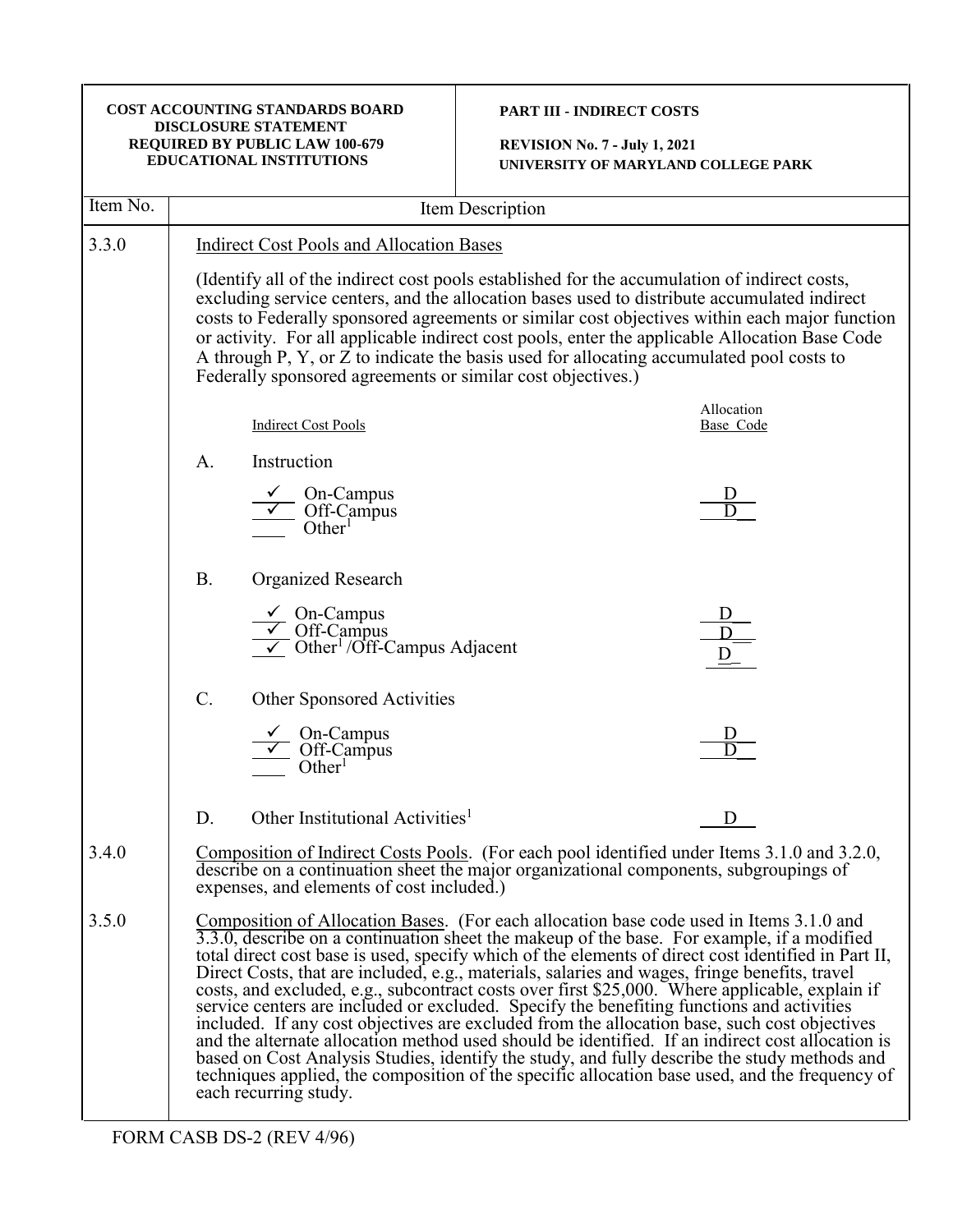|                   | COST ACCOUNTING STANDARDS BOARD<br>DISCLOSURE STATEMENT<br>REQUIRED BY PUBLIC LAW 100-679<br><b>EDUCATIONAL INSTITUTIONS</b> | PART III - INDIRECT COSTS<br><b>REVISION No. 7 - July 1, 2021</b><br>UNIVERSITY OF MARYLAND COLLEGE PARK                                                                                                                                                                                    |  |  |  |  |
|-------------------|------------------------------------------------------------------------------------------------------------------------------|---------------------------------------------------------------------------------------------------------------------------------------------------------------------------------------------------------------------------------------------------------------------------------------------|--|--|--|--|
|                   |                                                                                                                              | Item Description                                                                                                                                                                                                                                                                            |  |  |  |  |
| Item No.<br>3.6.0 | organizations?<br>A. $\angle$ Yes<br>$B.$ No <sup>1</sup>                                                                    | Allocation of Indirect Costs to Programs That Pay Less Than Full Indirect Costs (F&A). Are appropriate direct costs of all programs and activities included in the indirect cost allocation<br>bases, regardless of whether allocable indirect costs are fully reimbursed by the sponsoring |  |  |  |  |
|                   |                                                                                                                              |                                                                                                                                                                                                                                                                                             |  |  |  |  |
|                   | FORM CASB DS-2 (REV 4/96)                                                                                                    |                                                                                                                                                                                                                                                                                             |  |  |  |  |

 $\blacksquare$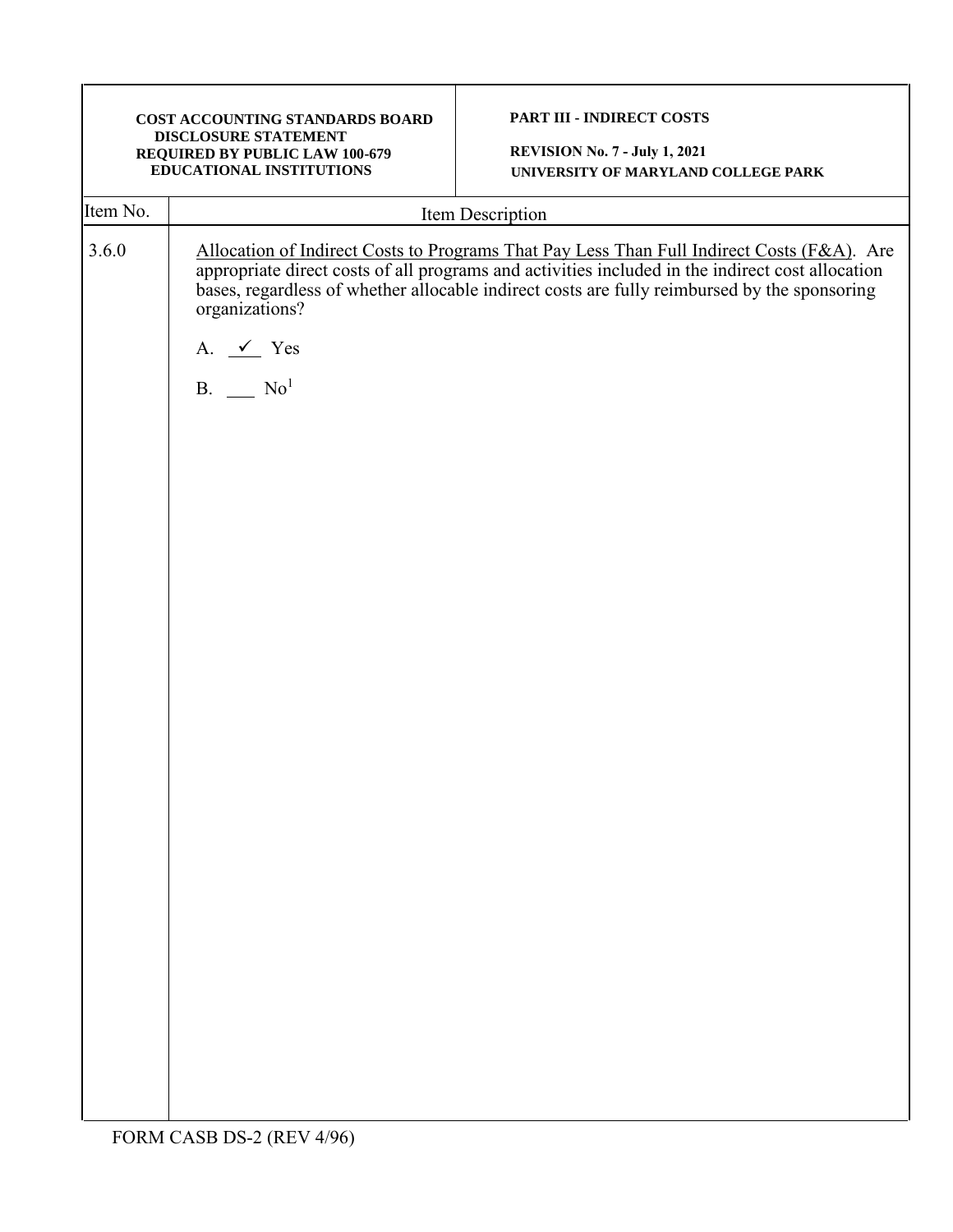# **Continuation Sheet PART III – INDIRECT COSTS**

| Item No. | Item Description                                                                                                                                                                                                                                                                                                                                                                                                                                                                                                                                                                                                                                                                                                                                                                          |
|----------|-------------------------------------------------------------------------------------------------------------------------------------------------------------------------------------------------------------------------------------------------------------------------------------------------------------------------------------------------------------------------------------------------------------------------------------------------------------------------------------------------------------------------------------------------------------------------------------------------------------------------------------------------------------------------------------------------------------------------------------------------------------------------------------------|
| 3.1.0    | Indirect Cost Categories – Accumulation and Allocation                                                                                                                                                                                                                                                                                                                                                                                                                                                                                                                                                                                                                                                                                                                                    |
|          | Note: Indirect cost expenses are recorded and accumulated as current funds expenses in the<br>financial accounting system. However, because the financial accounting system was not<br>created for the Uniform Guidance and Cost Accounting Standards purposes, some regrouping<br>of the recorded costs is necessary. Such reclassifications are generally based on attributes<br>found in the financial accounting system data. The reclassified costs are reconcilable to the<br>University's audited financial statements.                                                                                                                                                                                                                                                            |
|          | 1. Building Description                                                                                                                                                                                                                                                                                                                                                                                                                                                                                                                                                                                                                                                                                                                                                                   |
|          | The capitalized building costs are accumulated in the University's accounting system. The<br>cost of federally funded buildings is excluded from the depreciation calculations. Building<br>depreciation charges for each building are calculated on a building by building basis, and the<br>charge is allocated to cost pools based on the functional use of space for each building.                                                                                                                                                                                                                                                                                                                                                                                                   |
|          | 2. Equipment Description                                                                                                                                                                                                                                                                                                                                                                                                                                                                                                                                                                                                                                                                                                                                                                  |
|          | The cost of equipment additions is identified, recorded and accumulated in the University's<br>accounting system and the inventory is maintained by Property Accounting by building and<br>room. For indirect cost determination, federally funded equipment is excluded from the<br>calculations. Depreciation is computed by classes of assets. Where possible, each piece of<br>equipment is identified to the room in which it is housed and allocated to cost pools<br>according to the functional use of that room. Equipment items that could not be matched to<br>a room due to a difference between the space and equipment source data are allocated to cost<br>pools based upon the functional use of the space for the department where the piece of<br>equipment is located. |
|          | 3. Land Improvements Depreciation                                                                                                                                                                                                                                                                                                                                                                                                                                                                                                                                                                                                                                                                                                                                                         |
|          | The cost of capital improvements to land are accumulated in the financial records of the<br>University. Costs are allocated to all benefiting functions based upon Salaries & Wages of<br>the departments.                                                                                                                                                                                                                                                                                                                                                                                                                                                                                                                                                                                |
|          | 4. Interest                                                                                                                                                                                                                                                                                                                                                                                                                                                                                                                                                                                                                                                                                                                                                                               |
|          | Interest is capitalized when it is incurred for a specific project during that project's<br>construction period. Periodic interest payments on bonds issued by the University System of<br>Maryland associated with certain buildings, equipment and capital improvements are<br>classified as an expenditure in the Interest pool under the "Facilities" category. These costs<br>are allocated in the same manner as the depreciation on the buildings, equipment and capital<br>improvements to which the interest relates.                                                                                                                                                                                                                                                            |
|          |                                                                                                                                                                                                                                                                                                                                                                                                                                                                                                                                                                                                                                                                                                                                                                                           |
|          |                                                                                                                                                                                                                                                                                                                                                                                                                                                                                                                                                                                                                                                                                                                                                                                           |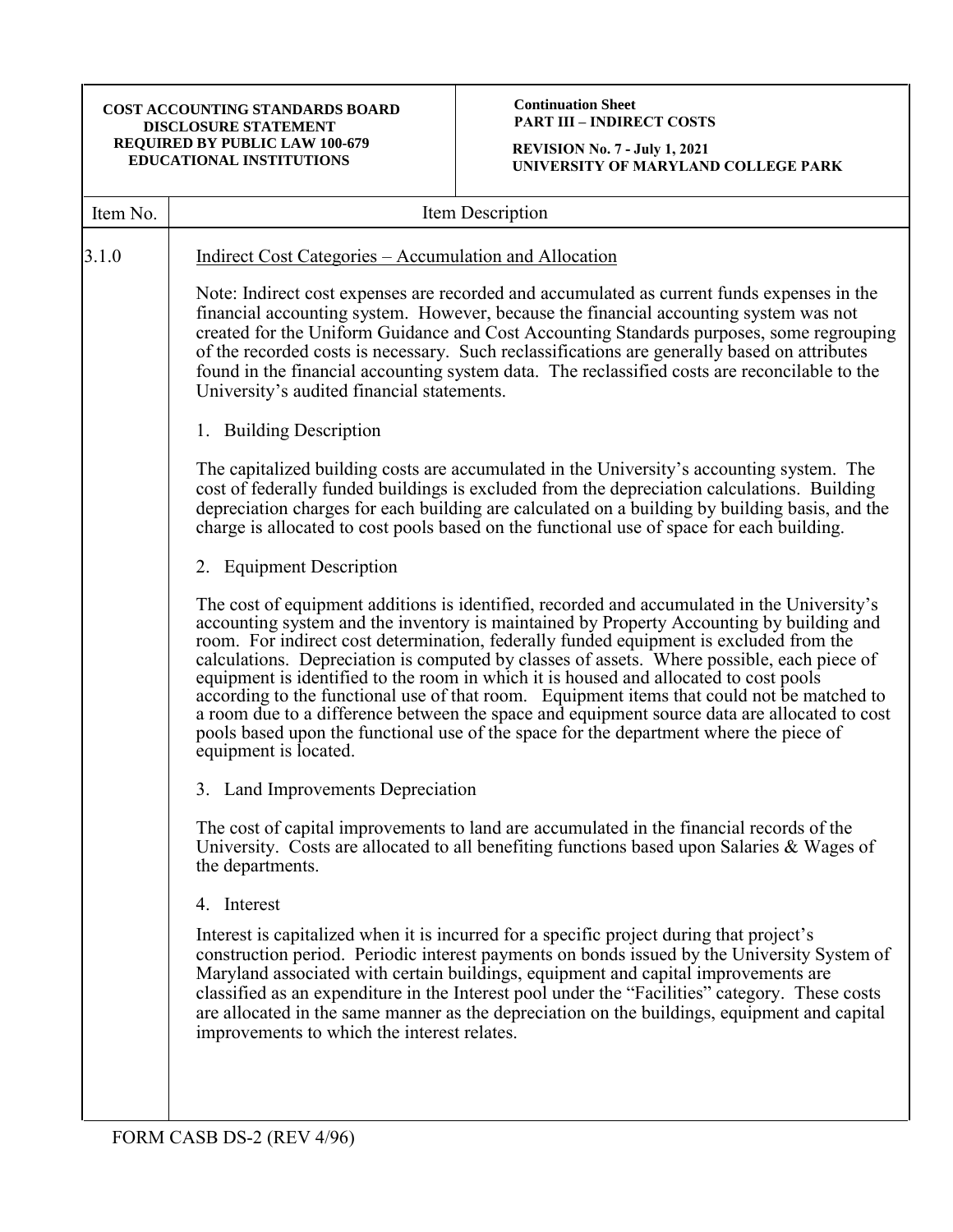**Continuation Sheet PART III - INDIRECT COSTS**

**REVISION No. 7 - July 1, 2021 UNIVERSITY OF MARYLAND COLLEGE PARK**

| 3.1.0<br><b>B.</b> Operations and Maintenance:<br>continued<br>educational institutions, are accumulated in the financial records of the University net of<br>direct charges for services provided to other units and departments. For purposes of the<br>determination of the indirect cost rate according to provisions of the Uniform Guidance, an<br>analysis of the operating expenses reported in this and other cost categories is performed to                                                                                                                                                                                                                                                                                                                                                                                                                                                                                                                                                                                                                                                                                                                                                                                                                                                                                                                                                                                                                                                                                                                                                                                                                                                                                                                                                                                                                                                | Item No. | Item Description                                                                                                                                                                                                                                                                                                                                                                                                                                                                                  |
|-------------------------------------------------------------------------------------------------------------------------------------------------------------------------------------------------------------------------------------------------------------------------------------------------------------------------------------------------------------------------------------------------------------------------------------------------------------------------------------------------------------------------------------------------------------------------------------------------------------------------------------------------------------------------------------------------------------------------------------------------------------------------------------------------------------------------------------------------------------------------------------------------------------------------------------------------------------------------------------------------------------------------------------------------------------------------------------------------------------------------------------------------------------------------------------------------------------------------------------------------------------------------------------------------------------------------------------------------------------------------------------------------------------------------------------------------------------------------------------------------------------------------------------------------------------------------------------------------------------------------------------------------------------------------------------------------------------------------------------------------------------------------------------------------------------------------------------------------------------------------------------------------------|----------|---------------------------------------------------------------------------------------------------------------------------------------------------------------------------------------------------------------------------------------------------------------------------------------------------------------------------------------------------------------------------------------------------------------------------------------------------------------------------------------------------|
| Uniform Guidance. The major departments or areas of cost reclassified to Operation and<br>Maintenance are Police, IT Security, Engineering & Architectural Services, and Planning.<br>The Operation and Maintenance cost pool is comprised of 8 cost pool groupings.<br>Utilities: Includes costs for Central heating, Steam distribution, Electricity and Piped<br>Service. Costs from this cost pool are allocated to other cost areas based on<br>benefiting buildings and on actual meter readings for buildings that have this available.<br>Building Maintenance/Custodial Services: Includes those costs for maintenance, custodial<br>pool and the utility cost pool are distributed to buildings that are not directly charged for<br>assignable square footage for each building and then allocated to cost pools based on the<br>functional use of space for the buildings.<br>Campus Wide O&M: Includes costs which cannot be identified to specific buildings or<br>groups of buildings such as facilities management and police. It also includes all<br>to functions based upon the assignable square footage.<br>Department Paid O&M: Included O&M costs paid for directly by non-plant departments.<br>This would include, for example, a space reconfiguration in the department of chemistry.<br>The cost from this cost pool are allocated back to the department that incurred the cost.<br>Auxiliary O&M: Includes costs directly attributable to auxiliary buildings and activities.<br>These costs are borne by auxiliary accounts. All auxiliary costs are allocated 100% back to<br>the Other Institutional Activities cost pool.<br>C. General Administration and General Expenses:<br>Institutional Support costs, as defined by generally accepted accounting principles for<br>educational institutions, are accumulated in the financial records of the University for |          | Operation and Maintenance costs, as defined by generally accepted accounting principles for<br>identify other expenses that are to be reported as Operation and Maintenance according to the<br>services, and repairs that are attributable to buildings and not included above. Costs for this<br>utility or maintenance and custodial services. Costs are first identified to buildings based on<br>administrative and planning costs for the O&M area. Costs from this cost pool are allocated |
|                                                                                                                                                                                                                                                                                                                                                                                                                                                                                                                                                                                                                                                                                                                                                                                                                                                                                                                                                                                                                                                                                                                                                                                                                                                                                                                                                                                                                                                                                                                                                                                                                                                                                                                                                                                                                                                                                                       |          |                                                                                                                                                                                                                                                                                                                                                                                                                                                                                                   |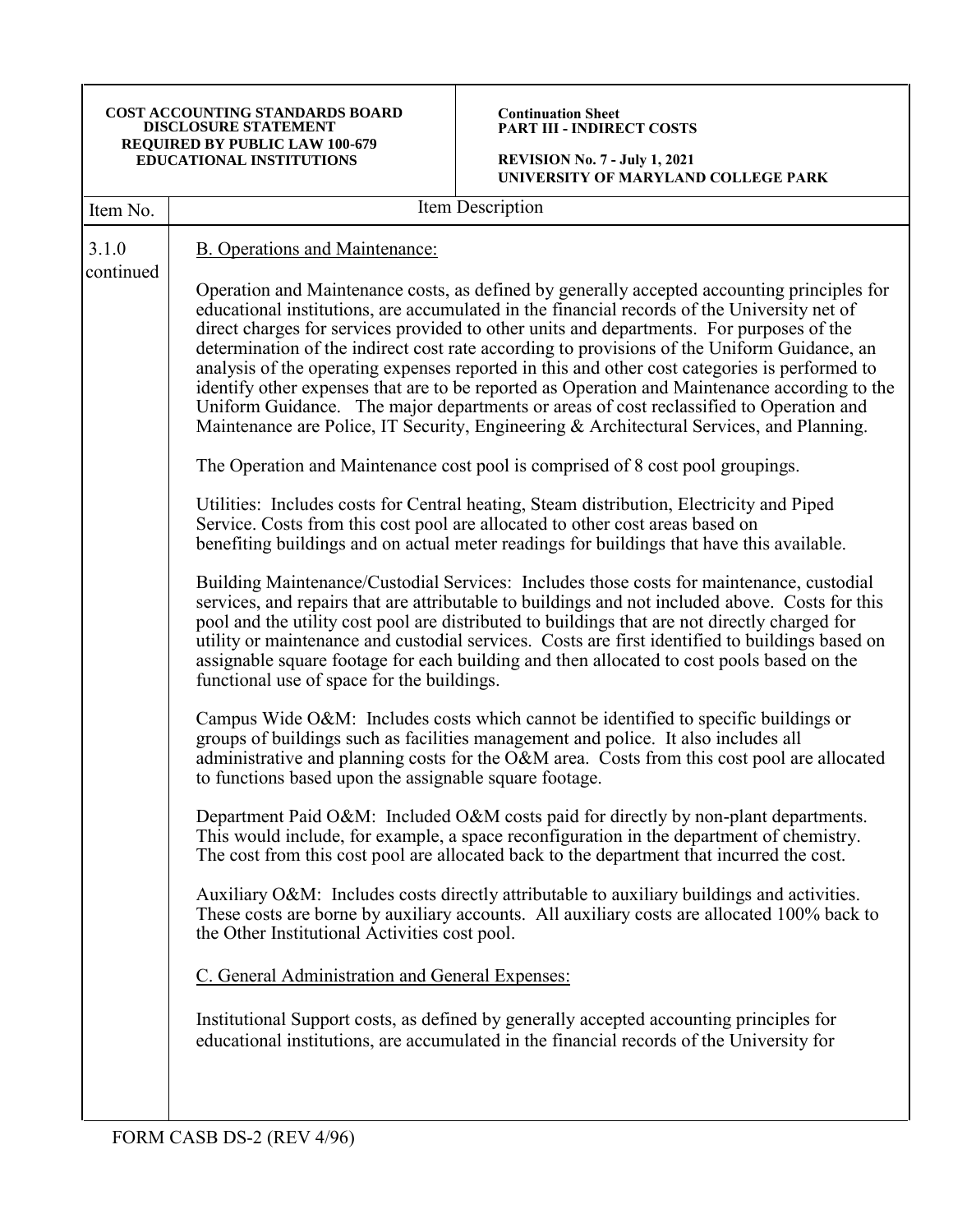#### **Continuation Sheet PART III - INDIRECT COSTS**

| Item No.           | Item Description                                                                                                                                                                                                                                                                                                                                                                                                                                                                                                                                                                                                                                                                                                                                                                                                                                                                                                                                                                                                 |
|--------------------|------------------------------------------------------------------------------------------------------------------------------------------------------------------------------------------------------------------------------------------------------------------------------------------------------------------------------------------------------------------------------------------------------------------------------------------------------------------------------------------------------------------------------------------------------------------------------------------------------------------------------------------------------------------------------------------------------------------------------------------------------------------------------------------------------------------------------------------------------------------------------------------------------------------------------------------------------------------------------------------------------------------|
| 3.1.0<br>continued | purposes of the determination of indirect cost rates according to the provisions of the<br>Uniform Guidance. An analysis of operating expenses is performed to identify expenses that<br>are to be reported as General Administrative and General Expense. Offices included in this<br>indirect cost pool are President's Office, Legal Office, Division of Administration and<br>Finance, and University Human Resources. This pool includes an allocable share of<br>depreciation and use allowances, interests, and operation and maintenance expenses. The<br>aggregate expenses are allocated to benefited functions on the modified total direct cost basis.                                                                                                                                                                                                                                                                                                                                               |
|                    | D. Departmental Administration:                                                                                                                                                                                                                                                                                                                                                                                                                                                                                                                                                                                                                                                                                                                                                                                                                                                                                                                                                                                  |
|                    | The University records departmental administrative costs in units such as the Graduate<br>School, academic dean's offices, academic departments, organized research units and<br>research centers. Expenses are composed of salaries and wages, fringe benefits, services,<br>materials and supplies subject to the limitations and exclusions in the Uniform Guidance,<br>including the special rules regarding treatment of salary and fringe benefits attributable to the<br>3.6% MTDC administrative allowance for faculty and other professionals. This pool includes<br>an allocable share of depreciation and use allowances, interest, operation and maintenance,<br>and general administration and general expenses.                                                                                                                                                                                                                                                                                    |
|                    | A DCE calculation is used in the development of the DA cost pool. The DCE ratio is defined<br>as general support salaries and wages (GNS S&W) charged to sponsored accounts divided by<br>faculty and professional salaries and wages (F&P S&W) charged to sponsored accounts. The<br>DCE ratio is then compared against the actual GNS S&W and the actual F&P S&W (less the<br>salary and wage portion of the 3.6% faculty administrative allowance) which have been<br>charged to each department's general operating (i.e. non-sponsored) accounts. The<br>assumption is that the GNS S&W which supports the F&P S&W from the non-sponsored<br>accounts should be in the same proportion to the GNS S&W which supports the F&P S&W<br>for sponsored accounts. If there is residual GNS S&W which supports the F&P S&W from<br>the non-sponsored accounts, it should be treated as DA expense. The University believes that<br>the assumption is not necessarily valid but is using the DHHS, DCE methodology. |
|                    | E. Sponsored Projects Administration:                                                                                                                                                                                                                                                                                                                                                                                                                                                                                                                                                                                                                                                                                                                                                                                                                                                                                                                                                                            |
|                    | The sponsored projects administration pool includes expenses of those organizations that<br>were separately established primarily to administer sponsored projects, including such<br>functions as grant and contract administration and accounting. Expenses are composed of<br>salaries and wages, fringe benefits, services and other direct costs. The pool includes an<br>allocable share of general administration, operation and maintenance expenses, and<br>depreciation/use allowances. These expenses are allocated to the major functions of the<br>institution under which sponsored projects are conducted on the basis of the modified total<br>cost of sponsored projects. Sponsored projects include sponsored instruction, sponsored<br>research and other sponsored activities.                                                                                                                                                                                                               |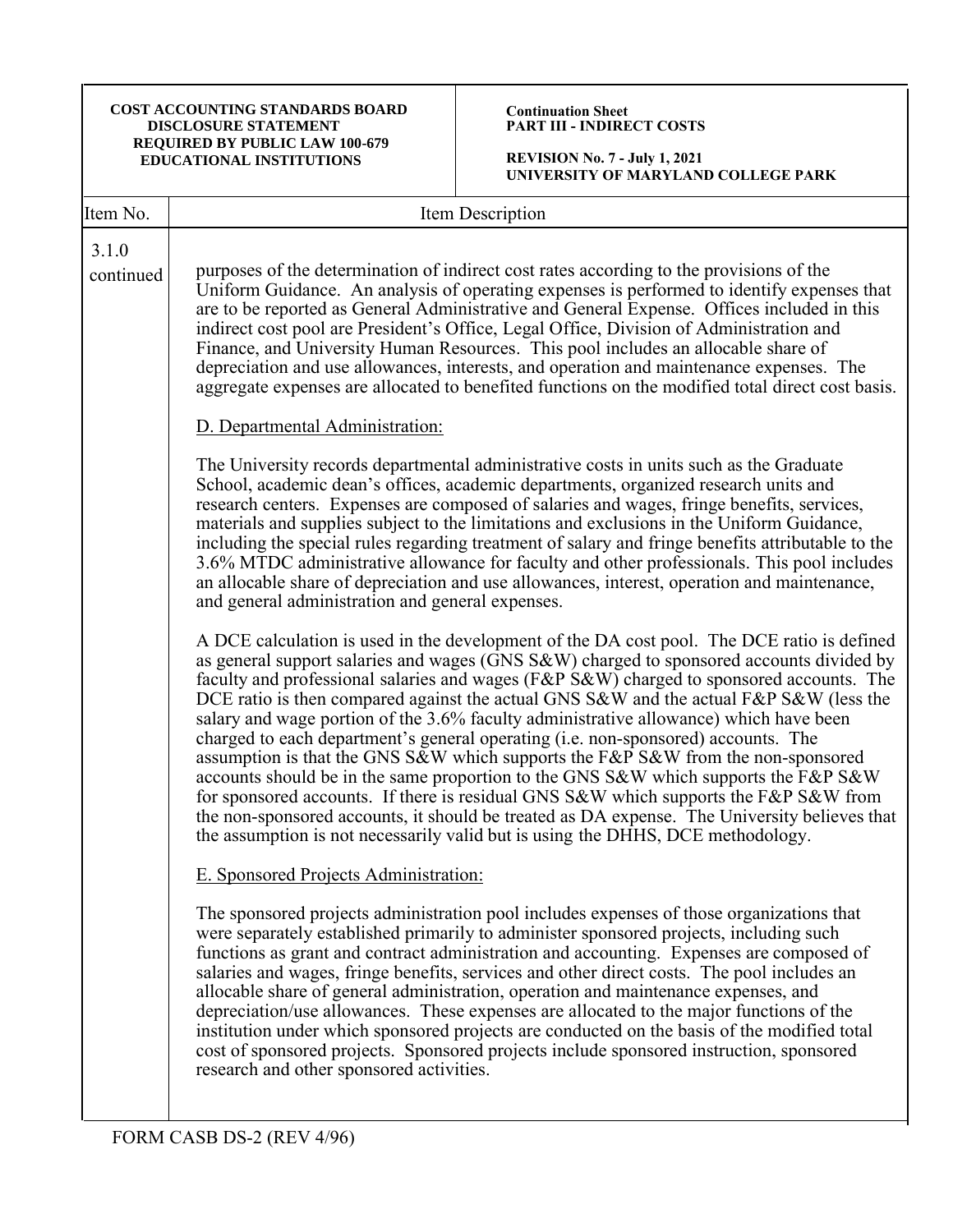#### **Continuation Sheet PART III - INDIRECT COSTS**

**REVISION No. 7 - July 1, 2021 UNIVERSITY OF MARYLAND COLLEGE PARK**

| Item No.           | Item Description                                                                                                                                                                                                                                                                                                                                                                                                                                                                                                                                                                                                                                                                                                                                                                                                                                                                                                                                                                                                                                                                                                                                                  |
|--------------------|-------------------------------------------------------------------------------------------------------------------------------------------------------------------------------------------------------------------------------------------------------------------------------------------------------------------------------------------------------------------------------------------------------------------------------------------------------------------------------------------------------------------------------------------------------------------------------------------------------------------------------------------------------------------------------------------------------------------------------------------------------------------------------------------------------------------------------------------------------------------------------------------------------------------------------------------------------------------------------------------------------------------------------------------------------------------------------------------------------------------------------------------------------------------|
| 3.1.0<br>continued | F. Library:<br>The library pool was created by combining the cost of operating the various libraries of the<br>library system into a single pool and distributing the cost based on primary categories of<br>users with undergraduate student being allocated 100% to instruction. The costs include the<br>cost of books and materials purchased for the library excluding purchases of rare books. The<br>library cost pool includes an appropriate share of general administration, operations and<br>maintenance expense and depreciation/use allowance.<br>G. Student Services and Administration:<br>The Student Services and Administration cost pool includes expenses incurred for the<br>administration of student affairs and for services to students, including such offices/activities<br>as the Vice President for Student Affairs, Undergraduate Admissions, Records &<br>Registration, Student Financial Aid and Student Health. Expenses are composed of salaries<br>and wages, fringe benefits and other direct costs. An appropriate share of general<br>administration, operations and maintenance expense and depreciation/use allowance is |
| 3.2.0              | included. The expenses in this category are allocated 100% to the Instruction function.<br>Service Centers:<br>(c) Animal Care Facility<br>This facility has the responsibility for providing goods and services related to the operation of<br>the animal facilities and other veterinary care for animals used in research and teaching<br>projects. Direct costs include the cost of bedding, immunization, food, cages, and salaries<br>and applicable employee benefits. The indirect costs include space costs. From the direct<br>and the indirect costs, a per diem rate is calculated. The primary methodology in developing<br>the per diem rates for the Animal Care Facility is from the NCRR's Cost Analysis and Rate<br>Setting manual for Animal Care Facilities.<br>The Animal Care Facility operates at a loss which is borne by the University. Because the<br>institution absorbs the operating loss of the Animal Care Facility no variances are rolled<br>forward into future years rates.<br>(a) The Glenn L. Martin Wind Tunnel<br>(b) The Maryland Nano Fab Facility<br>(c) The Maryland Neuroimaging Center                              |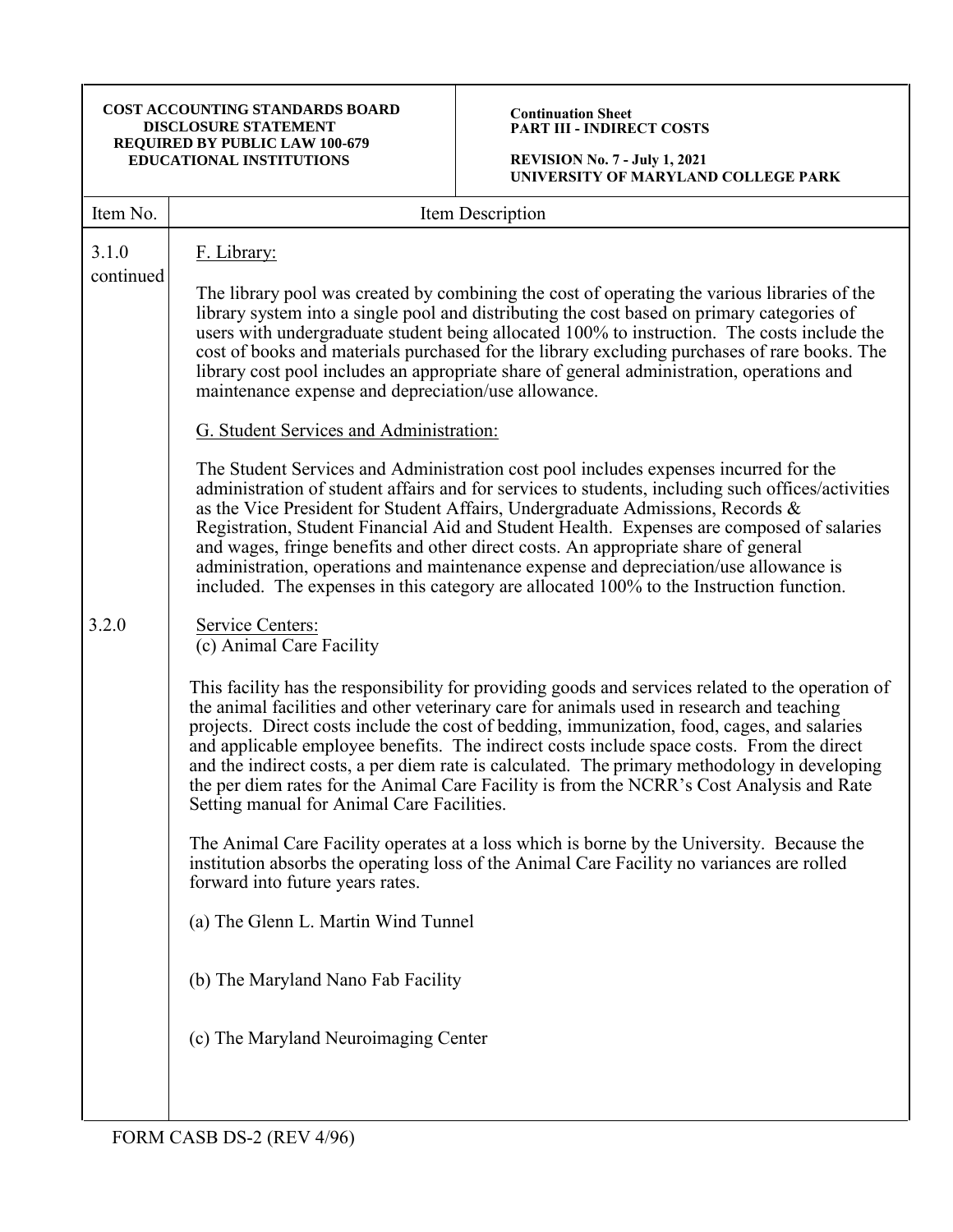**Continuation Sheet PART III – INDIRECT COSTS**

| Item No. | Item Description                                                                                                                                                                                                                                                                                                                                                                                                                                                                                                                                                                                                                                                                                                                                                                                                                                                                                                                                                                                                                                        |  |  |  |  |
|----------|---------------------------------------------------------------------------------------------------------------------------------------------------------------------------------------------------------------------------------------------------------------------------------------------------------------------------------------------------------------------------------------------------------------------------------------------------------------------------------------------------------------------------------------------------------------------------------------------------------------------------------------------------------------------------------------------------------------------------------------------------------------------------------------------------------------------------------------------------------------------------------------------------------------------------------------------------------------------------------------------------------------------------------------------------------|--|--|--|--|
| 3.4.0    | <b>Composition of Indirect Costs Pools.</b>                                                                                                                                                                                                                                                                                                                                                                                                                                                                                                                                                                                                                                                                                                                                                                                                                                                                                                                                                                                                             |  |  |  |  |
|          | <b>Buildings/Equipment/Capital Improvements--The expenses under this category are the</b><br>portion of the costs of the University which are computed in accordance with the Uniform<br>Guidance.                                                                                                                                                                                                                                                                                                                                                                                                                                                                                                                                                                                                                                                                                                                                                                                                                                                      |  |  |  |  |
|          | <b>Interest--</b> The interest expense in this indirect cost pool is interest on external debt associated<br>with buildings, equipment, and capital improvements.                                                                                                                                                                                                                                                                                                                                                                                                                                                                                                                                                                                                                                                                                                                                                                                                                                                                                       |  |  |  |  |
|          | <b>Operations and Maintenance--</b> The expenses under this heading are those that have been<br>incurred for the administration, supervision, operation, maintenance, preservation, and<br>protection of the institution's physical plan. It includes expenses such as janitorial and utility<br>services; repairs and ordinary or normal alterations of buildings, furniture and equipment;<br>care of grounds; maintenance and operation of buildings and other plant facilities; security;<br>disaster preparedness; environmental safety; hazardous waste disposal; property, liability and<br>all other insurance relating to property; space and capital leasing; facility planning and<br>management; and central receiving. It also includes its allocable share of fringe benefit costs,<br>depreciation and use allowances and interest costs.                                                                                                                                                                                                |  |  |  |  |
|          | General Administration (GA)--The expenses under this heading are those that have been<br>incurred for the general executive and administrative offices and other expenses of a general<br>character which do not relate solely to any major function of the institution; i.e., solely to (1)<br>instruction, $(2)$ organized research, $(3)$ other sponsored activities, or $(4)$ other institutional<br>activities. The GA category also includes its allocable share of fringe benefits costs,<br>operation and maintenance expenses, depreciation and use allowances, and interest costs.<br>Examples of GA include; those expenses incurred by administrative offices that serve the<br>entire university system of which the institution is a part, central offices of the institution<br>such as the President's office, general counsel, human resources, the offices for institution<br>wide financial management, business services, personnel management, and the operations of<br>the central administrative management information systems. |  |  |  |  |
|          | <b>Departmental Administration (DA)--The DA category are those expenses incurred for</b><br>administrative and supporting services that benefit common or joint departmental activities<br>or objectives in academic deans' offices, academic departments and organized research units.                                                                                                                                                                                                                                                                                                                                                                                                                                                                                                                                                                                                                                                                                                                                                                 |  |  |  |  |
|          | Sponsored Project Administration--The expenses under this heading are limited to those<br>incurred by a separate organization(s) established primarily to administer sponsored projects.<br>This pool also includes an allocable share of fringe benefits, general administration,<br>operation and maintenance, interest, and depreciation/use allowances.                                                                                                                                                                                                                                                                                                                                                                                                                                                                                                                                                                                                                                                                                             |  |  |  |  |
|          |                                                                                                                                                                                                                                                                                                                                                                                                                                                                                                                                                                                                                                                                                                                                                                                                                                                                                                                                                                                                                                                         |  |  |  |  |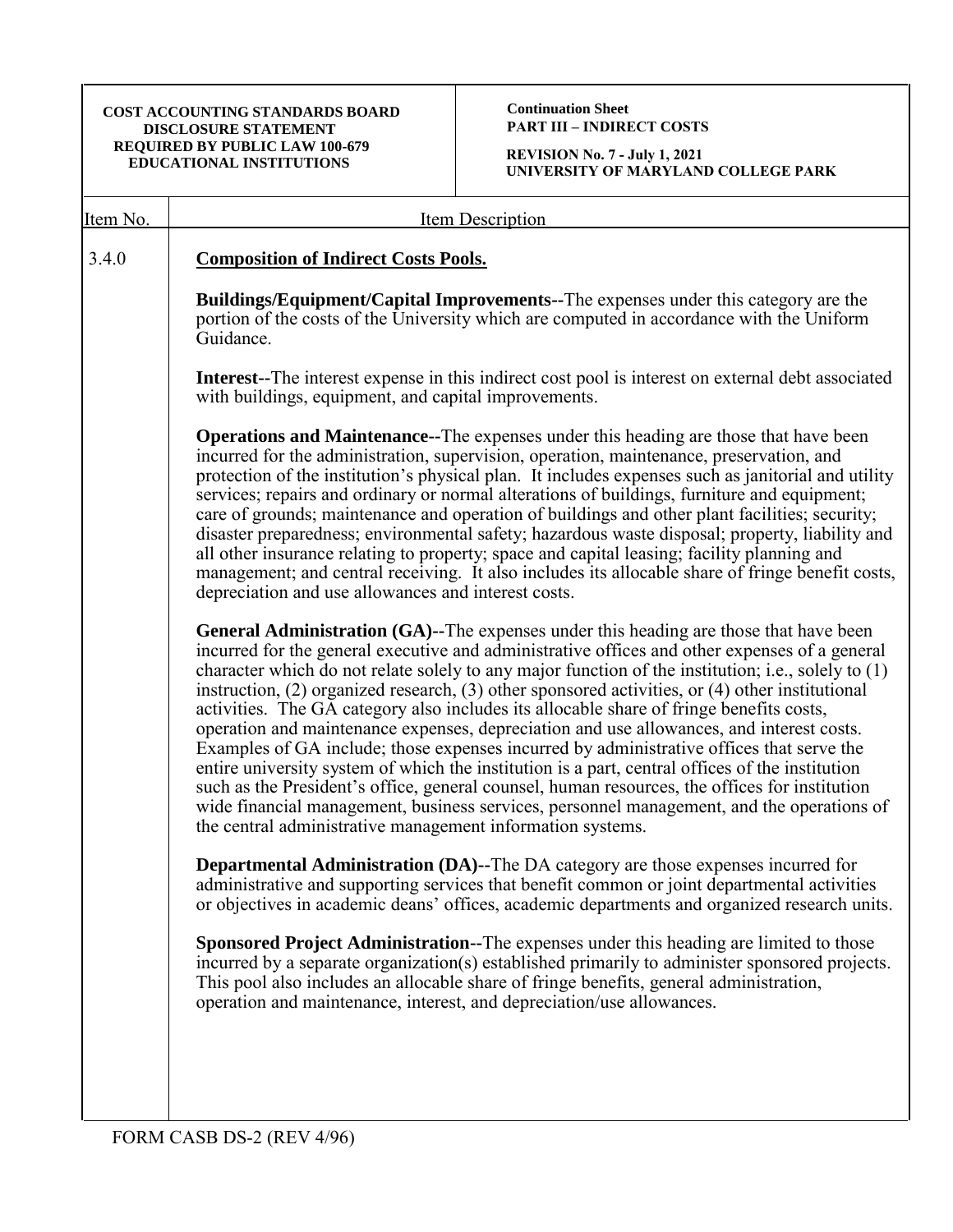**Continuation Sheet PART III – INDIRECT COSTS**

| Item No.  | Item Description                                                                                                                                                                                                                                                                                                                                                                                                                                                                                                                                                                                                 |  |  |  |
|-----------|------------------------------------------------------------------------------------------------------------------------------------------------------------------------------------------------------------------------------------------------------------------------------------------------------------------------------------------------------------------------------------------------------------------------------------------------------------------------------------------------------------------------------------------------------------------------------------------------------------------|--|--|--|
| 3.4.0     | <b>Library</b> --The expenses under this heading are those that have been incurred for the operation                                                                                                                                                                                                                                                                                                                                                                                                                                                                                                             |  |  |  |
| continued | of the library including the cost of books and library materials purchased for the library, less<br>any items of the library income that qualifies as applicable credits. The library expense<br>category also includes the fringe benefits applicable to the salaries and wages included<br>therein, and appropriate share of general administration, operation and maintenance, interest<br>and depreciation/use allowance.                                                                                                                                                                                    |  |  |  |
|           | <b>Student Services--</b> The expenses under this heading are those that have been incurred for the<br>administration of student affairs and for services to students, including expenses of such<br>activities as deans of students, admissions, registrar, counseling and placement services,<br>career counseling, student health, commencement and convocation, etc. This category also<br>includes the fringe benefits applicable to the salaries and wages included therein, and as<br>appropriate share of general administration, operation and maintenance, interest and<br>depreciation/use allowance. |  |  |  |
|           |                                                                                                                                                                                                                                                                                                                                                                                                                                                                                                                                                                                                                  |  |  |  |
|           |                                                                                                                                                                                                                                                                                                                                                                                                                                                                                                                                                                                                                  |  |  |  |
|           |                                                                                                                                                                                                                                                                                                                                                                                                                                                                                                                                                                                                                  |  |  |  |
|           |                                                                                                                                                                                                                                                                                                                                                                                                                                                                                                                                                                                                                  |  |  |  |
|           |                                                                                                                                                                                                                                                                                                                                                                                                                                                                                                                                                                                                                  |  |  |  |
|           |                                                                                                                                                                                                                                                                                                                                                                                                                                                                                                                                                                                                                  |  |  |  |
|           |                                                                                                                                                                                                                                                                                                                                                                                                                                                                                                                                                                                                                  |  |  |  |
|           |                                                                                                                                                                                                                                                                                                                                                                                                                                                                                                                                                                                                                  |  |  |  |
|           |                                                                                                                                                                                                                                                                                                                                                                                                                                                                                                                                                                                                                  |  |  |  |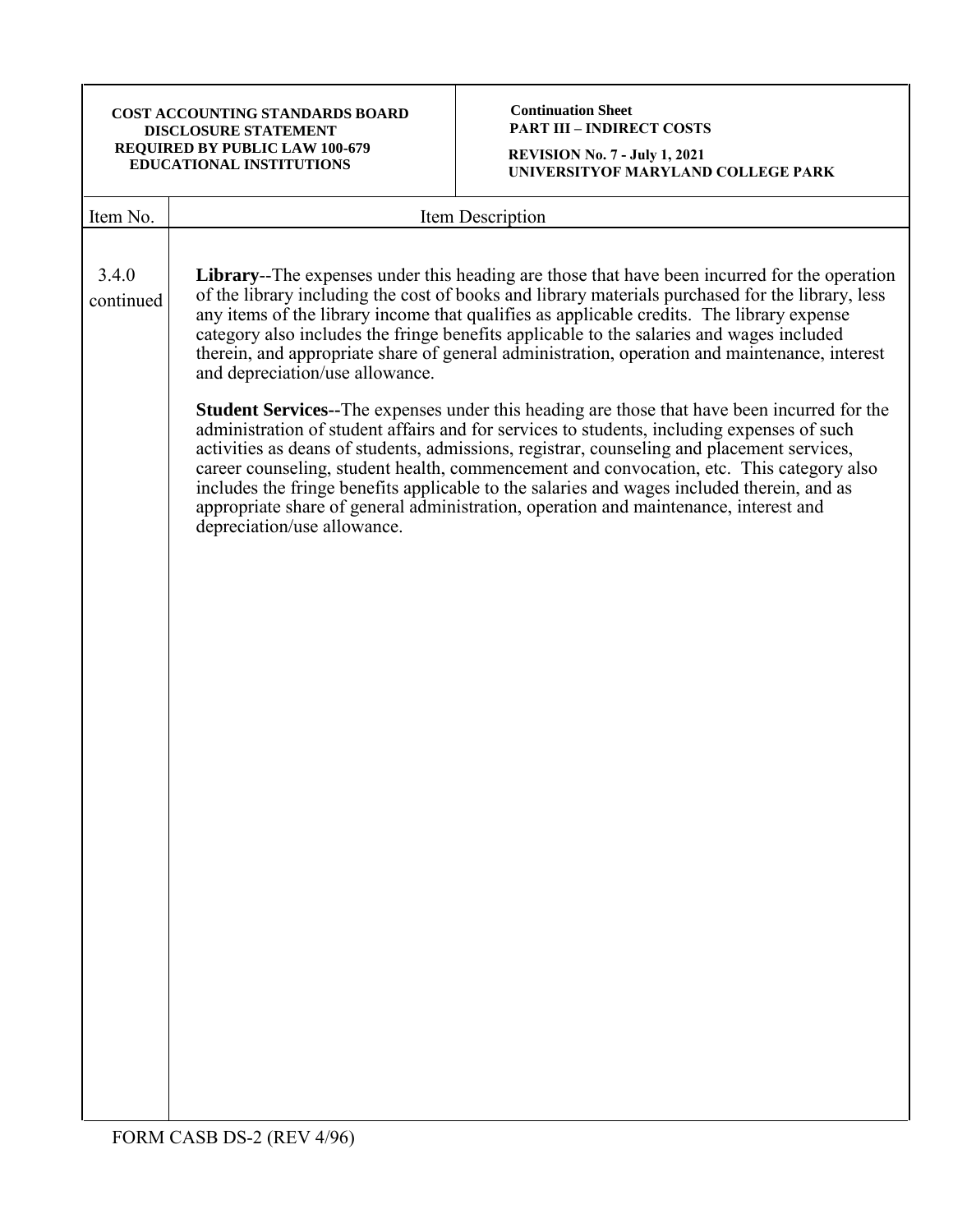# **Continuation Sheet PART III – INDIRECT COSTS**

| Item No.           | Item Description                                                                                                                                                                                                                                                                                                                                                                                                                                                                                                                                                                                                                                                                                                                                                                                                                                                                                                                                                                                                                                                                                                     |  |  |  |  |
|--------------------|----------------------------------------------------------------------------------------------------------------------------------------------------------------------------------------------------------------------------------------------------------------------------------------------------------------------------------------------------------------------------------------------------------------------------------------------------------------------------------------------------------------------------------------------------------------------------------------------------------------------------------------------------------------------------------------------------------------------------------------------------------------------------------------------------------------------------------------------------------------------------------------------------------------------------------------------------------------------------------------------------------------------------------------------------------------------------------------------------------------------|--|--|--|--|
| 3.4.0<br>continued | Depreciation on Buildings and Equipment--Building and equipment depreciation is<br>allocated to the individual functions performed in each building based on usable square feet<br>of space excluding common areas such as hallways, stairwells, and rest rooms.                                                                                                                                                                                                                                                                                                                                                                                                                                                                                                                                                                                                                                                                                                                                                                                                                                                     |  |  |  |  |
|                    | <b>Interest</b> —Interest costs are allocated on the same basis as depreciation on the buildings and<br>equipment to which the interest relates.                                                                                                                                                                                                                                                                                                                                                                                                                                                                                                                                                                                                                                                                                                                                                                                                                                                                                                                                                                     |  |  |  |  |
|                    | <b>General Administration--</b> General Administration is allocated based on Modified Total<br>Costs (MTDC). MTDC consists of salaries and wages, fringe benefits, materials and<br>supplies, services, travel, and subgrants and subcontracts up to the first \$25,000 of each<br>subgrant and subcontract (regardless of the period covered by the subgrant or subcontract).<br>The following cost elements are excluded from the MTDC base: equipment that meets the<br>University's capitalization threshold, other capital expenditures, charges for patient care and<br>tuition remission, space rental costs, scholarships and fellowships, and the portion of each<br>subgrant and subcontract in excess of \$25,000.                                                                                                                                                                                                                                                                                                                                                                                        |  |  |  |  |
|                    | Department Administration--Department Administration is allocated based on Modified<br>Total Direct Costs (MTDC), as defined in the Uniform Guidance. The administrative<br>expenses for each department are allocated to the direct functions within that department.<br>The cost elements include salaries, fringe benefits non-labor costs, depreciation, O&M, and<br>general and administrative cost.                                                                                                                                                                                                                                                                                                                                                                                                                                                                                                                                                                                                                                                                                                            |  |  |  |  |
|                    | Sponsored Project Administration-Sponsored Projects Administration is allocated based<br>on the MTDC of the sponsored projects within each major function of the institution.                                                                                                                                                                                                                                                                                                                                                                                                                                                                                                                                                                                                                                                                                                                                                                                                                                                                                                                                        |  |  |  |  |
| 3.5.0              | <b>Composition of Allocation Bases.</b>                                                                                                                                                                                                                                                                                                                                                                                                                                                                                                                                                                                                                                                                                                                                                                                                                                                                                                                                                                                                                                                                              |  |  |  |  |
|                    | <b>D</b> - Modified Total Direct Costs<br>Modified Total Direct Costs is defined as total costs consisting of salaries and wages, fringe<br>benefits, materials and supplies, services, travel and subawards up to \$25,000. These base<br>costs do not include capital expenditures (buildings, individual items of equipment,<br>alterations and renovations), hospitalization and other fees associated with patient care<br>whether the services are obtained from owned, related or third party hospital or other medical<br>facility; rental/maintenance of off-site activities, student tuition remission and support costs<br>(e.g. student aid, dependence allowances, scholarships, fellowships). Other items are<br>excluded where necessary to avoid a serious inequity in the distribution of indirect costs.<br>Off-Campus Definition: For all activities performed in facilities not owned by this<br>organization and to which rent is directly allocated to the project(s), the off-campus rate will<br>apply. Projects partially performed off-site are apportioned between their on-site/off-site |  |  |  |  |
|                    | components when projects activity is conducted off-site for at least three consecutive<br>months. Off-Campus, Adjacent applies to activities performed within commuting area of<br>College Park, Maryland.                                                                                                                                                                                                                                                                                                                                                                                                                                                                                                                                                                                                                                                                                                                                                                                                                                                                                                           |  |  |  |  |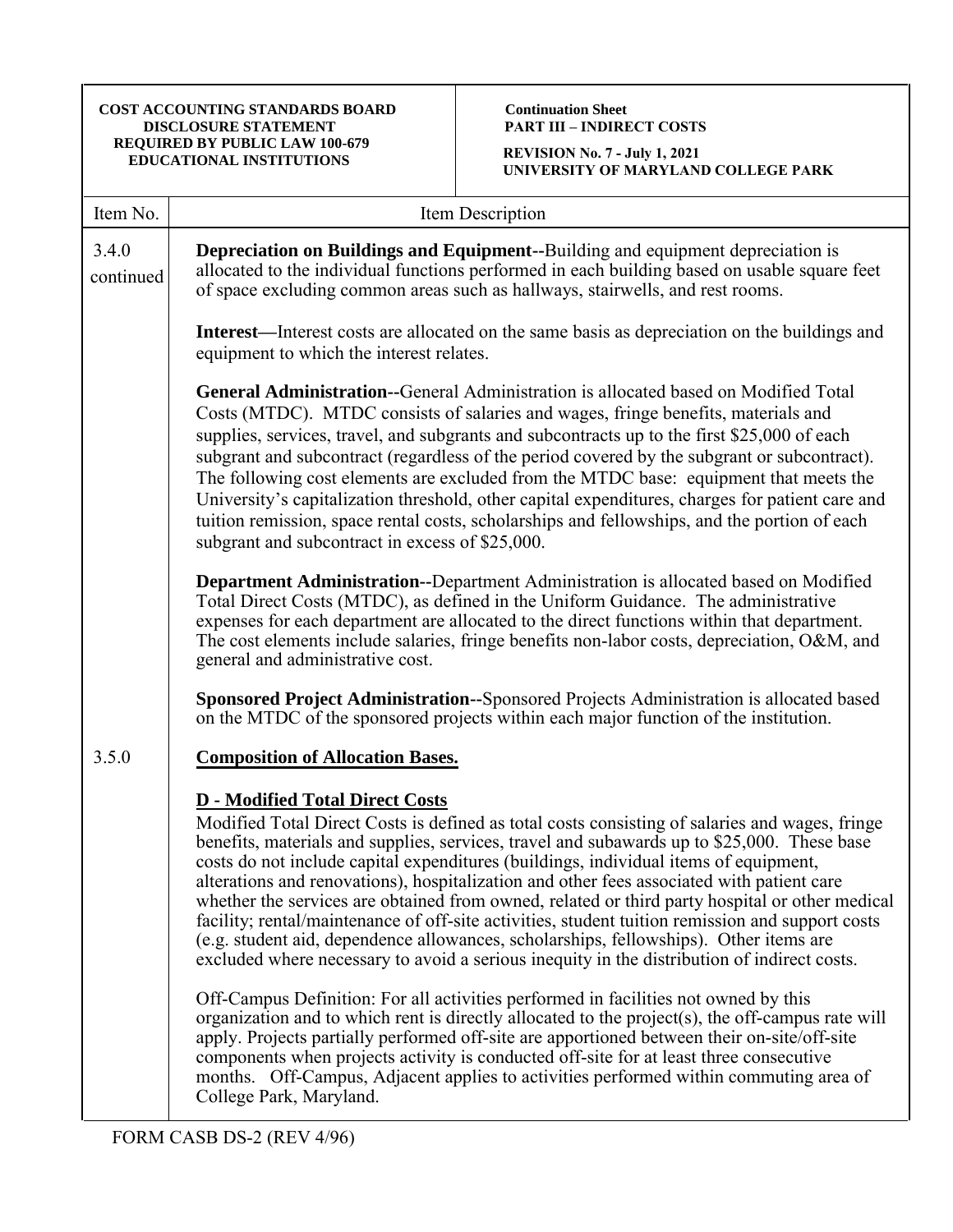## **Continuation Sheet PART III – INDIRECT COSTS**

| Item No.           | Item Description                                                                                                                                                                                                                                                                                                                                                                                                                                                                                                                                                                                                                                                                                                                                                                                                                                                                                                                                                                                                                             |  |  |  |
|--------------------|----------------------------------------------------------------------------------------------------------------------------------------------------------------------------------------------------------------------------------------------------------------------------------------------------------------------------------------------------------------------------------------------------------------------------------------------------------------------------------------------------------------------------------------------------------------------------------------------------------------------------------------------------------------------------------------------------------------------------------------------------------------------------------------------------------------------------------------------------------------------------------------------------------------------------------------------------------------------------------------------------------------------------------------------|--|--|--|
| 3.5.0<br>continued | The modified total direct cost base includes University expenditures related to grants and<br>contracts conducted at the following facilities: Agricultural Experiment Station, Cooperative<br><b>Extension Service.</b>                                                                                                                                                                                                                                                                                                                                                                                                                                                                                                                                                                                                                                                                                                                                                                                                                     |  |  |  |
|                    | <u>L – Square Footage</u>                                                                                                                                                                                                                                                                                                                                                                                                                                                                                                                                                                                                                                                                                                                                                                                                                                                                                                                                                                                                                    |  |  |  |
|                    | All assignable square footage of benefiting direct and indirect activities is included.<br>Common areas such as hallways, stairwells and rest rooms are excluded. The square footage<br>of a given room is assigned to direct and indirect cost objectives based on a survey of the<br>space usage of the room. General classroom space has been assigned to the Instruction cost<br>pool.                                                                                                                                                                                                                                                                                                                                                                                                                                                                                                                                                                                                                                                   |  |  |  |
|                    | $M -$ Usage                                                                                                                                                                                                                                                                                                                                                                                                                                                                                                                                                                                                                                                                                                                                                                                                                                                                                                                                                                                                                                  |  |  |  |
|                    | Facility costs are allocated to cost pools based upon the functional use of space. Space units<br>have either been functionally assigned based on the activity in the unit or treated as joint use<br>if more than one function takes place in a given unit. If the space is determined to be jointly<br>used, the functional use of that space is determined based on a survey of the space usage of<br>the rooms.                                                                                                                                                                                                                                                                                                                                                                                                                                                                                                                                                                                                                          |  |  |  |
|                    | $P$ – More than one base                                                                                                                                                                                                                                                                                                                                                                                                                                                                                                                                                                                                                                                                                                                                                                                                                                                                                                                                                                                                                     |  |  |  |
|                    | Operation and Maintenance costs are grouped by type (utilities, maintenance $\&$ custodial,<br>and campus wide expenses incurred for administration & supervision, security,<br>environmental safety, facility planning & management and central receiving). Each group is<br>allocated using the most specific and relevant data available. GAAP dictates that Auxiliary<br>Enterprises be directly charged their share of O&M costs. The AICPA guide "Audits of<br>College and Universities" states, "This Category (Auxiliary Enterprises) of expenditures<br>embraces all costs of operating the auxiliary enterprises, including charges for operation and<br>maintenance of physical plant". The Operation and Maintenance of Plant section of the<br>guide states "Operation and Maintenance of Plant includes all expenditures for the operation<br>and maintenance of the institution's plant. Appropriate allocations of operating and<br>maintenance costs should be made to auxiliary enterprises". The University follows GAAP. |  |  |  |
|                    |                                                                                                                                                                                                                                                                                                                                                                                                                                                                                                                                                                                                                                                                                                                                                                                                                                                                                                                                                                                                                                              |  |  |  |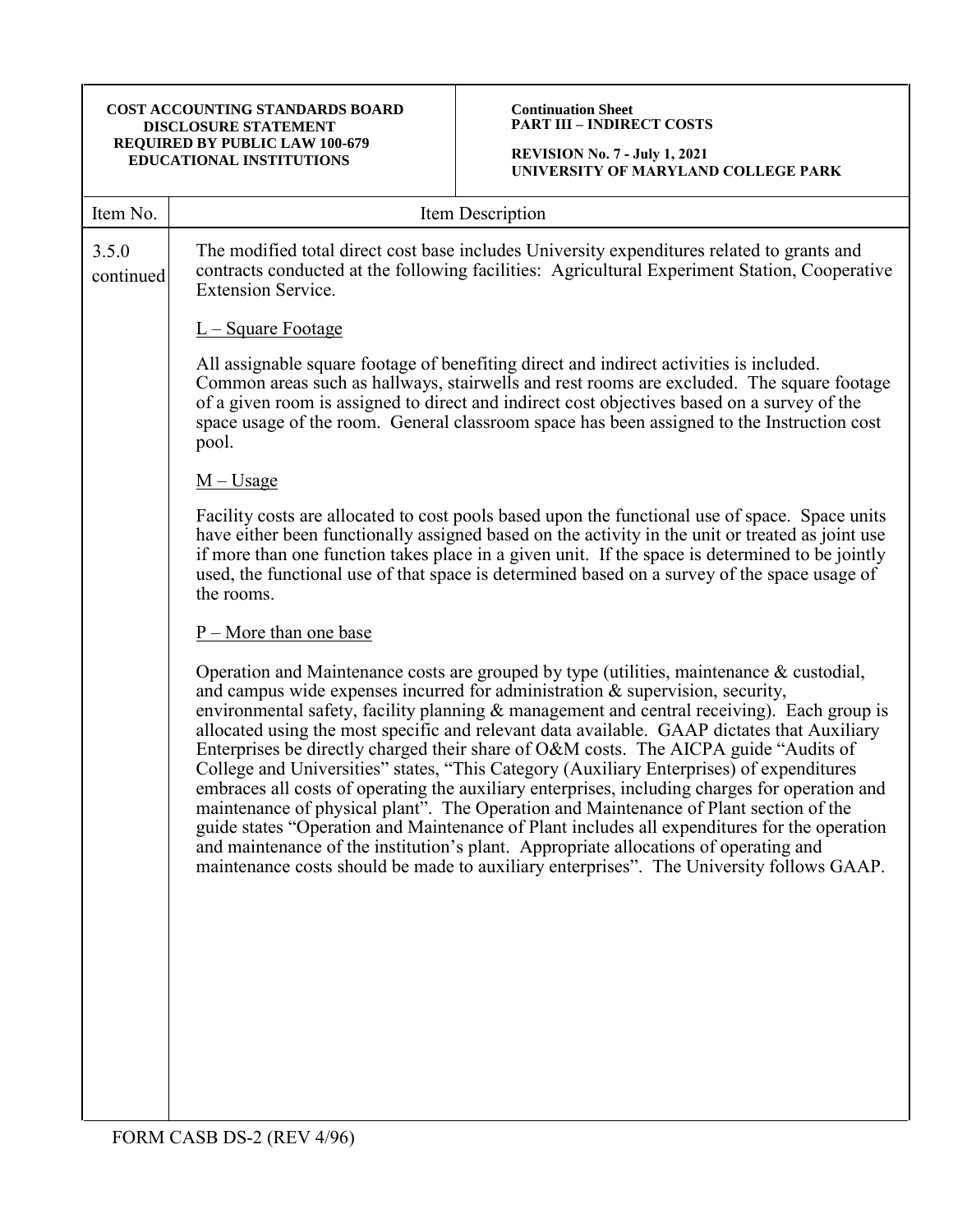# **Continuation Sheet PART III – INDIRECT COSTS**

| Item No.           | Item Description                                                                                                                                                                                                                                                                                                                                                                                                                                                                                                                                                                                                                                                                                                                                                                                                                                                                                       |
|--------------------|--------------------------------------------------------------------------------------------------------------------------------------------------------------------------------------------------------------------------------------------------------------------------------------------------------------------------------------------------------------------------------------------------------------------------------------------------------------------------------------------------------------------------------------------------------------------------------------------------------------------------------------------------------------------------------------------------------------------------------------------------------------------------------------------------------------------------------------------------------------------------------------------------------|
| 3.5.0<br>continued | The University charges all departments directly for special projects, such as renovations, that<br>are not part of the normal O&M function. This is done to assure equity. Those departments<br>that put unusual demands for services on the O&M function pay directly for those extra<br>services.                                                                                                                                                                                                                                                                                                                                                                                                                                                                                                                                                                                                    |
|                    | The University charges auxiliary enterprises directly, in accordance with GAAP, for its costs<br>of O&M. These costs are charged directly in the accounting system. In this case, O&M<br>includes utilities, building maintenance and custodial services. It does not include "campus<br>wide" O&M. Campus wide O&M is that portion of maintenance costs that cannot be<br>attributed to the specific building. This last grouping includes snow removal, lawn care, etc.                                                                                                                                                                                                                                                                                                                                                                                                                              |
|                    | The balance of the O&M costs comprise the O&M cost pool of the indirect cost proposal and<br>are allocated to those functions and pools that had not been charged indirectly for these costs.<br>This allocation is made on a net assignable square footage basis, in accordance with the<br>Uniform Guidance. The O&M pool is broken down into three groupings; utilities,<br>buildings/custodial services and "campus wide". Utilities and building/custodial services are<br>distributed to all space that had not been charged directly for those costs. The excluded<br>space is primarily auxiliary enterprise space that had already been charged for these two<br>groupings of costs. The remaining space that comprises the $O&M$ allocation base is all non-<br>auxiliary enterprise space. Auxiliary enterprise space is excluded so that it does not get<br>charged twice for these costs. |
|                    | As stated above, "campus wide" represents the portion of maintenance costs that cannot be<br>attributed to a specific building. At this point in the allocation of O&M costs, the costs in<br>this grouping have not been directly charged or allocated to any final cost objective or<br>indirect cost pool. These costs are allocated to all campus space, including auxiliary<br>enterprise space. The allocation of "campus wide" O&M costs to auxiliary enterprise space is<br>done to assure that the research indirect cost pool for O&M is not excessively charges for<br>these services.                                                                                                                                                                                                                                                                                                      |
|                    | The protocol assures that all functions and activities are charged with their appropriate share<br>of O&M costs and that no area is overcharged for these services.                                                                                                                                                                                                                                                                                                                                                                                                                                                                                                                                                                                                                                                                                                                                    |
|                    | Library costs are allocated in accordance with the Uniform Guidance.                                                                                                                                                                                                                                                                                                                                                                                                                                                                                                                                                                                                                                                                                                                                                                                                                                   |
|                    |                                                                                                                                                                                                                                                                                                                                                                                                                                                                                                                                                                                                                                                                                                                                                                                                                                                                                                        |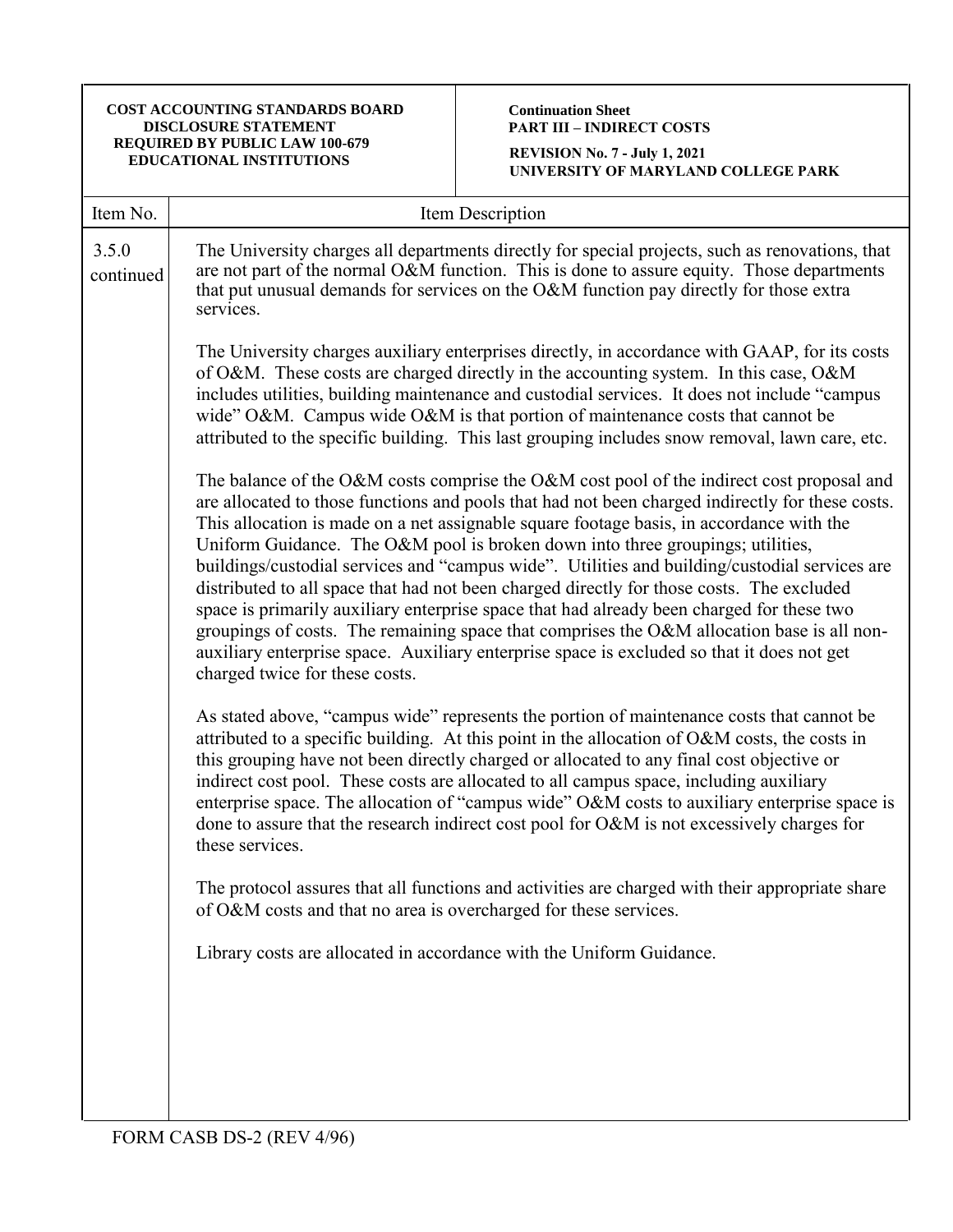| COST ACCOUNTING STANDARDS BOARD       |
|---------------------------------------|
| <b>DISCLOSURE STATEMENT</b>           |
| <b>REQUIRED BY PUBLIC LAW 100-679</b> |
| <b>EDUCATIONAL INSTITUTIONS</b>       |

**Continuation Sheet PART III - INDIRECT COSTS**

**REVISION No. 7 - July 1, 2021 UNIVERSITY OF MARYLAND COLLEGE PARK** 

| Item No.         | Item Description                  |
|------------------|-----------------------------------|
| 3.6.0<br>Revised | CASL F&A Rates have been removed. |
|                  |                                   |
|                  |                                   |
|                  |                                   |
|                  |                                   |
|                  |                                   |
|                  |                                   |
|                  |                                   |
|                  |                                   |
|                  |                                   |
|                  |                                   |
|                  | -End of Part III-                 |
|                  |                                   |
|                  |                                   |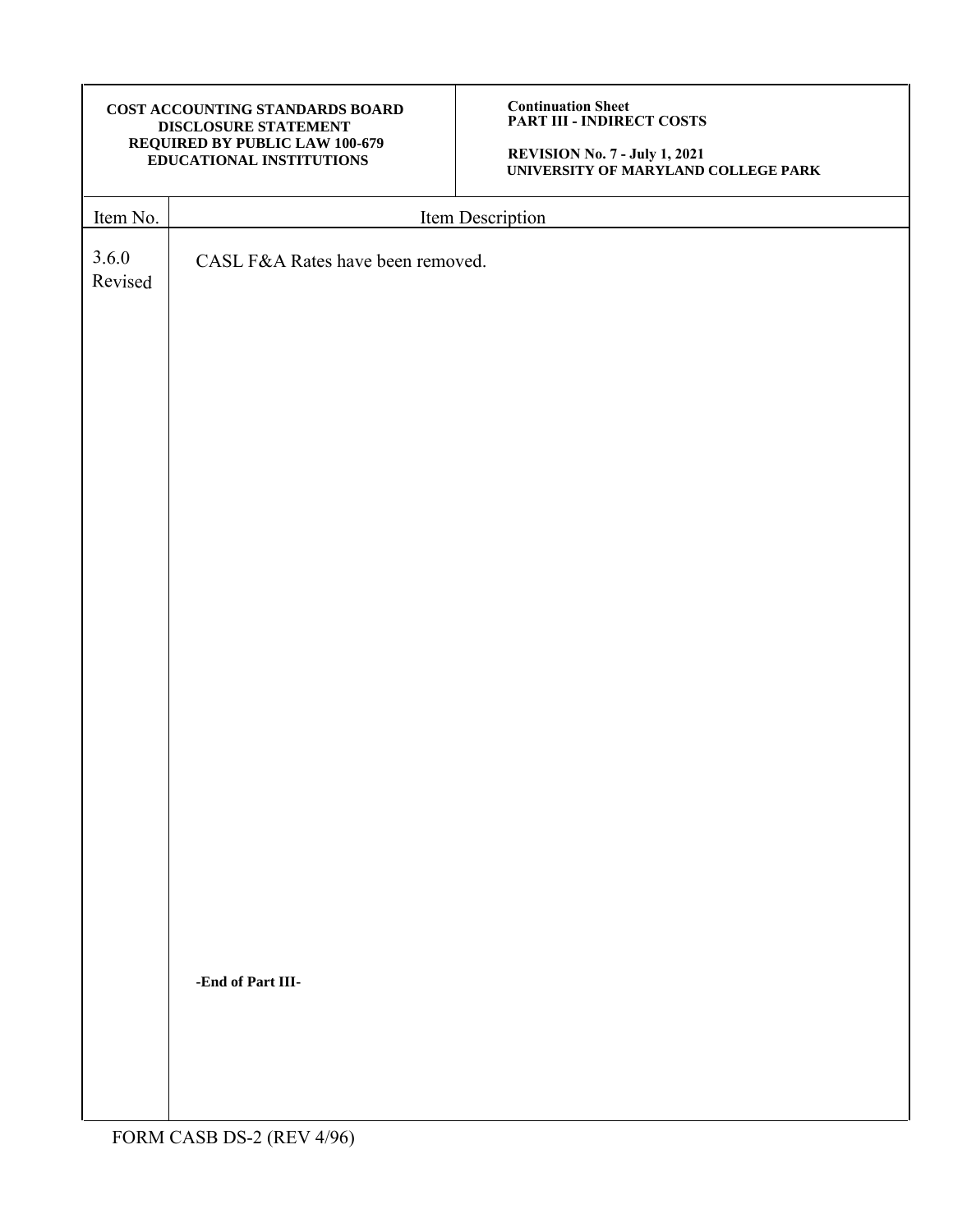| COST ACCOUNTING STANDARDS BOARD<br><b>DISCLOSURE STATEMENT</b><br>REQUIRED BY PUBLIC LAW 100-679<br>EDUCATIONAL INSTITUTIONS |                                                                                                                                                                                                                                                                                                                                                                                                                                                                                                                                                                                                                                                                                                                                                                                                 | PART IV - DEPRECIATION AND USE ALLOWANCES<br><b>REVISION No. 7 - July 1, 2021</b><br>UNIVERSITY OF MARYLAND COLLEGE PARK |                                                                                                                                                                                                                                                                                   |                                                                    |                                                                                     |  |
|------------------------------------------------------------------------------------------------------------------------------|-------------------------------------------------------------------------------------------------------------------------------------------------------------------------------------------------------------------------------------------------------------------------------------------------------------------------------------------------------------------------------------------------------------------------------------------------------------------------------------------------------------------------------------------------------------------------------------------------------------------------------------------------------------------------------------------------------------------------------------------------------------------------------------------------|--------------------------------------------------------------------------------------------------------------------------|-----------------------------------------------------------------------------------------------------------------------------------------------------------------------------------------------------------------------------------------------------------------------------------|--------------------------------------------------------------------|-------------------------------------------------------------------------------------|--|
| Item No.                                                                                                                     | Item Description                                                                                                                                                                                                                                                                                                                                                                                                                                                                                                                                                                                                                                                                                                                                                                                |                                                                                                                          |                                                                                                                                                                                                                                                                                   |                                                                    |                                                                                     |  |
|                                                                                                                              |                                                                                                                                                                                                                                                                                                                                                                                                                                                                                                                                                                                                                                                                                                                                                                                                 | Part IV                                                                                                                  |                                                                                                                                                                                                                                                                                   |                                                                    |                                                                                     |  |
| 4.1.0                                                                                                                        | Depreciation Charged to Federally Sponsored Agreements or Similar Cost Objectives.<br>(For each asset category listed below, enter a code from A through C in Column (1)<br>describing the method of depreciation; a code from A through $D$ in Column (2) describing<br>the basis for determining useful life; a code from A through $\overline{C}$ in Column (3) describing<br>how depreciation methods or use allowances are applied to property units; and Code A or<br>B in Column (4) indicating whether or not the estimated residual value is deducted from<br>the total cost of depreciable assets. Enter Code Y in each column of an asset category<br>where another or more than one method applies. Enter Code $Z$ in Column $(1)$ only, if an<br>asset category is not applicable) |                                                                                                                          |                                                                                                                                                                                                                                                                                   |                                                                    |                                                                                     |  |
|                                                                                                                              | <b>Asset Category</b>                                                                                                                                                                                                                                                                                                                                                                                                                                                                                                                                                                                                                                                                                                                                                                           | Depreciation<br>Method<br>(1)                                                                                            | Useful<br>Life<br>(2)                                                                                                                                                                                                                                                             | Property<br>Unit<br>(3)                                            | Residual<br>Value<br>(4)                                                            |  |
|                                                                                                                              | (a) Land Improvements<br>(b) Buildings<br>(c) Building Improvements<br>(d) Leasehold Improvements<br>(e) Equipment<br>(f) Furniture and Fixtures<br>(g) Automobiles and Trucks<br>(h) Tools<br>(i) Enter Code Y on this line<br>if other asset categories<br>are used and enumerate on<br>a continuation sheet each<br>such asset category and<br>the applicable codes.<br>Otherwise enter code Z.<br>$Column (1)$ - Depreciation Code                                                                                                                                                                                                                                                                                                                                                          | $\frac{\frac{A}{A}}{\frac{A}{A}}$ $\frac{A}{\frac{A}{B}}$ $\frac{B}{Z}$                                                  | $\begin{array}{c cc} \underline{C} & \underline{A} \\ \hline \underline{C} & \underline{A} \\ \hline \underline{C} & \underline{A} \\ \hline \underline{C} & \underline{A} \\ \hline \underline{C} & \underline{A} \\ \hline \underline{C} & \underline{A} \\ \hline \end{array}$ | Column (2) - Useful Life Code                                      | $\frac{1}{\sqrt{B}}\left\lfloor \frac{1}{\sqrt{B}}\right\rfloor \frac{1}{\sqrt{B}}$ |  |
|                                                                                                                              | A. Straight Line<br>B. Expensed at Acquisition<br>C. Use Allowance<br>Y. Other or more than one method. <sup>1</sup>                                                                                                                                                                                                                                                                                                                                                                                                                                                                                                                                                                                                                                                                            |                                                                                                                          | A. Replacement Experience<br>B. Term of Lease<br>C. Estimated Service Life<br>D. As prescribed for use allowance by Office<br>of Management and Budget Circular A-21<br>Y. Other or more than one method. <sup>1</sup>                                                            |                                                                    |                                                                                     |  |
|                                                                                                                              | Column (3) - Property Unit Code                                                                                                                                                                                                                                                                                                                                                                                                                                                                                                                                                                                                                                                                                                                                                                 | Column (4) - Residual Value Code                                                                                         |                                                                                                                                                                                                                                                                                   |                                                                    |                                                                                     |  |
|                                                                                                                              | A. Individual units are accounted for separately<br>B. Applied to groups of assets with similar service lives<br>C. Applied to groups of assets with varying service lives<br>Y. Other or more than one method <sup>1</sup>                                                                                                                                                                                                                                                                                                                                                                                                                                                                                                                                                                     |                                                                                                                          |                                                                                                                                                                                                                                                                                   | A. Residual value is deducted<br>B. Residual value is not deducted | Y. Other or more than one method <sup>1</sup>                                       |  |
|                                                                                                                              |                                                                                                                                                                                                                                                                                                                                                                                                                                                                                                                                                                                                                                                                                                                                                                                                 |                                                                                                                          |                                                                                                                                                                                                                                                                                   |                                                                    |                                                                                     |  |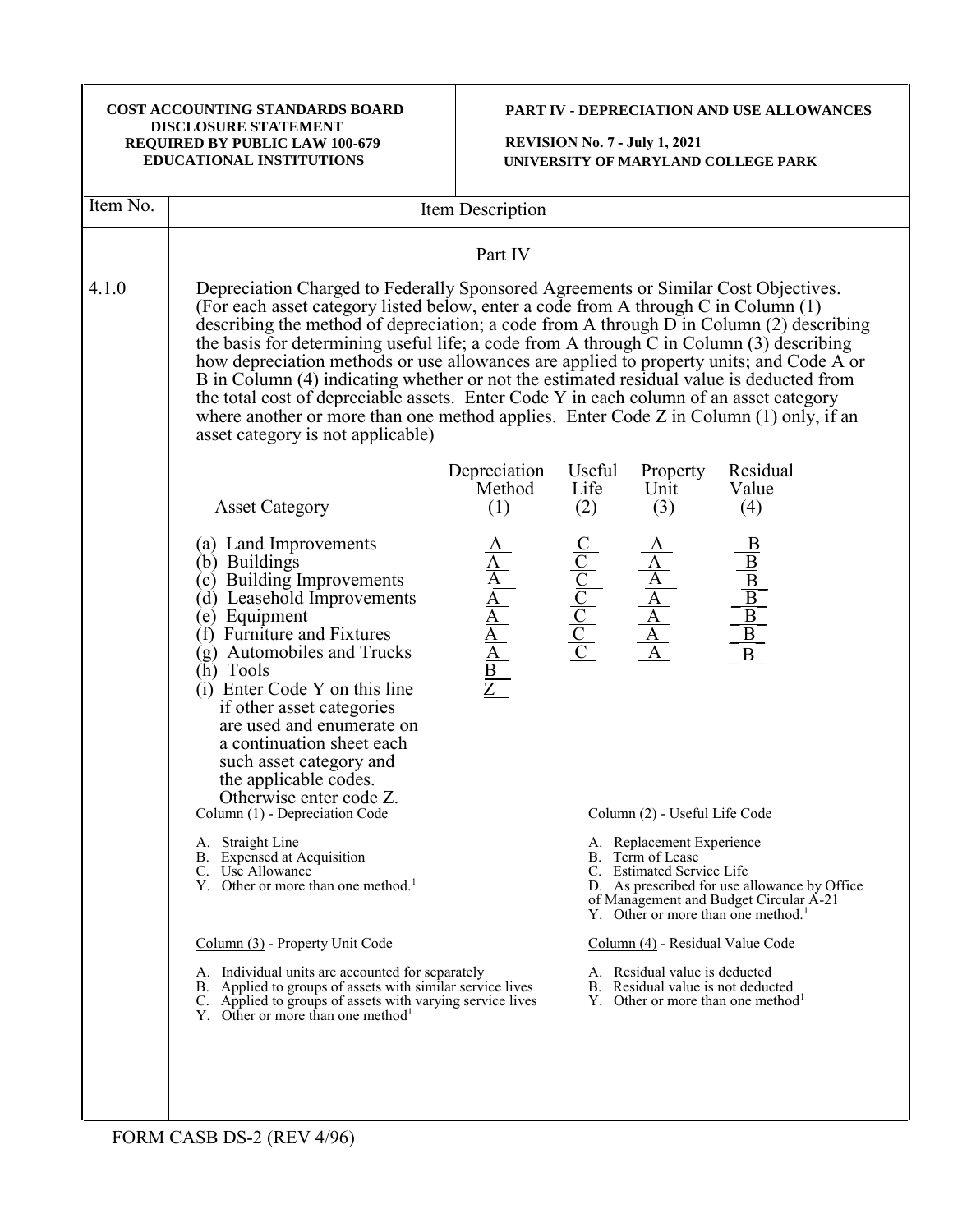| COST ACCOUNTING STANDARDS BOARD<br><b>DISCLOSURE STATEMENT</b><br>REQUIRED BY PUBLIC LAW 100-679<br><b>EDUCATIONAL INSTITUTIONS</b> |                                                                                                                                                                                                | <b>PART IV - DEPRECIATION AND USE ALLOWANCES</b><br><b>REVISION No. 7 - July 1, 2021</b><br>UNIVERSITY OF MARYLAND COLLEGE PARK                                                                                                                                                                                                                                                                                                                                                                                                                                      |  |  |  |
|-------------------------------------------------------------------------------------------------------------------------------------|------------------------------------------------------------------------------------------------------------------------------------------------------------------------------------------------|----------------------------------------------------------------------------------------------------------------------------------------------------------------------------------------------------------------------------------------------------------------------------------------------------------------------------------------------------------------------------------------------------------------------------------------------------------------------------------------------------------------------------------------------------------------------|--|--|--|
| Item No.                                                                                                                            | Item Description                                                                                                                                                                               |                                                                                                                                                                                                                                                                                                                                                                                                                                                                                                                                                                      |  |  |  |
| 4.1.1                                                                                                                               | (Mark one.)<br>A. $\checkmark$ Yes<br>$B.$ No <sup>1</sup>                                                                                                                                     | Asset Valuations and Useful Lives. Are the asset valuations and useful lives used in your<br>indirect cost proposal consistent with those used in the institutions financial statements?                                                                                                                                                                                                                                                                                                                                                                             |  |  |  |
| 4.2.0                                                                                                                               | the charge on a continuation sheet.)<br>A. Yes                                                                                                                                                 | Fully Depreciated Assets. Is a usage charge for fully depreciated assets charged to Federally<br>sponsored agreements or similar cost objectives? (Mark one. If yes, describe the basis for                                                                                                                                                                                                                                                                                                                                                                          |  |  |  |
|                                                                                                                                     | B. $\checkmark$ No                                                                                                                                                                             |                                                                                                                                                                                                                                                                                                                                                                                                                                                                                                                                                                      |  |  |  |
| 4.3.0                                                                                                                               | Treatment of Gains and Losses on Disposition of Depreciable Property. Gains and losses are: (Mark the appropriate line(s) and if more than one is marked, explain on a continuation<br>sheet.) |                                                                                                                                                                                                                                                                                                                                                                                                                                                                                                                                                                      |  |  |  |
|                                                                                                                                     | the assets was originally charged<br>C.<br>where trade-in is involved<br>$Y.$ Others <sup>1</sup><br>Z. __ Not Applicable                                                                      | A. $\checkmark$ Excluded from determination of sponsored agreement costs<br>B. __ Credited or charged currently to the same pools to which the depreciation of<br>Taken into consideration in the depreciation cost basis of the new items,<br>D. __ Not accounted for separately, but reflected in the depreciation reserve account                                                                                                                                                                                                                                 |  |  |  |
| 4.4.0                                                                                                                               | those for the majority of assets.)                                                                                                                                                             | Criteria for Capitalization. (Enter (a) the minimum dollar amount of expenditures which<br>are capitalized for acquisition, addition, alteration, donation and improvement of capital assets, and (b) the minimum number of expected life years of assets which are capitalized.<br>If more than one dollar amount or number applies, show the information for the majority<br>of your capitalized assets, and enumerate on a continuation sheet the dollar amounts and/or<br>number of years for each category or subcategory of assets involved which differs from |  |  |  |
|                                                                                                                                     | A. Minimum Dollar Amount<br>B. Minimum Life Years                                                                                                                                              | Equipment<br>Buildings & Improvements<br>\$5,000<br>\$250,000<br>20                                                                                                                                                                                                                                                                                                                                                                                                                                                                                                  |  |  |  |
| 4.5.0                                                                                                                               | (Mark one.)                                                                                                                                                                                    | Group or Mass Purchase. Are group or mass purchases (initial complement) of similar items<br>which individually are less than the capitalization amount indicated above, capitalized?                                                                                                                                                                                                                                                                                                                                                                                |  |  |  |
|                                                                                                                                     | Yes <sup>1</sup><br>A.<br>$B. \quad \checkmark$<br>N <sub>o</sub>                                                                                                                              |                                                                                                                                                                                                                                                                                                                                                                                                                                                                                                                                                                      |  |  |  |
|                                                                                                                                     |                                                                                                                                                                                                |                                                                                                                                                                                                                                                                                                                                                                                                                                                                                                                                                                      |  |  |  |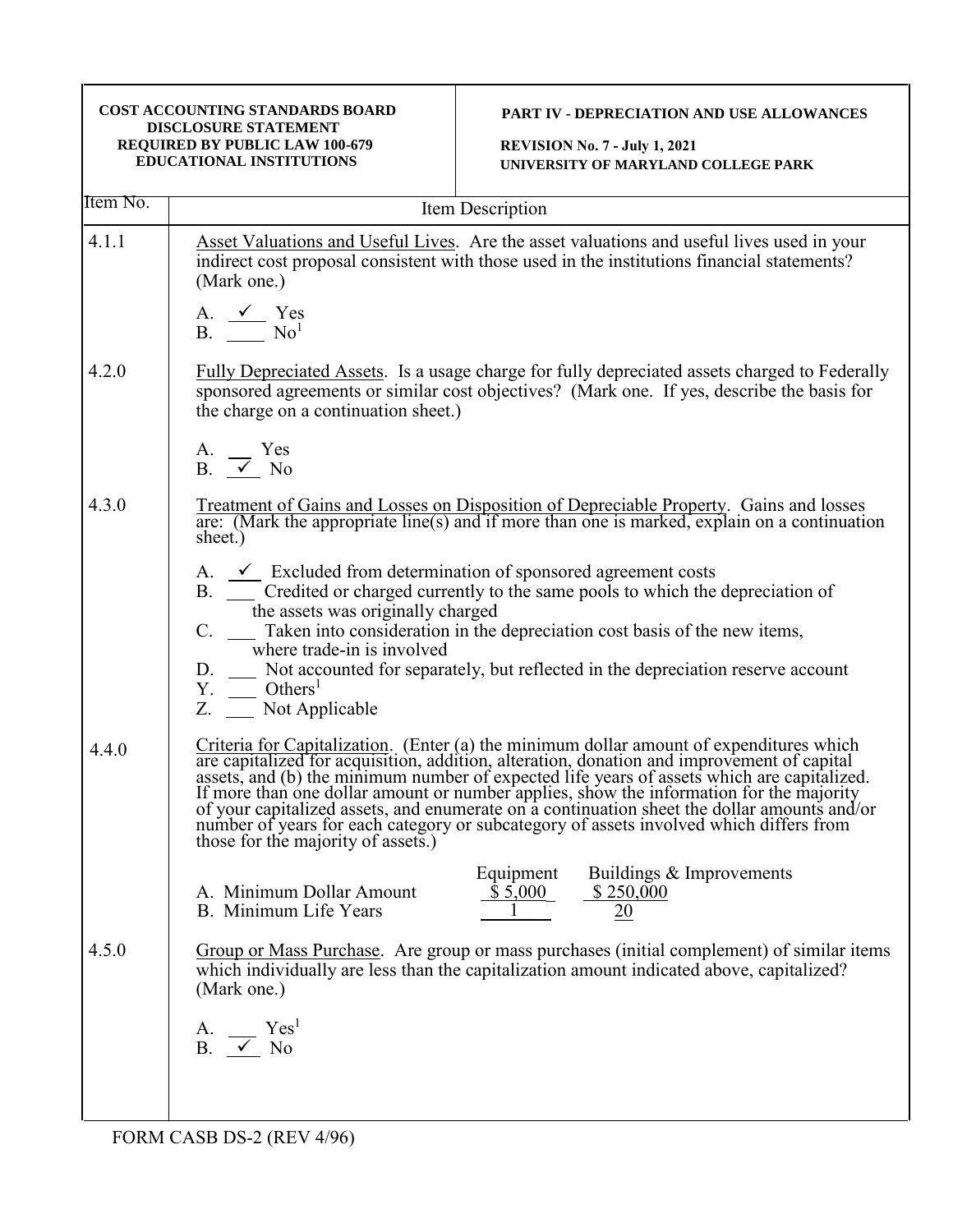**Continuation Sheet PART IV – DEPRECIATION AND USE ALLOWANCE**

| Item No. | Item Description                                                                                                                                                                                                                                                                                                                                                              |
|----------|-------------------------------------------------------------------------------------------------------------------------------------------------------------------------------------------------------------------------------------------------------------------------------------------------------------------------------------------------------------------------------|
| 4.1.1    | <b>Asset Valuation and Useful Lives</b>                                                                                                                                                                                                                                                                                                                                       |
|          | The audited financial statements of the University report asset valuation at cost with<br>recognition of depreciation. This practice is consistent with generally accepted accounting<br>principles for public colleges and universities as outlined in the American Institute of<br>Certified Public Accountant's Industry Audit Guide, Audits of Colleges and Universities. |
|          | -End of Part IV-                                                                                                                                                                                                                                                                                                                                                              |
|          |                                                                                                                                                                                                                                                                                                                                                                               |
|          |                                                                                                                                                                                                                                                                                                                                                                               |
|          |                                                                                                                                                                                                                                                                                                                                                                               |
|          |                                                                                                                                                                                                                                                                                                                                                                               |
|          |                                                                                                                                                                                                                                                                                                                                                                               |
|          |                                                                                                                                                                                                                                                                                                                                                                               |
|          |                                                                                                                                                                                                                                                                                                                                                                               |
|          |                                                                                                                                                                                                                                                                                                                                                                               |
|          |                                                                                                                                                                                                                                                                                                                                                                               |
|          |                                                                                                                                                                                                                                                                                                                                                                               |
|          |                                                                                                                                                                                                                                                                                                                                                                               |
|          |                                                                                                                                                                                                                                                                                                                                                                               |
|          | FODM C A CD D C A (D E W A)                                                                                                                                                                                                                                                                                                                                                   |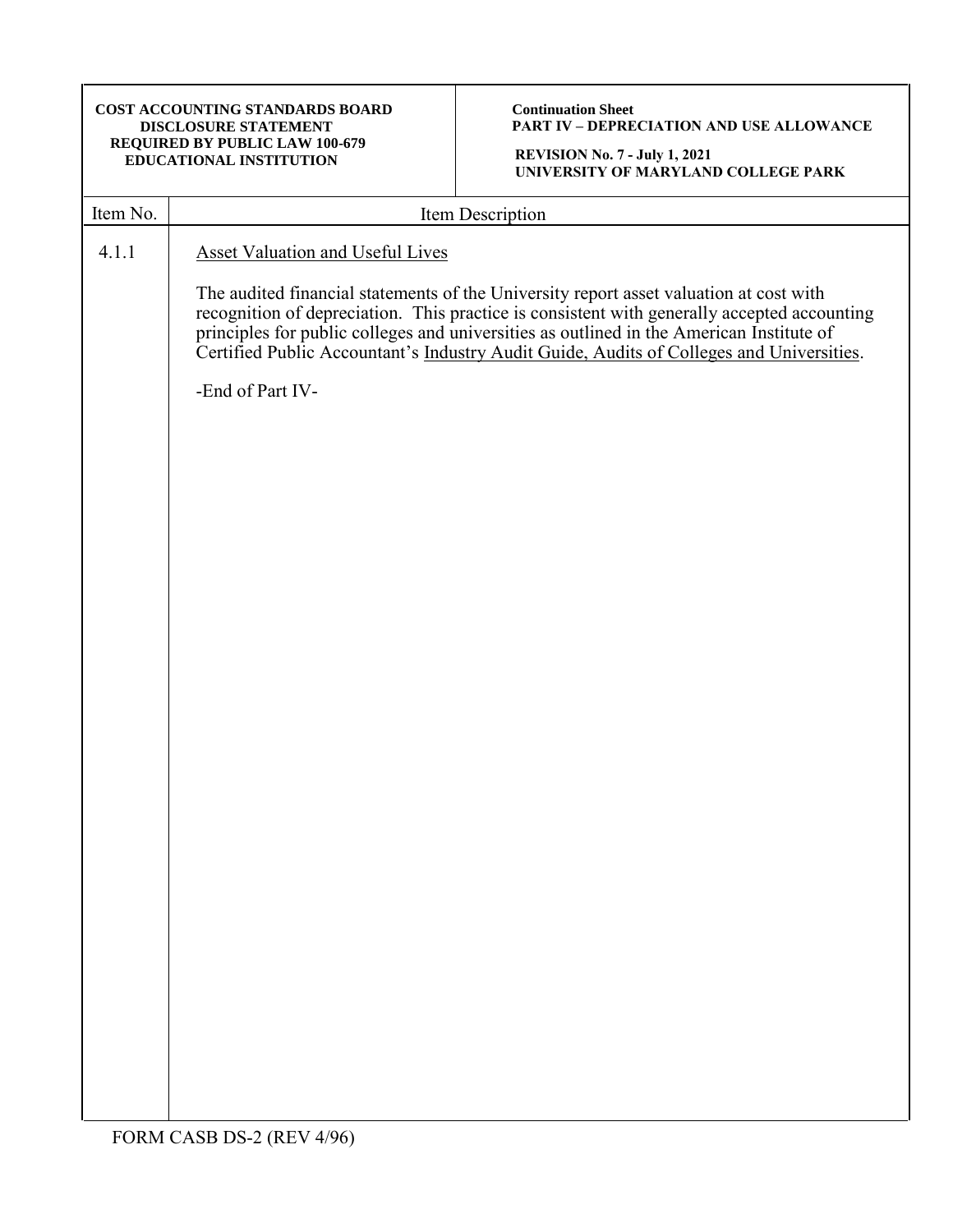| <b>COST ACCOUNTING STANDARDS BOARD</b><br><b>DISCLOSURE STATEMENT</b><br>REQUIRED BY PUBLIC LAW 100-679<br><b>EDUCATIONAL INSTITUTIONS</b> |                                                                         | <b>PART V - OTHER COSTS AND CREDITS</b><br><b>REVISION No. 7 - July 1, 2021</b><br>UNIVERSITY OF MARYLAND COLLEGE PARK                                                                                                                                                                            |
|--------------------------------------------------------------------------------------------------------------------------------------------|-------------------------------------------------------------------------|---------------------------------------------------------------------------------------------------------------------------------------------------------------------------------------------------------------------------------------------------------------------------------------------------|
| Item No.                                                                                                                                   |                                                                         | Item Description                                                                                                                                                                                                                                                                                  |
|                                                                                                                                            |                                                                         | Part V                                                                                                                                                                                                                                                                                            |
| 5.1.0                                                                                                                                      | applicable line(s)<br>A. $\checkmark$ Cash<br>$B.$ Accrual <sup>1</sup> | Method of Charging Leave Costs. Do you charge vacation, sick, holiday and sabbatical<br>leave costs to sponsored agreements on the cash basis of accounting (i.e., when the leave is<br>taken or paid), or on the accrual basis of accounting (when the leave is earned)? (Mark                   |
| 5.2.0                                                                                                                                      | and incidental receipts the institution receives are usually handled.)  | Applicable Credits. This item is directed at the treatment of "applicable credits" as defined in<br>the Uniform Guidance and other incidental receipts (e.g., purchase discounts, insurance<br>refunds, library fees and fines, parking fees, etc.). (Indicate how the principal types of credits |
|                                                                                                                                            | which they relate.                                                      | A. $\checkmark$ The credits/receipts are offset against the specific direct or indirect costs to                                                                                                                                                                                                  |
|                                                                                                                                            |                                                                         | B. __ The credits/receipts are handled as a general adjustment to the indirect pool.                                                                                                                                                                                                              |
|                                                                                                                                            | C.                                                                      | The credits/receipts are treated as income and are not offset against costs.                                                                                                                                                                                                                      |
|                                                                                                                                            | $Y.$ Other <sup>1</sup>                                                 |                                                                                                                                                                                                                                                                                                   |
|                                                                                                                                            | -End of Part V-                                                         |                                                                                                                                                                                                                                                                                                   |
|                                                                                                                                            |                                                                         |                                                                                                                                                                                                                                                                                                   |
|                                                                                                                                            |                                                                         |                                                                                                                                                                                                                                                                                                   |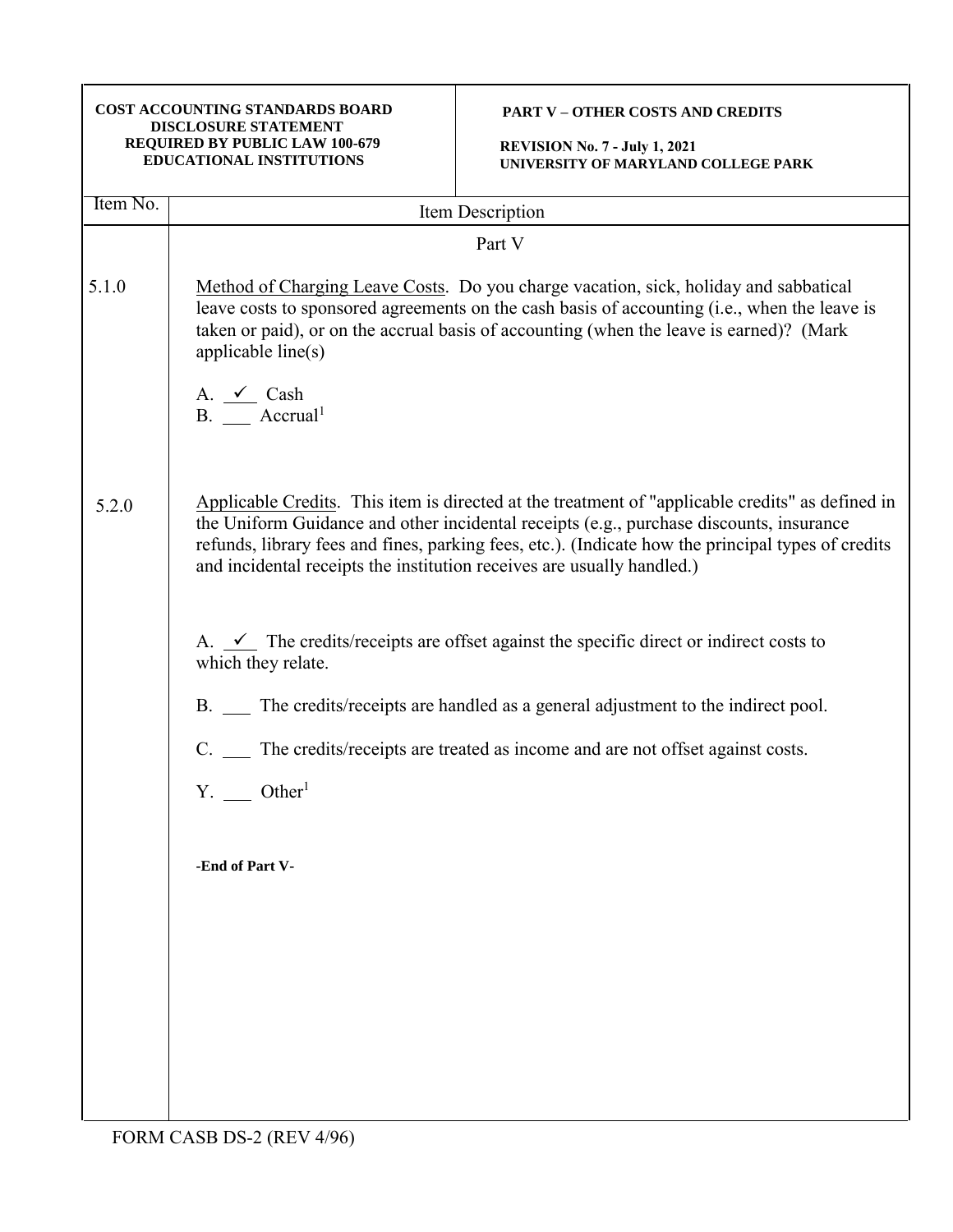# **PART VI - DEFERRED COMPENSATION AND INSURANCE COSTS**

| Item No. | Item Description                                                                                                                                                                                                                                                                                                                                                                                                                                      |
|----------|-------------------------------------------------------------------------------------------------------------------------------------------------------------------------------------------------------------------------------------------------------------------------------------------------------------------------------------------------------------------------------------------------------------------------------------------------------|
|          | <b>Instructions for Part VI</b><br>This part covers the measurement and assignment of costs for employee pensions,                                                                                                                                                                                                                                                                                                                                    |
|          | post-retirement benefits other than pensions (including post-retirement health benefits) and<br>insurance. Some organizations may incur all of these costs at the main campus level or for<br>public institutions at the governmental unit level, while others may incur them at subordinate<br>organization levels. Still others may incur a portion of these costs at the main campus level<br>and the balances at subordinate organization levels. |
|          | Where the segment (reporting unit) does not directly incur such costs, the segment<br>should on a continuation sheet identify the organizational entity that incurs and records such<br>costs. When the costs allocated to Federally sponsored agreements are material, the<br>reporting unit should require the entity to complete the applicable portions of this Part IV.<br>(See item 4, page (i), General Instructions)                          |
| 6.1.0    | Pension Plans.                                                                                                                                                                                                                                                                                                                                                                                                                                        |
| 6.1.1    | Defined-Contribution Pension Plans. Identify the types and number of pension plans whose<br>costs are charged to Federally sponsored agreements. (Mark applicable line(s) and enter<br>number of plans.)                                                                                                                                                                                                                                              |
|          | Type of Plan<br>Number of Plans                                                                                                                                                                                                                                                                                                                                                                                                                       |
|          | Institution employees participate in State/Local<br>A.                                                                                                                                                                                                                                                                                                                                                                                                |
|          | Government Retirement Plan(s)                                                                                                                                                                                                                                                                                                                                                                                                                         |
|          | Institution uses TIAA/Fidelity plan or other defined<br><b>B.</b><br>4<br>contribution plan that is managed                                                                                                                                                                                                                                                                                                                                           |
|          | by an organization not affiliated with                                                                                                                                                                                                                                                                                                                                                                                                                |
|          | the institution                                                                                                                                                                                                                                                                                                                                                                                                                                       |
|          | Institution has its own Defined-Contribution<br>$Plan(s)^{1}$                                                                                                                                                                                                                                                                                                                                                                                         |
| 6.1.2    | Defined-Benefit Pension Plan. (For each defined-benefit plan (other than plans that are part of a State or Local government pension plan) describe on a continuation sheet the actuarial<br>cost method, the asset valuation method, the criteria for changing actuarial assumptions and<br>computations, the amortization periods for prior service costs, the amortization periods for<br>actuarial gains and losses, and the funding policy.)      |
| 6.2.0    | <u>Post-Retirement Benefits Other Than Pensions (including post-retirement health care</u><br>benefits) (PRBs). (Identify on a continuation sheet all PRB plans whose costs are charged to<br>Federally sponsored agreements. For each plan listed, state the plan name and indicate the<br>approximate number and type of employees covered by each plan.)                                                                                           |
|          | Z. [ ] Not Applicable                                                                                                                                                                                                                                                                                                                                                                                                                                 |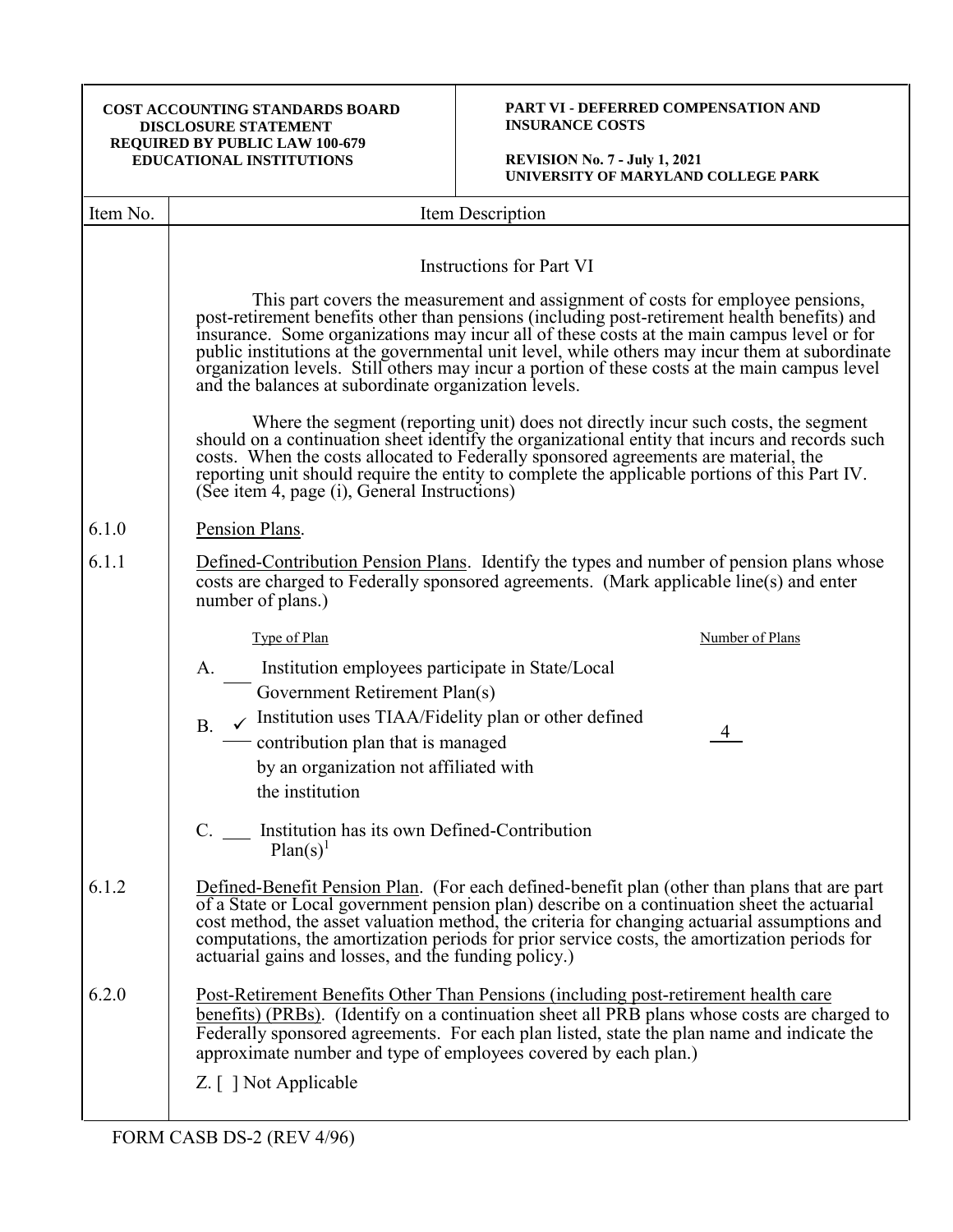# **PART VI - DEFERRED COMPENSATION AND INSURANCE COSTS REVISION No. 7 - July 1, 2021 UNIVERSITY OF MARYLAND COLLEGE PARK**

| Item No. | Item Description                                                                                                                                                                                                                                                                                                                                                                                                                                                                                                                                                                                                                                                                                                                    |
|----------|-------------------------------------------------------------------------------------------------------------------------------------------------------------------------------------------------------------------------------------------------------------------------------------------------------------------------------------------------------------------------------------------------------------------------------------------------------------------------------------------------------------------------------------------------------------------------------------------------------------------------------------------------------------------------------------------------------------------------------------|
| 6.2.1    | Determination of Annual PRB Costs. (on a continuation sheet, indicate whether PRB costs<br>charged to Federally sponsored agreements are determined on the cash or accrual basis of<br>accounting. If costs are accrued, describe the accounting practices uses, including actuarial<br>cost method, the asset valuation method, the criteria for charging actuarial assumptions and<br>computations, the amortization periods for prior service costs, the amortization periods for<br>actuarial gains and losses, and the funding policy.)                                                                                                                                                                                        |
| 6.3.0    | Self-Insurance Programs (Employee Group Insurance). Costs of the self-insurance programs<br>are charged to Federally sponsored agreements or similar cost objectives: (Mark one.)<br>When accrued (book accrual only)<br>A.<br>When contributions are made to a non-forfeitable fund<br>B.<br>C.<br>When contributions are made to a forfeitable fund<br>When the benefits are paid to an employee<br>D.<br>Ε.<br>When the amounts are paid to an employee welfare plan<br>Other or more than one method <sup>1</sup><br>Y.<br>Z.<br>$\sqrt{\phantom{a}}$ Not Applicable                                                                                                                                                            |
| 6.4.0    | Self-Insurance Programs (Worker's Compensation, Liability and Casualty Insurance.)                                                                                                                                                                                                                                                                                                                                                                                                                                                                                                                                                                                                                                                  |
| 6.4.1    | Worker's Compensation and Liability. Costs of such self-insurance programs are charged to<br>Federally sponsored agreements or similar cost objectives: (Mark one.)<br>A. When claims are paid or losses are incurred (no provision for reserves)<br>B. When provisions for reserves are recorded based on the present value of the<br>liability<br>C. ___ When provisions for reserves are recorded based on the full or undiscounted<br>value, as contrasted with present value, of the liability<br>When funds are set aside or contributions are made to a fund<br>D.<br>Other or more than one method <sup>1</sup><br>Υ.<br>Z. $\angle$ Not Applicable                                                                         |
| 6.4.2    | Casualty Insurance. Costs of such self-insurance programs are charged to Federally<br>sponsored agreements or similar cost objectives: (Mark one.)<br>A. ____ When losses are incurred (no provision for reserves)<br>B. ____ When provisions for reserves are recorded based on replacement costs<br>C. ___ When provisions for reserves are recorded based on reproduction costs new<br>less observed depreciation (market value) excluding the value of land and other<br>indestructibles.<br>D. ______ Losses are charged to fund balance with no charge to contracts and grants (no<br>provision for reserves)<br>Y. __ Other or more than one method <sup>1</sup><br>Z. $\overline{\smash{\big)}\smash{\sim}}$ Not Applicable |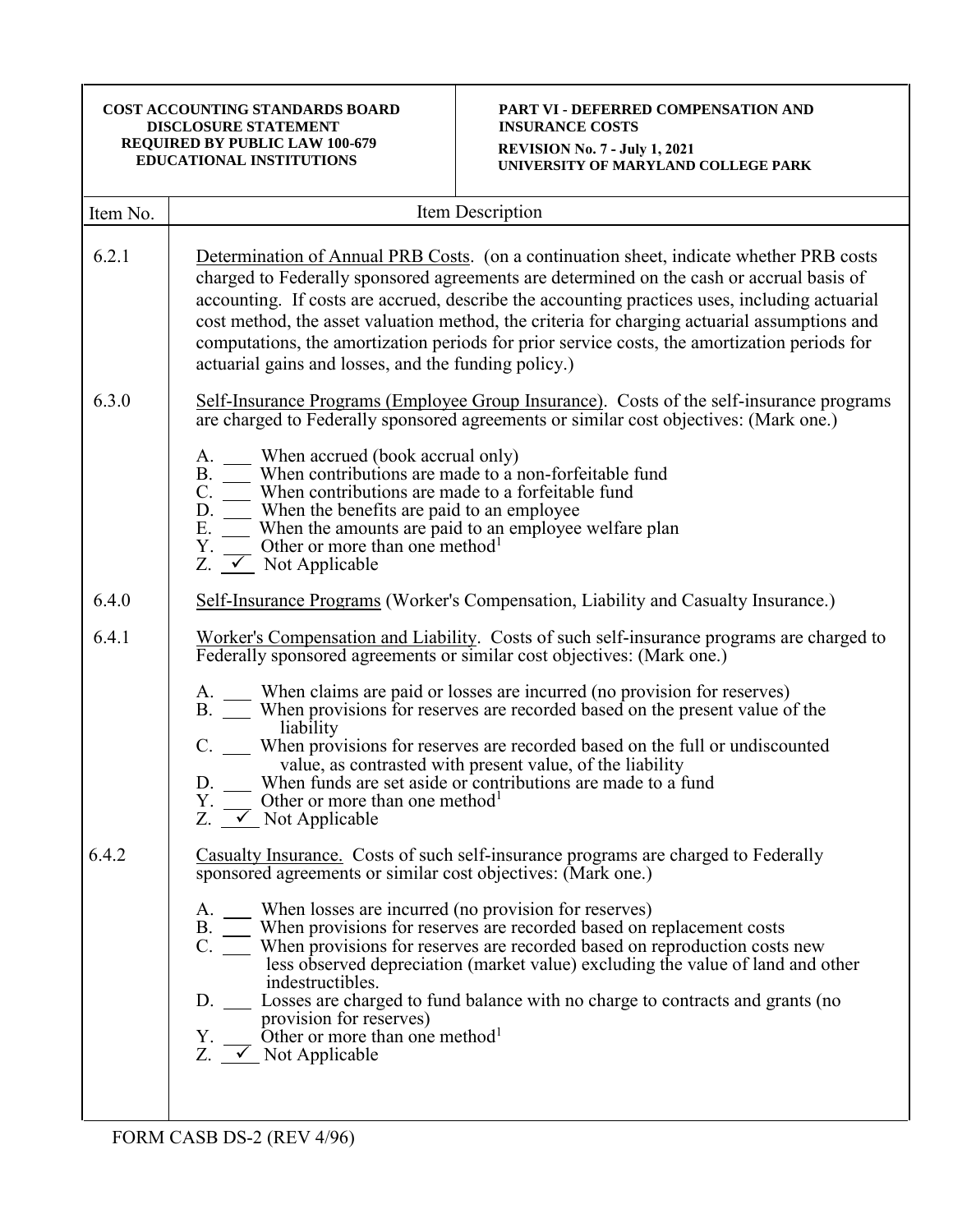#### **Continuation Sheet PART VI – DEFERRED COMPENSATION AND INSURANCE COST**

| Item No. | Item Description                                                                                                                                                                                                                                                                                                                                                                                                                                                                                                             |  |
|----------|------------------------------------------------------------------------------------------------------------------------------------------------------------------------------------------------------------------------------------------------------------------------------------------------------------------------------------------------------------------------------------------------------------------------------------------------------------------------------------------------------------------------------|--|
| 6.1.0    | Regular status exempt employees and faculty can elect to enroll in either the Maryland<br>State Retirement System or a defined contribution plan offered through the Optional<br>Retirement Plan. Non-exempt employees must enroll in the defined benefit plan offered<br>by the Maryland State Retirement System.                                                                                                                                                                                                           |  |
| 6.1.1    | Pension Plans--Defined-Contribution Pension Plans.<br>Teachers Insurance and Annuity Association / Fidelity<br>(TIAA/Fidelity)                                                                                                                                                                                                                                                                                                                                                                                               |  |
|          |                                                                                                                                                                                                                                                                                                                                                                                                                                                                                                                              |  |
|          | The Optional Retirement Plan is a defined contribution plan. Under this type of pension, the<br>University deposits a defined percentage of employee's salary into an investment program on<br>an annual basis. This money accumulates until the time of retirement. At that time, this sum<br>is paid out to the employee in annual increments. Under the Optional plan, a percent of the<br>employee's salary is also deducted and contributed to the plan. Vesting in the Optional<br>Retirement Plan occurs immediately. |  |
|          | The Defined-Benefit and Defined-Contribution Pension.                                                                                                                                                                                                                                                                                                                                                                                                                                                                        |  |
|          | An employee at the University of Maryland may participate in several supplemental<br>retirement annuity programs. These programs are governed by Sections 403(b), and 401(k),<br>and 457 of the Internal Revenue Service Code.                                                                                                                                                                                                                                                                                               |  |
| 6.1.2    | Defined-Benefit Pension Plan.                                                                                                                                                                                                                                                                                                                                                                                                                                                                                                |  |
|          | The pension plan offered by the Maryland State Retirement System is defined benefit<br>program. The plan uses a mathematical formula at the time of retirement to determine the<br>monthly pension amount. This formula takes into consideration such factors as the length of<br>employment, age at the time of retirement, and the average of the three highest consecutive<br>years of salary. Vesting in the Maryland State Retirement System occurs after 10 years of<br>service.                                       |  |
| 6.2.0    | Post-Retirement Benefits Other Than Pensions (including post-retirement health care<br>benefits) (PRBs).                                                                                                                                                                                                                                                                                                                                                                                                                     |  |
|          | <b>State of Maryland Health Care Plans</b>                                                                                                                                                                                                                                                                                                                                                                                                                                                                                   |  |
|          | Former employees who are receiving retirement benefits may continue to participate in the<br>State health care insurance programs to include available health, vision and dental plans. The<br>State subsidizes the cost based on years of credit service (prorated). The retiree must pay the<br>difference between the prorated subsidy and the entire premium cost.                                                                                                                                                       |  |
|          |                                                                                                                                                                                                                                                                                                                                                                                                                                                                                                                              |  |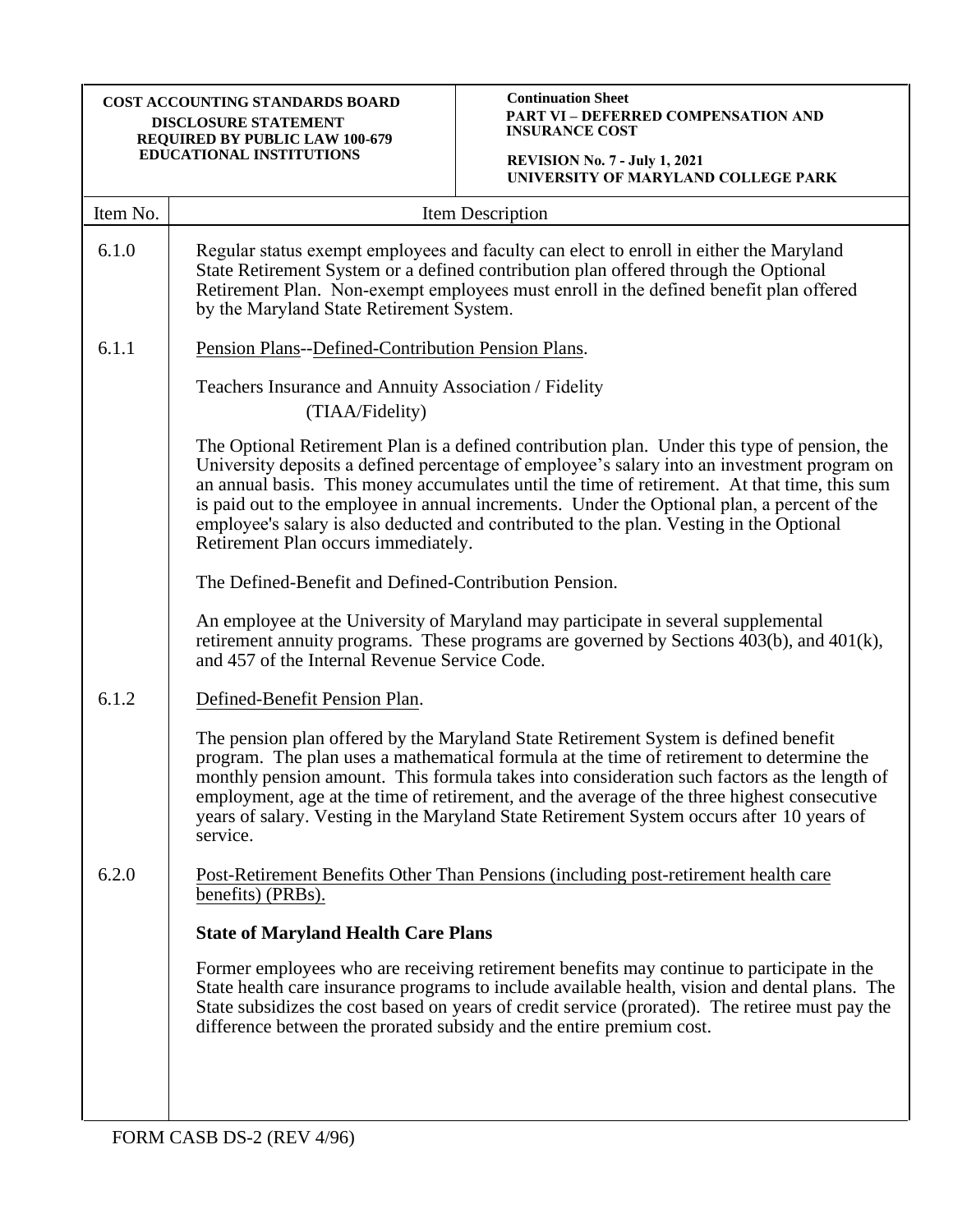| COST ACCOUNTING STANDARDS BOARD<br>DISCLOSURE STATEMENT<br>REQUIRED BY PUBLIC LAW 100-679<br>EDUCATIONAL INSTITUTIONS |                                    | <b>Continuation Sheet</b><br><b>PART VI - DEFERRED COMPENSATION AND</b><br><b>INSURANCE COSTS</b><br><b>REVISION No. 7 - July 1, 2021</b>                                                                                                                                                                                                                                   |
|-----------------------------------------------------------------------------------------------------------------------|------------------------------------|-----------------------------------------------------------------------------------------------------------------------------------------------------------------------------------------------------------------------------------------------------------------------------------------------------------------------------------------------------------------------------|
| Item No.                                                                                                              |                                    | UNIVERSITY OF MARYLAND COLLEGE PARK<br>Item Description                                                                                                                                                                                                                                                                                                                     |
| 6.2.1                                                                                                                 | Determination of Annual PRB Costs. |                                                                                                                                                                                                                                                                                                                                                                             |
|                                                                                                                       |                                    | The University is assessed a proportion of the Medical Insurance Special Subsidy which can<br>be charged to Federally-funded programs. The criteria for charging sponsored program<br>accounts is employee enrollment in select pension plans. The State of Maryland establishes<br>set percentage rates each fiscal year for the University's contribution to the subsidy. |
| 6.3.0                                                                                                                 | Managed by the State of Maryland   |                                                                                                                                                                                                                                                                                                                                                                             |
| 6.4.0                                                                                                                 | Managed by the State of Maryland   |                                                                                                                                                                                                                                                                                                                                                                             |
| 6.4.2                                                                                                                 | Managed by the State of Maryland   |                                                                                                                                                                                                                                                                                                                                                                             |
|                                                                                                                       | -End of Part VI-                   |                                                                                                                                                                                                                                                                                                                                                                             |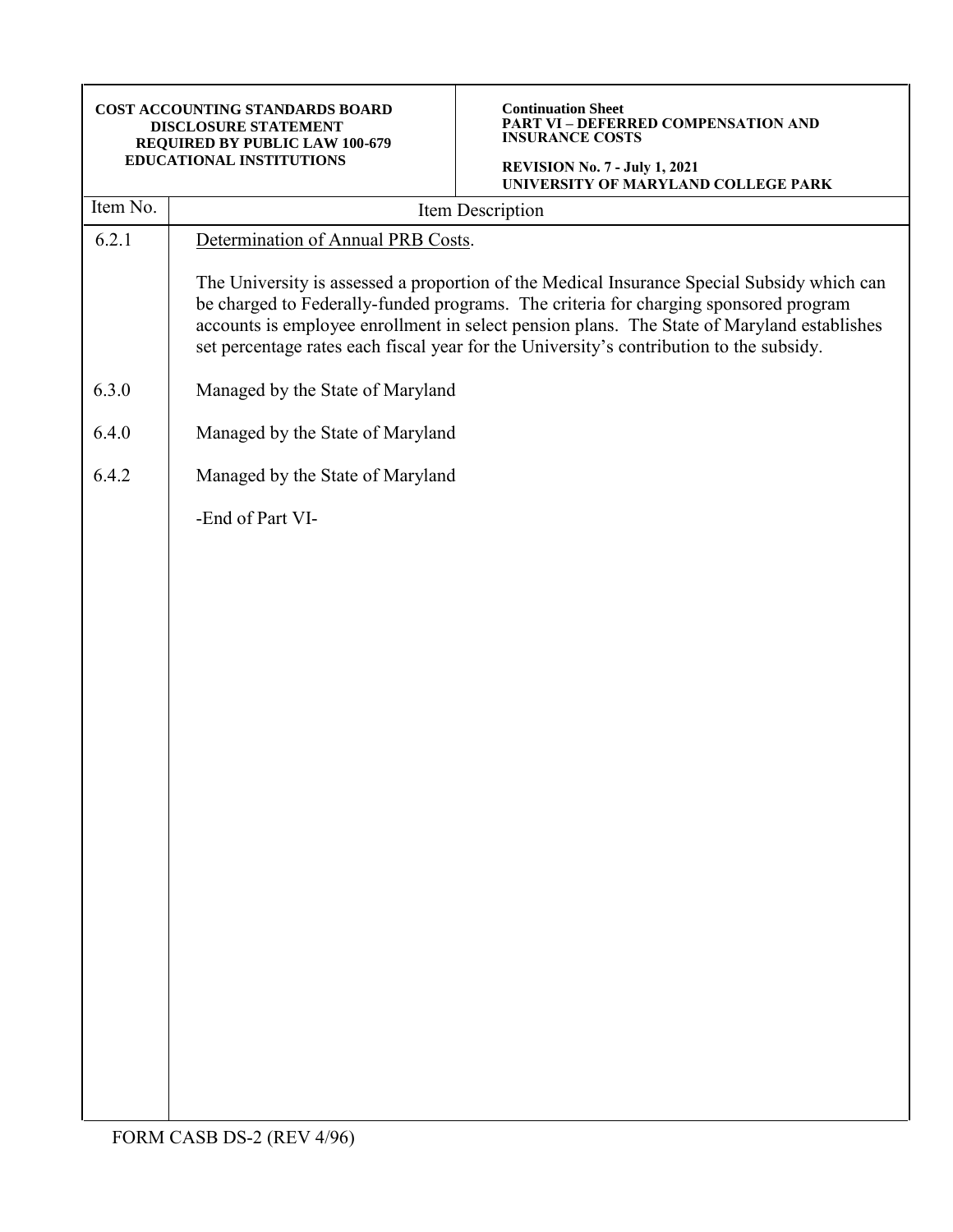| <b>COST ACCOUNTING STANDARDS BOARD</b><br><b>DISCLOSURE STATEMENT</b><br>REQUIRED BY PUBLIC LAW 100-679<br>EDUCATIONAL INSTITUTIONS |                                                                     | <b>PART VII - CENTRAL SYSTEM OR GROUP EXPENSES</b><br><b>REVISION No. 7 - July 1, 2021</b><br>UNIVERSITY OF MARYLAND COLLEGE PARK                                                                                                                                                                                                                                       |
|-------------------------------------------------------------------------------------------------------------------------------------|---------------------------------------------------------------------|-------------------------------------------------------------------------------------------------------------------------------------------------------------------------------------------------------------------------------------------------------------------------------------------------------------------------------------------------------------------------|
| Item No.                                                                                                                            |                                                                     | Item Description                                                                                                                                                                                                                                                                                                                                                        |
|                                                                                                                                     | ADMINISTRATION) OFFICE AS APPLICABLE                                | DISCLOSURE BY CENTRAL SYSTEM OFFICE OR GROUP (INTERMEDIATE                                                                                                                                                                                                                                                                                                              |
|                                                                                                                                     | <b>Instructions for Part VII</b>                                    |                                                                                                                                                                                                                                                                                                                                                                         |
|                                                                                                                                     | is required to file Parts I through VI of the Disclosure Statement. | This part should be completed only by the central system office or a group office of<br>an educational system when that office is responsible for administering two or more<br>segments, where it allocates its costs to such segments and where at least one of the segments                                                                                           |
|                                                                                                                                     | organizations administered by that group office.                    | The reporting unit (central system or group office) should disclose how costs of<br>services provided by the reporting unit are, or will be, accumulated and allocated to<br>applicable segments of the institution. For a central system office, disclosure should cover<br>the entire institution. For a group office, disclosure should cover all of the subordinate |
| 7.1.0                                                                                                                               | Organizational Structure.                                           |                                                                                                                                                                                                                                                                                                                                                                         |
|                                                                                                                                     | reporting unit.                                                     | On a continuation sheet, list all segments of the university or university system, including<br>hospitals, Federally Funded Research and Development Centers (FFRDC's), Government-<br>owned Contractor-operated (GOCO) facilities, and lower-tier group offices serviced by the                                                                                        |
| 7.2.0                                                                                                                               | Cost Accumulation and Allocation.                                   |                                                                                                                                                                                                                                                                                                                                                                         |
|                                                                                                                                     | On a continuation sheet, provide a description of:                  |                                                                                                                                                                                                                                                                                                                                                                         |
|                                                                                                                                     | hospitals, FFRDC's, GOCO facilities, etc.) in brief.                | A. The services provided to segments of the university or university system (including                                                                                                                                                                                                                                                                                  |
|                                                                                                                                     | B. How the costs of the services are identified and accumulated.    |                                                                                                                                                                                                                                                                                                                                                                         |
|                                                                                                                                     |                                                                     | C. The basis used to allocate the accumulated costs to the benefitting segments.                                                                                                                                                                                                                                                                                        |
|                                                                                                                                     | none, so state.                                                     | D. Any costs that are transferred from a segment to the central system office or the<br>intermediated administrative office, and which are reallocated to another segment(s). If                                                                                                                                                                                        |
|                                                                                                                                     | allocation basis and the basis of such charges. If none, so state.  | E. Any Fixed management fees that are charged to a segment(s) in lieu of a pro-rate or                                                                                                                                                                                                                                                                                  |
|                                                                                                                                     |                                                                     |                                                                                                                                                                                                                                                                                                                                                                         |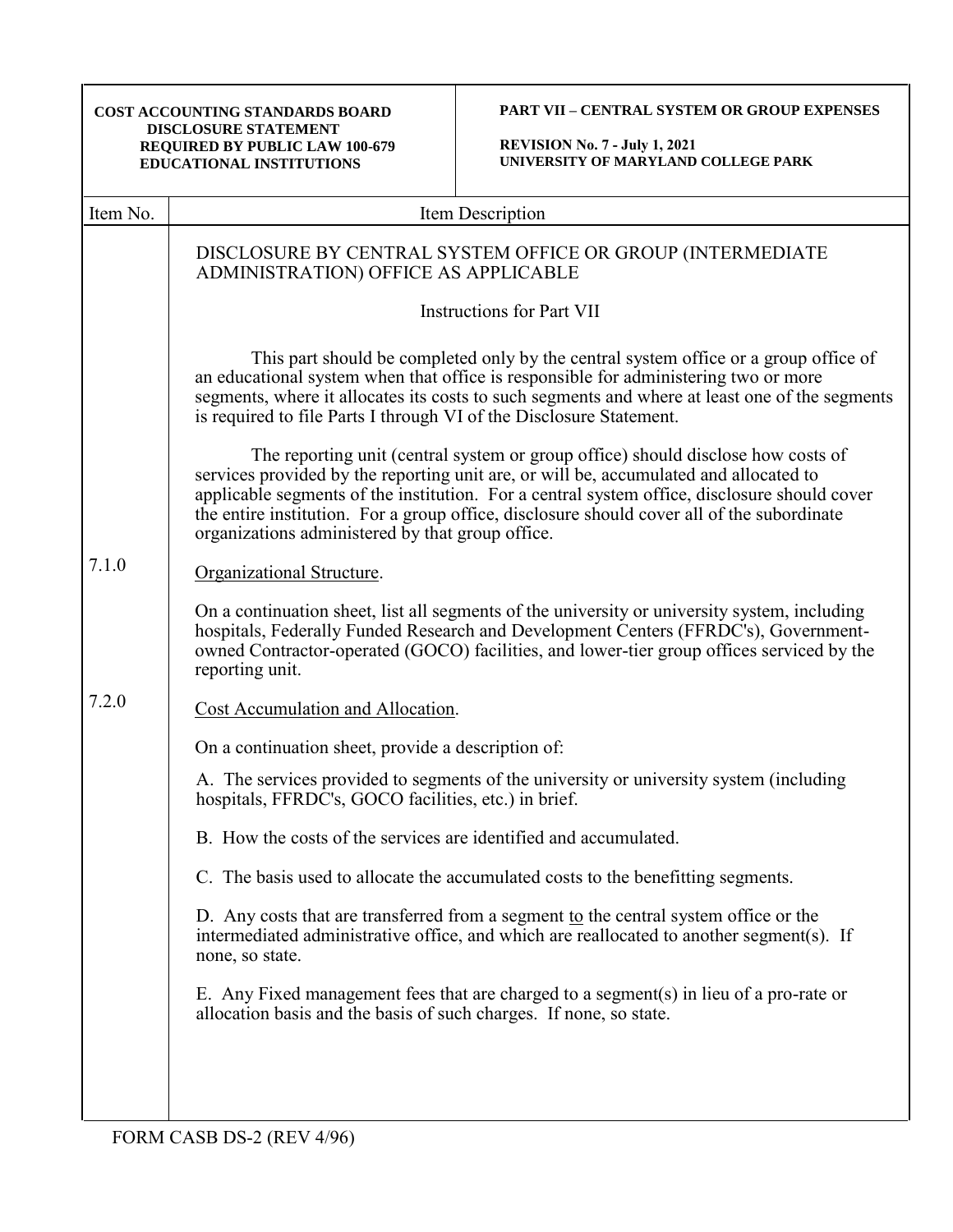**Continuation Sheet PART VII – CENTRAL SYSTEM OR GROUP EXPENSES**

| Item No. | Item Description                                                                                                                                                                                                                                                                                                                                                                                        |
|----------|---------------------------------------------------------------------------------------------------------------------------------------------------------------------------------------------------------------------------------------------------------------------------------------------------------------------------------------------------------------------------------------------------------|
| 7.1.0    | Organizational Structure                                                                                                                                                                                                                                                                                                                                                                                |
|          | See Organization Chart following item 7.2.0 E, on this continuation sheet.                                                                                                                                                                                                                                                                                                                              |
| 7.2.0    | Cost Accumulation and Allocation                                                                                                                                                                                                                                                                                                                                                                        |
|          | A. Services provided to segments of the University System                                                                                                                                                                                                                                                                                                                                               |
|          | The mission of the University System of Maryland Office (USMO) is to provide leadership,<br>planning, and resource management to advance the quality and accessibility of USM<br>services, and to increase the synergies among the USM member institutions.                                                                                                                                             |
|          | The USMO serves three principal constituencies: the citizens of Maryland, the USM Board<br>of Regents, and the USM member institutions.                                                                                                                                                                                                                                                                 |
|          | The USMO develops strategic plans for the USM in response to statewide needs; ensures the<br>efficient and effective use of the System's financial resources; sets system wide performance<br>standards; and facilitates collaborative efforts among USM institutions.                                                                                                                                  |
|          | The USMO recommends to the Board of Regents system wide policies and procedures;<br>monitors academic, financial, and other administrative performance throughout the System;<br>provides management information for planning and decision-making; develops and evaluates<br>institutional leadership; and analyzes major issues facing the USM.                                                        |
|          | The USMO charts the direction for the System as a whole; fosters; productive partnerships<br>among institutions of the USM and with government, industry, and other key constituencies;<br>secures financial support from public and private sources; arbitrates inter-institutional issues;<br>and provides management counsel and technical assistance in key administrative areas.                   |
|          | B. How the costs of the services are identified and accumulated                                                                                                                                                                                                                                                                                                                                         |
|          | University System of Maryland Office costs are identified and accumulated in its Financial<br>System (KFS). KFS is a batch processing system. Costs are recorded by objective of<br>expenditure within cost centers. Reports are produced monthly which show detailed<br>expenditures processed for the month, and year-to-date amounts summarized by object of<br>expenditure within each cost center. |
|          | The costs of the State of Maryland Central Services and Legislative Auditor are identified<br>and accumulated. These costs are provided by the Department of Budget and Fiscal Planning<br>and the Legislative Auditor, respectively.                                                                                                                                                                   |
|          |                                                                                                                                                                                                                                                                                                                                                                                                         |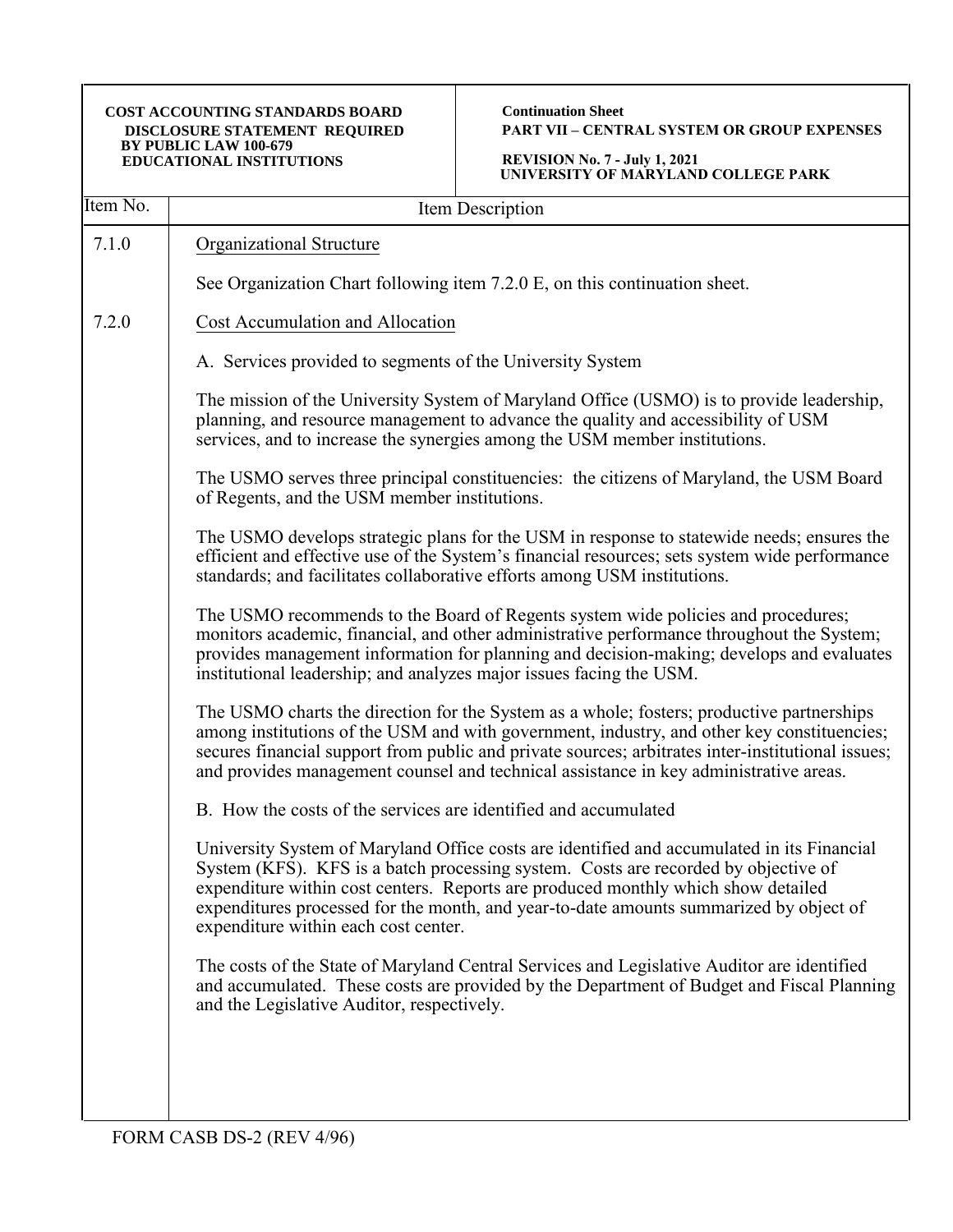**Continuation Sheet PART VII – CENTRAL SYSTEM OR GROUP EXPENSES**

| Item No.           | Item Description                                                                                                                                                                                                                                                                                                                                                                                                                                                                                                                                                                                                                                                                                                                             |
|--------------------|----------------------------------------------------------------------------------------------------------------------------------------------------------------------------------------------------------------------------------------------------------------------------------------------------------------------------------------------------------------------------------------------------------------------------------------------------------------------------------------------------------------------------------------------------------------------------------------------------------------------------------------------------------------------------------------------------------------------------------------------|
| 7.2.0<br>continued | C. Basis used to allocate the accumulated costs to the benefiting segments<br>The allocation rate used to distribute USMO costs and the State Central costs is based on<br>each institution's percentage of total system salaries and wages less the allocable portion of<br>USMO. The costs of the Legislative Auditor are allocated directly to the institution as<br>incurred.<br>D. Any costs that are transferred from a segment to the central system office or intermediate<br>administrative office, and which are relocated to another segment.<br>None.<br>E. Any fixed management fees that are charged to a segment(s) in lieu of a pro-rata or<br>allocation basis and the basis of such charges.<br>None.<br>-End of Part VII- |
|                    |                                                                                                                                                                                                                                                                                                                                                                                                                                                                                                                                                                                                                                                                                                                                              |